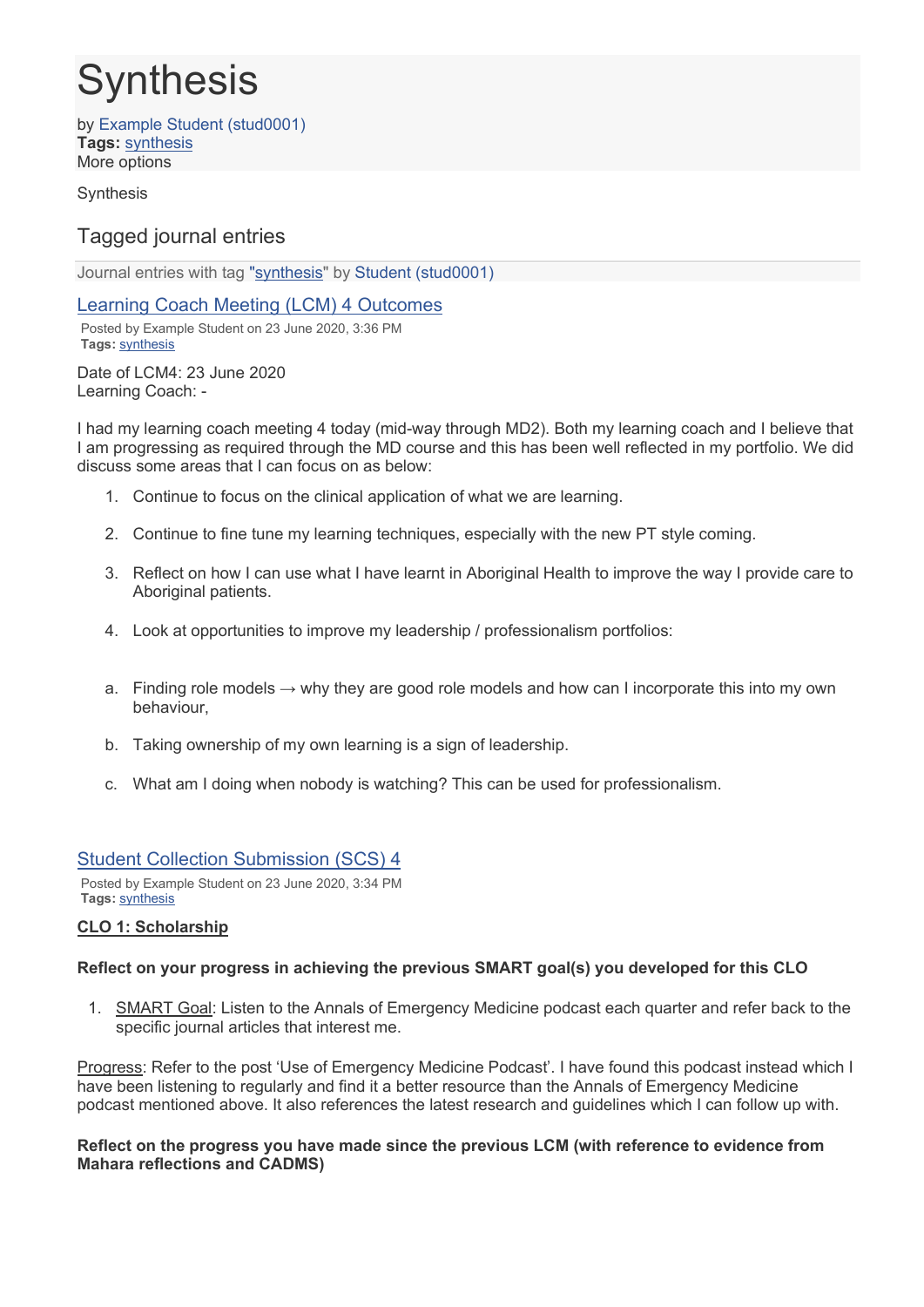This CLO is about medical literature in terms of how I use it and how I contribute to it. I have made the following progress in this area:

• With my current work, I helped to develop a home monitoring platform for people with COVID-19 and through that I was asked to write a first draft of a potential journal article. Even though it doesn't look like the paper will get published due to the home monitoring not going ahead (because of limited numbers in SA), this was a very good experience for me as I had to do a thorough literature on a topic that was new to me. Writing a draft journal article was also a good learning experience for me.

# *Mahara post: COVID-19 Journal Article*

• I have started listening to a podcast called 'Emergency Medicine Cases'. I have found this an excellent new resource which has experts talking about different conditions from an ED perspective (both clinical knowledge and skills). It has already helped me answer a few questions in the previous PT and gives links to the newest research, literature reviews and guidelines. It has also been a good way to use an alternative study model – I can do this while in the car or cooking dinner in a relaxed way.

# *Mahara Post: Use of Emergency Medicine Podcast*

• 'Up To Date' is a resource which the Flinders Library has a subscription to and has been recommended by a number of different clinicians who have given us lectures or applications sessions. I have started using it this semester and it has been a great addition for me. It also references data to specific studies which I can refer to if I want further information.

#### *Mahara post: Using UpToDate as a resource*

• We have had multiple assignments for HPS this year (public health, law and Aboriginal health). All of these assignments have demonstrated my ability to search the literature for appropriate resources (including grey material like government statistics etc) and apply them.

## **Reflect on the areas you have identified that require further development with motivation**

- I want to get more accustomed at using the Australian Medical Handbook (AMH) and Therapeutic Guideline (eTG) as I haven't used them much. These are both resources that others have recommended to me (especially pharmacists) and will be very useful for me in clinical years as well as the PTs now they are open book.
- I am still fine-tuning what resources are best for me, so I want to continue to research what literature works best for me

#### **Outline your relevant SMART goal(s) for this CLO**

- 1. A new Emergency Medicine podcast is released each month, so I want to listen to these when released. I feel this will help me get ready for clinical years as well as it also discusses practical things that I can apply.
- 2. I have a colleague who has a lot of experience with AMH and eTG as she is a pharmacist and uses it regularly when organising medications in the hospital setting. I will organise a time with her to take me through how to best use these resources before the next PT.
- 3. As I am doing a coursework topic for Advanced Studies, I want to use this to build on my ability to search the medical literature and apply it to treating patients (Client Centred Health Behaviour Change).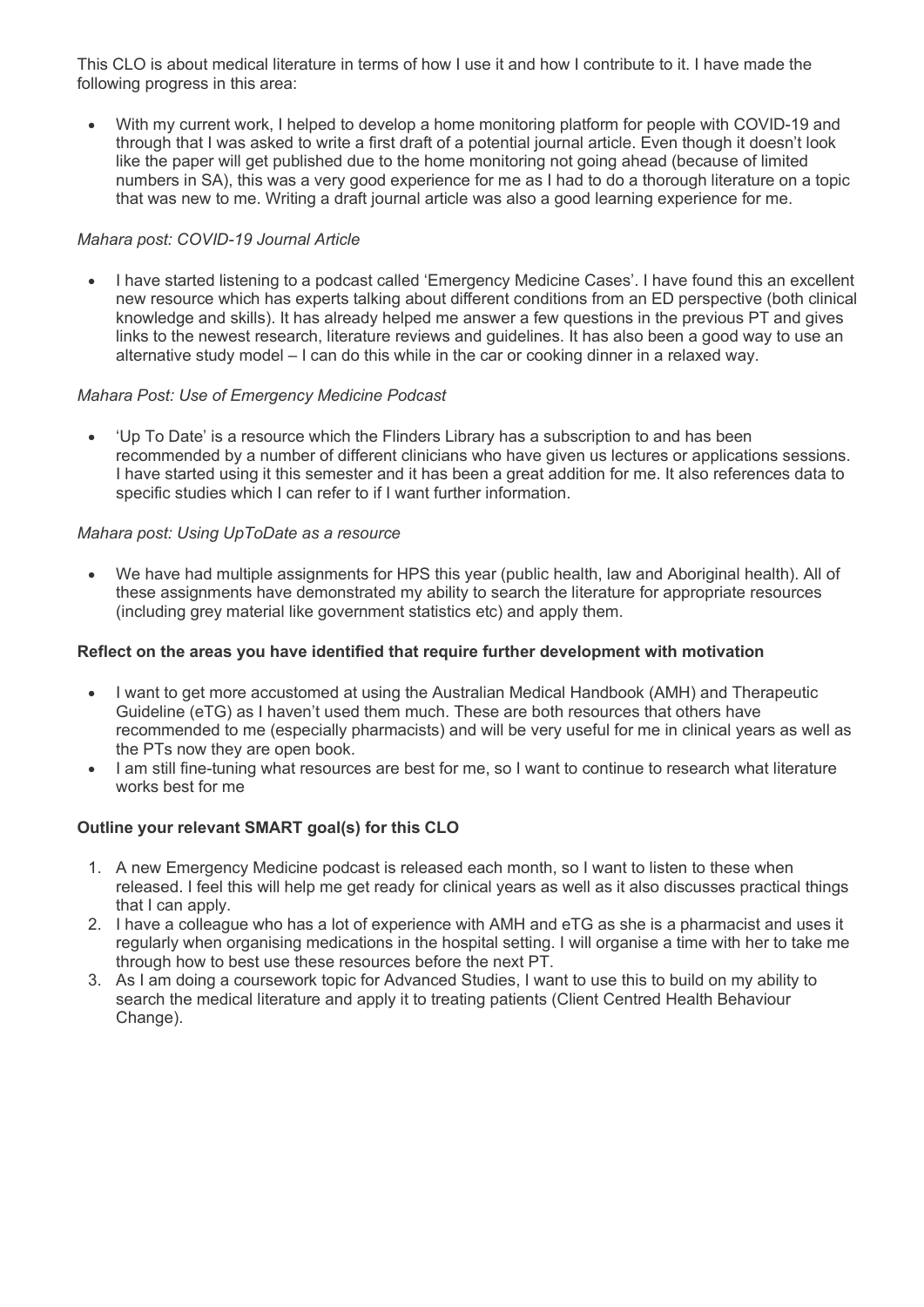# **CLO 2: Knowledge**

# **Reflect on your progress in achieving the previous SMART goal(s) you developed for this CLO**

1. SMART Goal: Focus my learning for PT4 on the respiratory and renal blocks (particularly by attempting previous PT questions to identify potential gaps in my knowledge). I will then review the results of PT4 to ensure that my knowledge in these categories is improving adequately.

Progress: Refer to post 'Progress Test 4 Review'. I performed very well in both blocks with my results higher than the cohort average

2. SMART Goal: Review PT4 to ensure my overall mark is increasing, showing an increase in my longitudinal knowledge across the course

Progress: Refer to posts 'Progress Test 4 Review' and 'MD2 Progress Test 1 Review'. My overall result increased from 38 to 50 from PT3 to PT4 last year showing good longitudinal learning. My result dipped to 48.75 in PT1 this year, however, the overall average for our cohort also fell showing that it was more than likely a harder PT rather than an issue with my longitudinal learning - my result compared to the cohort actually improved.

#### **Reflect on the progress you have made since the previous LCM (with reference to evidence from Mahara reflections and CADMS)**

This CLO is about the content and what I am learning. I have made the following progress in this area:

- I still consider PTs to be the best gauge of my longitudinal learning and knowledge progression for KHI. I was very happy with how I performed in the only PT of this year, getting a score well above the cohort average. *Mahara post: Progress Test 4 Review & MD2 Progress Test 1 Review*
- I have performed well in all the block test this year which is a good indication that I am continuing to gain the knowledge required. I have also been able to contribute to our TBL team when discussing clinical cases in the application sessions which shows I am able to apply it clinically (my TBL peer review was positive around this). Even though iRATs are now formative, I don't think I have received a mark at all this year which would have been 'flagged' in the old system which is another good indicator of my knowledge progression.

#### *Mahara post: Summary of knowledge gained in the GIT, Endocrine and Musculoskeletal blocks*

In each of the history SPAs, I have been able to either get the correct diagnosis or at least in the right ballpark which again shows my ability to use my knowledge clinically.

#### *Mahara post: SPA6 – Differential Diagnosis*

• Although dissection was limited for us this year because of COVID-19 restrictions, I performed well in the one time I was quizzed. Anatomy has always been something that I struggle a little bit with but across this and the musculoskeletal block, I have been very happy with my progress.

#### *Mahara post: Review of Dissection*

• I performed well in both Law assignments this year and got a mark of 'exceeds expectations' for the final one which is a very good indication that my knowledge of the law and how it relates to being a doctor is going well.

#### *Mahara post: Knowledge of Law – Mandatory Reporting and Coroner's Matters*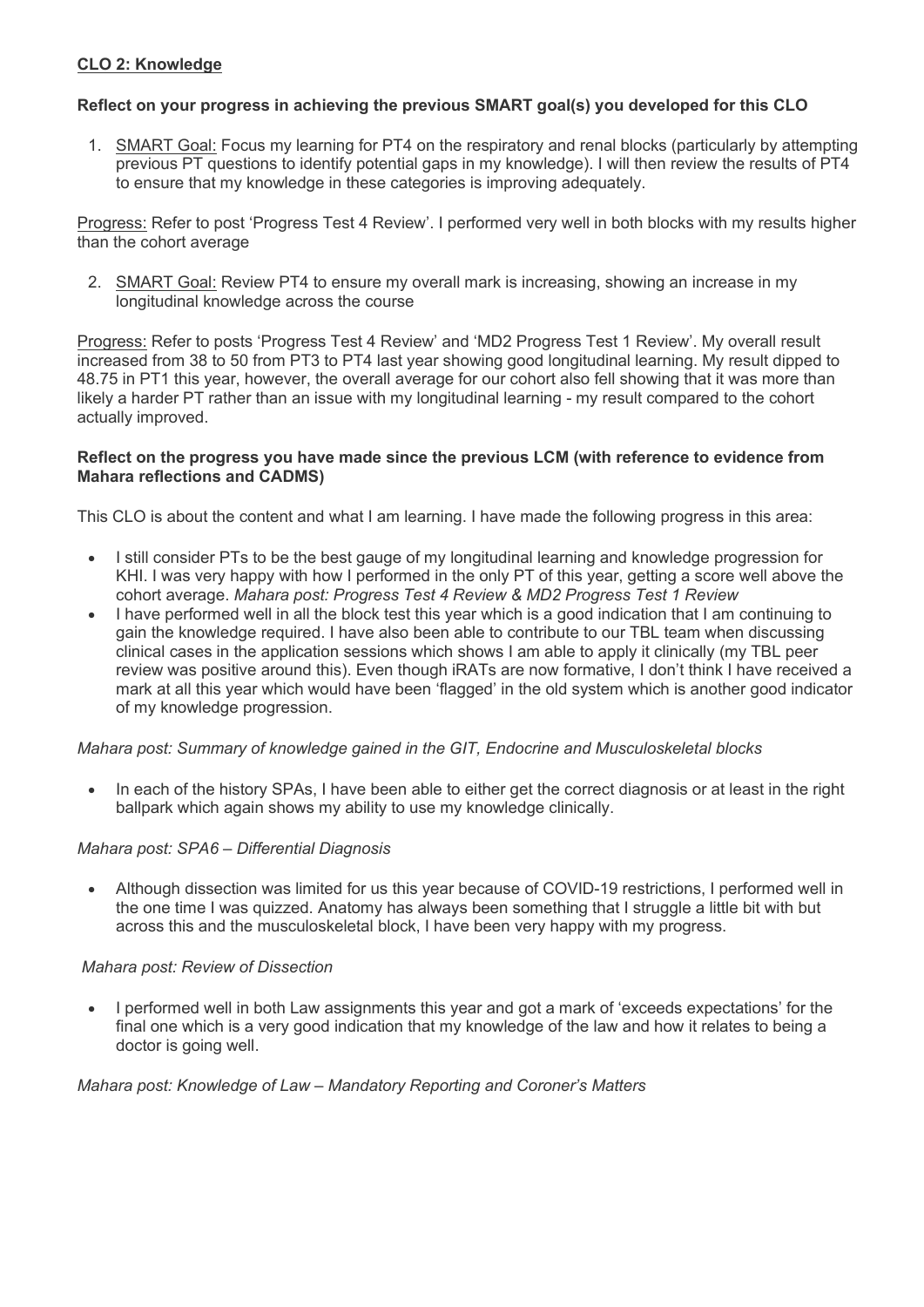# **Reflect on the areas you have identified that require further development with motivation**

• The way the PT is, there is usually going to be one or two topics that I don't perform that well in. For the most recent PT, I didn't do that well in the respiratory system compared to our cohort (even though I did well in PT4 last year for this). I want to concentrate on studying that leading up to the next PT to improve on that.

## *Mahara post: MD2 Progress Test 1 Review*

# **Outline your relevant SMART goal(s) for this CLO**

- 1. Concentrate my learning for the next PT on the respiratory system (using practice questions via Amboss, previous PT questions, going over my notes etc). I want to improve my score in this topic compared to my cohort.
- 2. The next PT will be an interesting experience as the way it is being undertaken is changing completely. I want to make sure I am ready for that by doing a practice exam under the new exam conditions. I will then review my next PT score to ensure I am improving my overall score and still doing well compared to my cohort.

# **CLO 3: Skills**

# **Reflect on your progress in achieving the previous SMART goal(s) you developed for this CLO**

1. SMART Goal: Go to the wards at least fortnightly to practice my history taking and physical examination skills. I have already spoken to a colleague who wants to do the same so we will do this together. This will allow us to give critical feedback on each other's performances which is important to identify areas of improvement. The colleague I am doing this with is an experienced paramedic who has very good clinical skills so I feel he will be able to help me in this area extensively.

Progress: I have not been unable to do this since we have not been able to go to the wards since the restrictions have been put in place for COVID-19. I also found it difficult to find time in the early part of the year to do this with my colleague as we had different schedules and the workload increased a lot this year. I have since implemented other strategies to improve my examination skills (refer to post 'Practicing Physical Examinations') and we have been practicing history taking a lot in clinical skills tutorials as we haven't been able to do physical examinations.

2. SMART Goal: Organise an extra session in CSSU to practice my BLS skills before my BLS assessment on the 14<sup>th</sup> November

Progress: Refer to post 'MD1 BLS Assessment'. I did this session and then performed will in my subsequent assessment.

#### **Reflect on the progress you have made since the previous LCM (with reference to evidence from Mahara reflections and CADMS)**

This CLO is mainly related to our Doctor & Patient topic where we are learning clinical skills. I have made the following progress in this area:

• We have only had one clinical examination SPA this year and I performed well in this.

#### *Mahara post: Clinical Skills – GIT Examination Assessment*

- I have passed all the history SPAs and CE assessments this year showing that my history taking skills are progressing well.
- I had my BLS assessment right at the end of last year and did well (97% advanced CPR performer).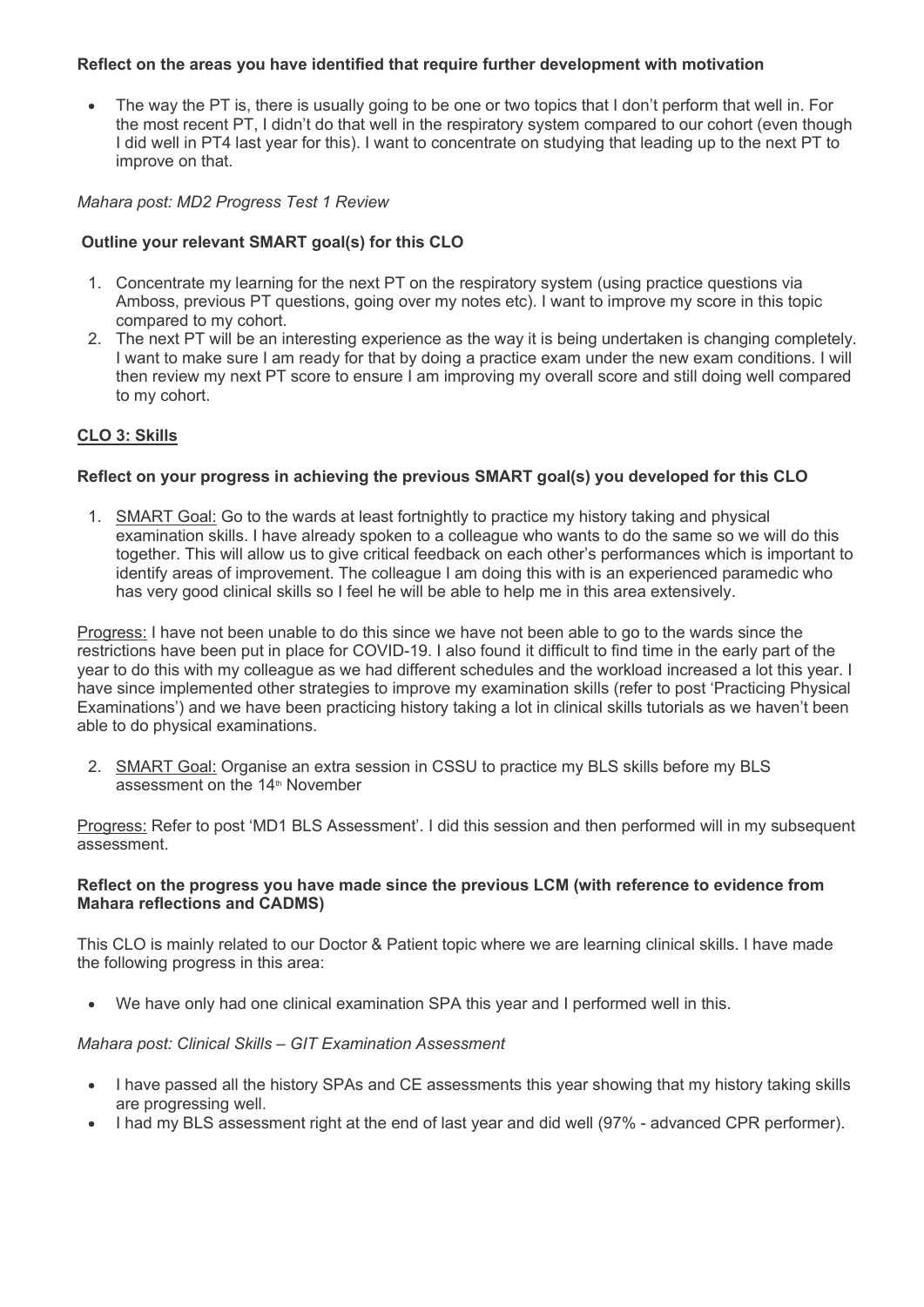## *Mahara post: MD1 BLS Assessment*

• I did my nursing placement over the summer holidays. This was a great opportunity for me to practice the skills I had already learnt, as well as developing some new ones. I received very positive feedback from the nursing staff about how I was able to help.

# *Mahara post: Nursing placement – skills*

# **Reflect on the areas you have identified that require further development with motivation**

Our ability to learn, practice and be assessed on our clinical skills this year has been severely diminished with COVID-19. We will have a condensed learning and assessment of these when we return. I will need to be ready to learn a number of new examinations in a short time frame.

I have been a little concerned that I have not practiced the previous examinations we have learnt so I have put a review in place for these to keep my skills up (*Mahara post: Practicing Physical Examinations*).

# **Outline your relevant SMART goal(s) for this CLO**

- 1. Review my BLS skills at least every 3-6 months to ensure that I am still proficient and retaining the information from the guidelines etc.
- 2. Each fortnight I will allocate myself to one of the examinations we have already learned. As a minimum, I will practice this at least once over this period (but preferably twice). This practice will most likely be self-narrating the examination to myself, comparing it against the checklist. If there are any parts of the examination that I am not comfortable with, I will ensure I practice this on someone (whether that be a friend or family member).

# **CLO 4: Communication**

# **Reflect on your progress in achieving the previous SMART goal(s) you developed for this CLO**

1. SMART Goal: Develop a document where I can record all the tutor feedback and tips on case writeups so I can refer back to it with each CE to ensure I continually improving in this area.

Progress: I have created this document and it has been very handy to refer to each time I am doing a case write-up.

2. SMART Goal: Each time we go to the ward to practice history taking and examination (refer to SMART goal from CLO3), present the history / presentation of the patient to my colleague using the ISBAR format.

Progress: As per the previous CLO, this has been difficult to do due to the limitations of being able to go to the wards. However, I have put a lot of effort into my case presentations - refer to post 'Improving My Case Presentation of SPAs'. I believe this has paid off as my case presentation for the most recent SPA went well.

#### **Reflect on the progress you have made since the previous LCM (with reference to evidence from Mahara reflections and CADMS)**

Strong communication skills (both written and verbal) is a vital skill to have as a doctor. I have made the following progress in this area:

• I believe I have improved my oral case presentation skills a lot this year. For the genitourinary history SPA (March), I didn't feel like I did a very good job in concisely delivering the history of the presenting problem so I put a lot of effort into practicing this with my colleagues. We had our next history SPA in May, and I felt like my case presentation went much better. The feedback from my tutor confirmed this which showed the systems I put in place to improve worked.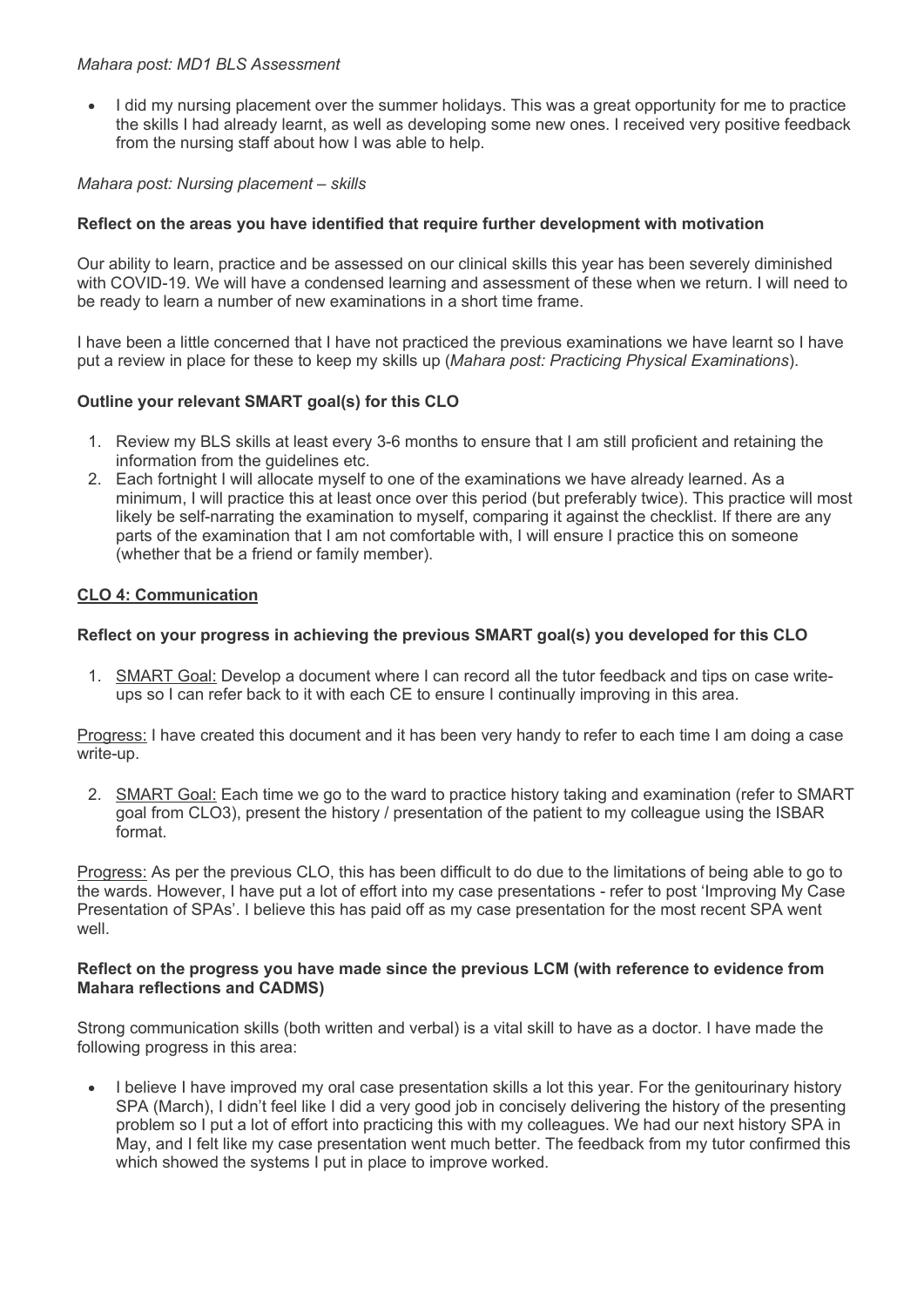# *Mahara post: Improving My Case Presentation of SPAs*

- Writing up case presentations succinctly is another skill needed as a doctor. We have had a number of assessments for this (CEs and SPAs) – I have done well in all of these and received good feedback from my tutor for all.
- I did Horizon as my PPD elective this year. One module I undertook was around 'communication in the workplace' and particularly about active vs passive listening. I found this useful to apply for my communication with patients.

## *Mahara post: Workplace Communication Module from Horizon*

• During my nursing placement I was able to learn some very good communication skills when it comes to working with nurses, admin and allied health staff.

#### *Mahara post: Nursing Placement – working with other professions on the ward*

We had a great opportunity to listen to some amazing women who either currently have Ovarian cancer or have recovered from it. They told their stories and one part I found particularly useful was their experiences of the doctor delivering bad news. I was able to learn a lot from this.

Mahara post: Delivering Bad News - Ovarian Cancer – Survivor Seminar

• The feedback from my peers in my TBL peer review has been very positive regarding my communication skills in that setting.

#### *Mahara post: MD2 TBL Peer Review 1*

# **Reflect on the areas you have identified that require further development with motivation**

• Although I passed the most previous History SPA on MSK. I did receive some negative feedback from the SP which I have taken on board and want to learn from.

#### *Mahara post: Musculoskeletal History SPA*

# **Outline your relevant SMART goal(s) for this CLO**

- 1. I have been made aware that there is some good literature on delivering bad news (i.e. by Phyllis Butow) so I will look to see what is available online. It is not something I have to learn straight away, but something I want to progress in by the end of this year. I believe the General Practice topic will also have some material on this which will be useful.
- 2. Utilise my clinical skills sessions and organise extra time to practice with my peers outside of this to ensure that my history taking skills are getting better and I get better feedback on future history SPAs.

#### **CLO 5: Society**

#### **Reflect on your progress in achieving the previous SMART goal(s) you developed for this CLO**

1. SMART Goal: Reflect on the epidemiology of each KHI block and how health can impact on society / individuals as well as how social determinants of health are impacting on health outcomes.

Progress: I have picked a specific condition from each of the blocks we have covered this year that have a strong effect on society / individuals and reflected on these.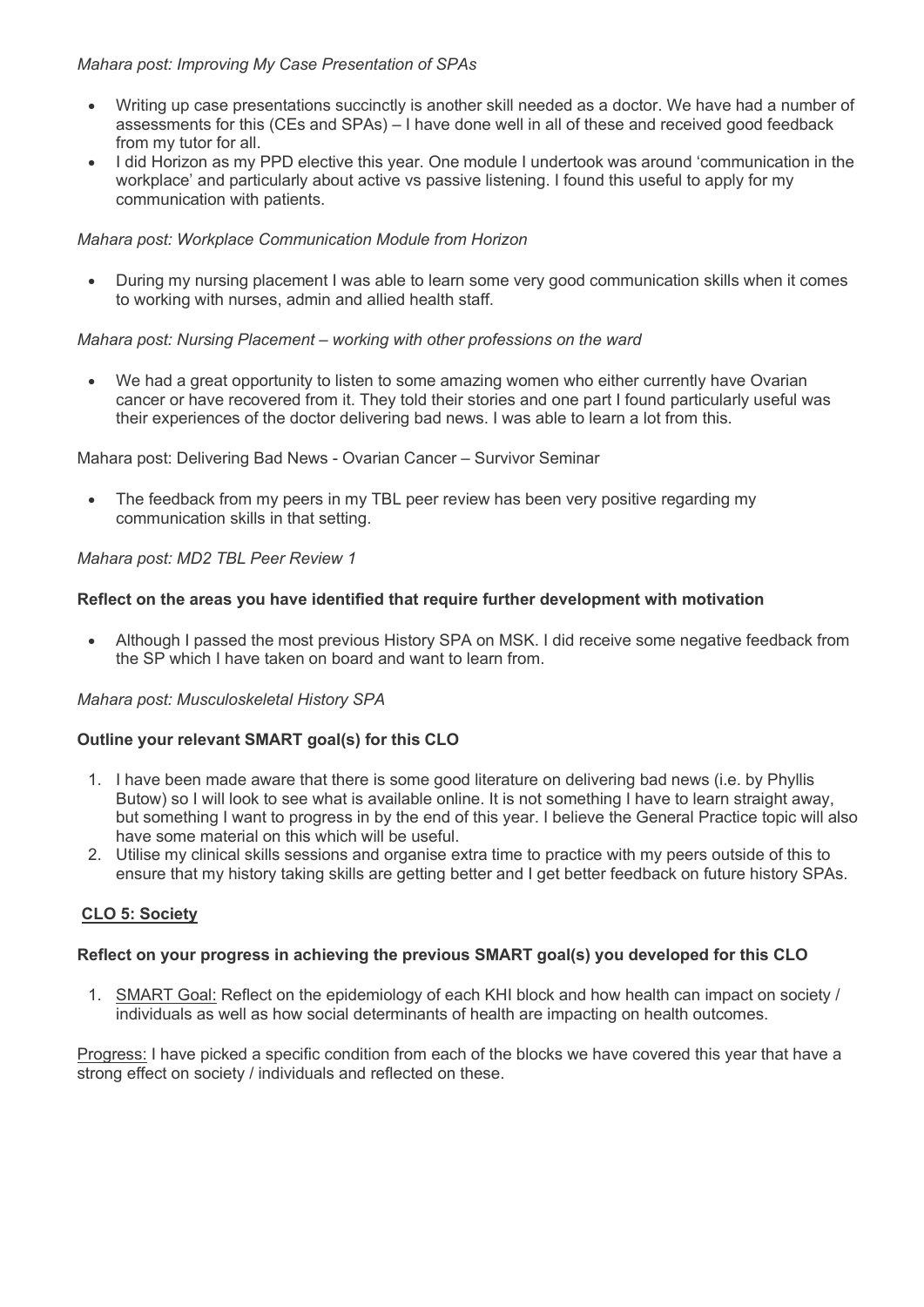# **Reflect on the progress you have made since the previous LCM (with reference to evidence from Mahara reflections and CADMS)**

The majority of opportunities to improve in the Society CLOS this year has been via HPS. I have made the following progress in this area:

The public health topic has been great to learn more about the effects that health has on society, as well as things like social determinants of health, and even road safety as a public health issue.

# *Mahara post: Review of Public Health 2A*

• We had two seminars this year that I found truly inspiring (Ovarian Cancer Survivor Seminar and Down Syndrome forum). It really drove home how much different conditions can affect the lives of the individual as well as their families, but it also showed how resilient people can be in the face of adversity.

# *Mahara posts: Down Syndrome forum & Ovarian Cancer – Survivor Seminar*

• In law this year we learnt about the Mental Health Act and had a specific seminar on it and the powers we will have as doctors. We also learnt about things like Coroner's matters and mandatory reporting. These are all things that we as doctors are required to do that can have a huge impact on the lives of individuals and the community, so it is important we take them seriously and know when to use them appropriately.

## *Mahara posts: Mental Health Act 2009 (SA): A clinician's powers, expectations and responsibilities & Knowledge of Law – Mandatory Reporting and Coroner's Matters*

• We got to build on our knowledge of Aboriginal health this year. I had my last tutorial a couple of days ago and was able to reflect on everything I have learnt so far and how I can put that into practice in my clinical years as a student and as a doctor to improve health outcomes of Aboriginal Australians.

#### *Mahara post: Review of Aboriginal Health 2A*

#### **Reflect on the areas you have identified that require further development with motivation**

We have been limited on our abilities to go to the wards this year due to COVID-19 so I haven't had the chance to do that to improve on my knowledge of society via CEs / patient interaction. I have found other ways to develop this (as above) but I am looking forward to being able to get on to the wards again to speak to individuals and get a better understanding of how the healthcare system impacts them.

# **Outline your relevant SMART goal(s) for this CLO**

- 1. Use clinical encounters (when we are able to do them again) to extend my learning of the society CLO.
- 2. I am undertaking 'Client Centred Health Behaviour Change' as my coursework option next semester. I want to use this topic to reflect on the society CLO as much as possible as it should fit well into this.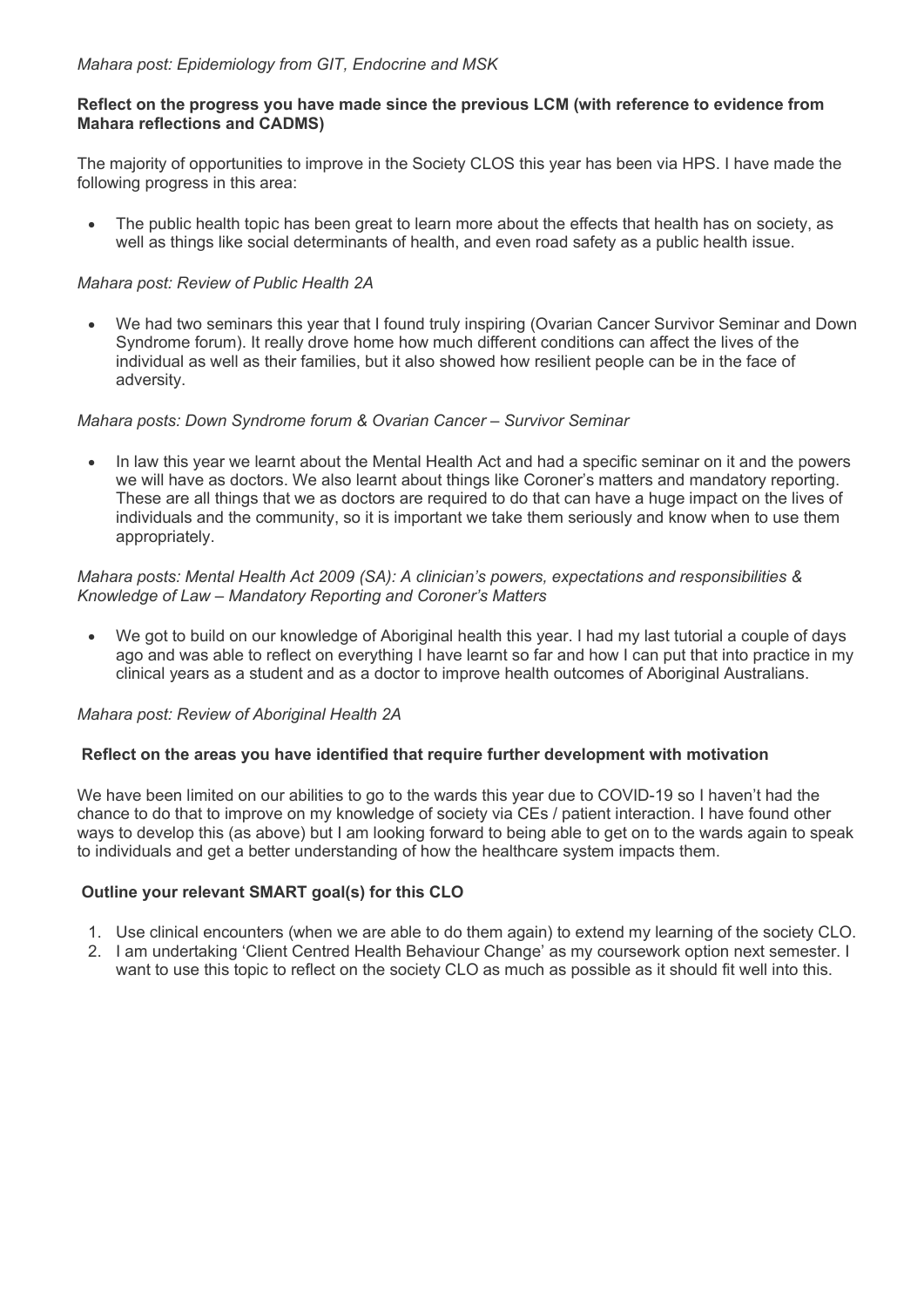# **CLO 6: Learning**

# **Reflect on your progress in achieving the previous SMART goal(s) you developed for this CLO**

1. SMART Goal: Add at least 20 multiple choice questions (from previous PTs or Amboss) per week into my bank of questions in ANKI.

Progress: I have been continuing to do this. A colleague had put together an ANKI deck of previous PT questions listed into categories so I have been using that as well which has been great. I add Amboss questions to ANKI now instead.

2. SMART Goal: Spend at least two hours each week testing my knowledge using PT questions

Progress: Refer to post 'Review of Learning Style for PTs'. A colleague and I do 2 hours of PT practice questions each week together. I also do extra study for this.

3. SMART Goal: For dissection in MD2, I will alter my learning strategy to spend at least one hour each week in a group setting where we can quiz each other about the weekly structures

Progress: Refer to post 'Review of Dissection'. Using group study for dissection and quizzing each other on our body worked well and I feel it was beneficial to my learning.

## **Reflect on the progress you have made since the previous LCM (with reference to evidence from Mahara reflections and CADMS)**

This CLO is about how I am learning. I have made the following progress in this area:

• This year has been a learning curve for my learning as trying to adapt to studying from home has been a challenge, but I feel I have done this well. I have been lucky to have a good TBL group and friends who I have had still been able to have group study sessions with (even if it is via video chat rather than in person).

#### *Mahara post: Learning techniques for studying at home*

• I have reviewed my learning style for PTs (and my longitudinal knowledge) and have made changes as necessary.

# *Mahara post: Review of Learning Style for PTs*

• I had a poor iRAT at the start of this year and used that as a catalyst to review my learning styles for the weekly content, but it was also a good example that one bad result doesn't mean I have to change things dramatically.

# *Mahara post: Poor iRAT in first week of GIT block*

• I put specific learning techniques in place for dissection (and anatomy) which served me well.

# *Mahara post: Review of Dissection*

• I have put systems in place to aid with my learning and practicing of physical examinations.

#### *Mahara post: Practicing Physical Examinations*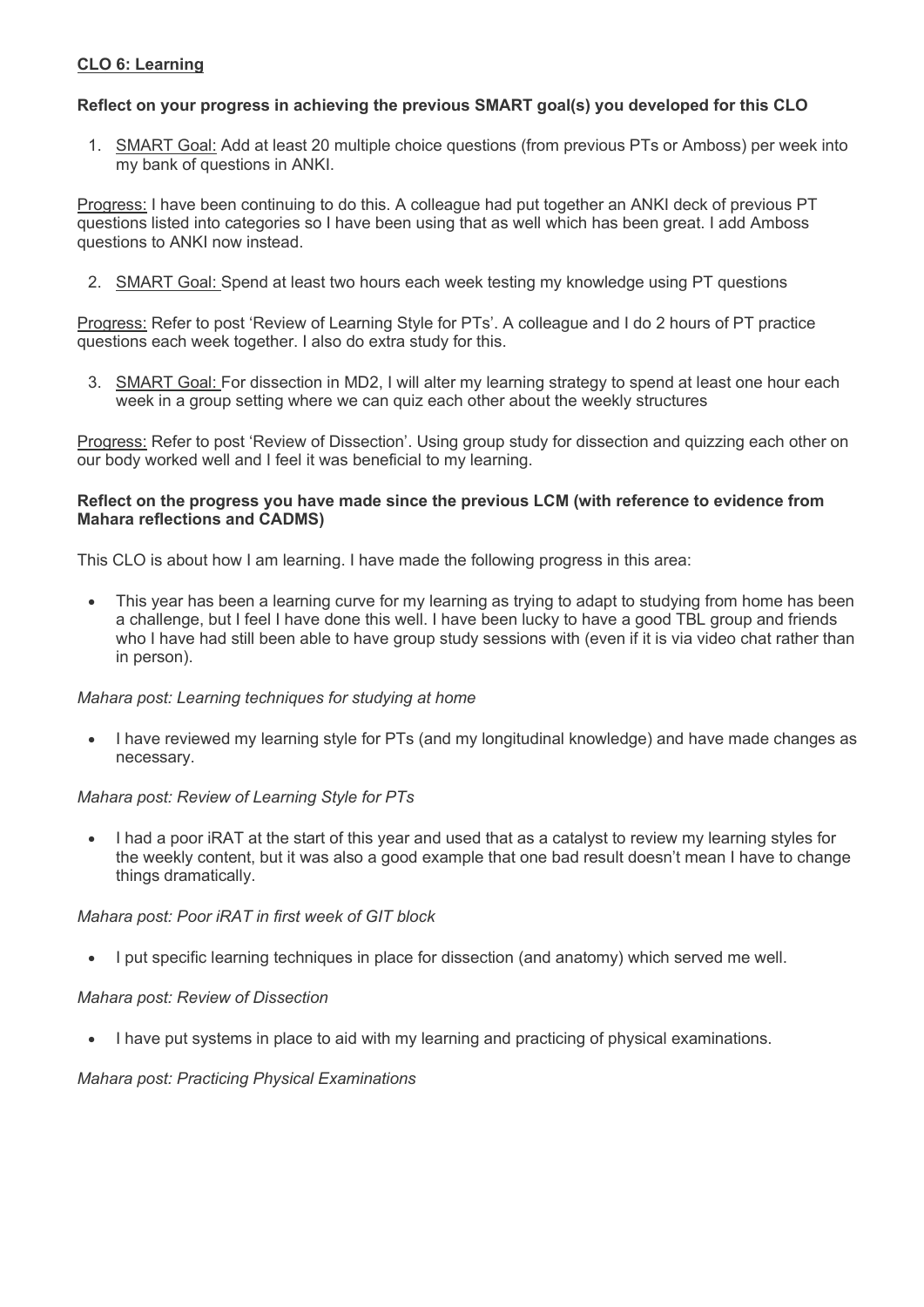# **Reflect on the areas you have identified that require further development with motivation**

I feel like my learning techniques have served me well up to this point. However, making the transition to clinical years will be a challenge as the focus will change from learning new material to gaining a more comprehensive knowledge of the conditions I already know and putting it into clinical practice. I will have to review what works for me to adapt to these challenges.

# **Outline your relevant SMART goal(s) for this CLO**

- 1. My current PT learning technique is based on using past PT questions, as well as questions from Amboss etc. Whilst this has been good, I want to start building a document which has a summary of all the main conditions that I need to know about and some key points about it. I feel this will be a good adjunct to my other learning techniques.
- 2. Dedicate a fortnight at a time to focus my PT learning on a block we have already covered for my PT learning (i.e. cardiology). I feel doing many questions and revision on one topic for a period like this will be better for my learning than just doing questions that jump between blocks. I will spend longer on the respiratory system as I want to improve my mark for that.
- 3. Continue to do at least two hours each week testing my knowledge using PT questions.
- 4. Do a comprehensive review of the results of my next PT to ensure that my learning techniques and knowledge suit the new format.

# **CLO 7: Leadership**

# **Reflect on your progress in achieving the previous SMART goal(s) you developed for this CLO**

1. SMART Goal: Find at least one example of good leadership from both within and outside of the healthcare setting and reflect on how I can use the sort of skills they exhibit.

Progress: Refer to post 'Horizon - Leadership Lunch' for my example of leadership outside of health. Although I haven't done a specific post about it, the example of the public health experts in Australia during the COVID-19 has been amazing to get the buy in of politicians and the wider to public to avoid a full-blown pandemic.

#### **Reflect on the progress you have made since the previous LCM (with reference to evidence from Mahara reflections and CADMS)**

Building on my leadership skills is important. I have made the following progress in this area:

• I mentored an MD1 this year which was a good way to improve and demonstrate my leadership skills.

#### *Mahara post: MD1 Mentorship*

• The horizon topic that I undertook had a couple of very good leadership modules which I was able to join in and learn from.

#### *Mahara posts: Teamwork and Leadership Module from Horizon & Horizon - Leadership Lunch*

• COVID-19 has meant the public is the most engaged with healthcare and healthcare policy it has ever been. It has given me a new appreciation for how much I actually know and how I can use that to help educate the public when it comes to wrong information that is out there.

#### *Mahara post: COVID-19 - Role for Medical Students for Leadership*

• My TBL peer review had positive comments about my leadership group in that setting which was a good sign of my leadership with colleagues.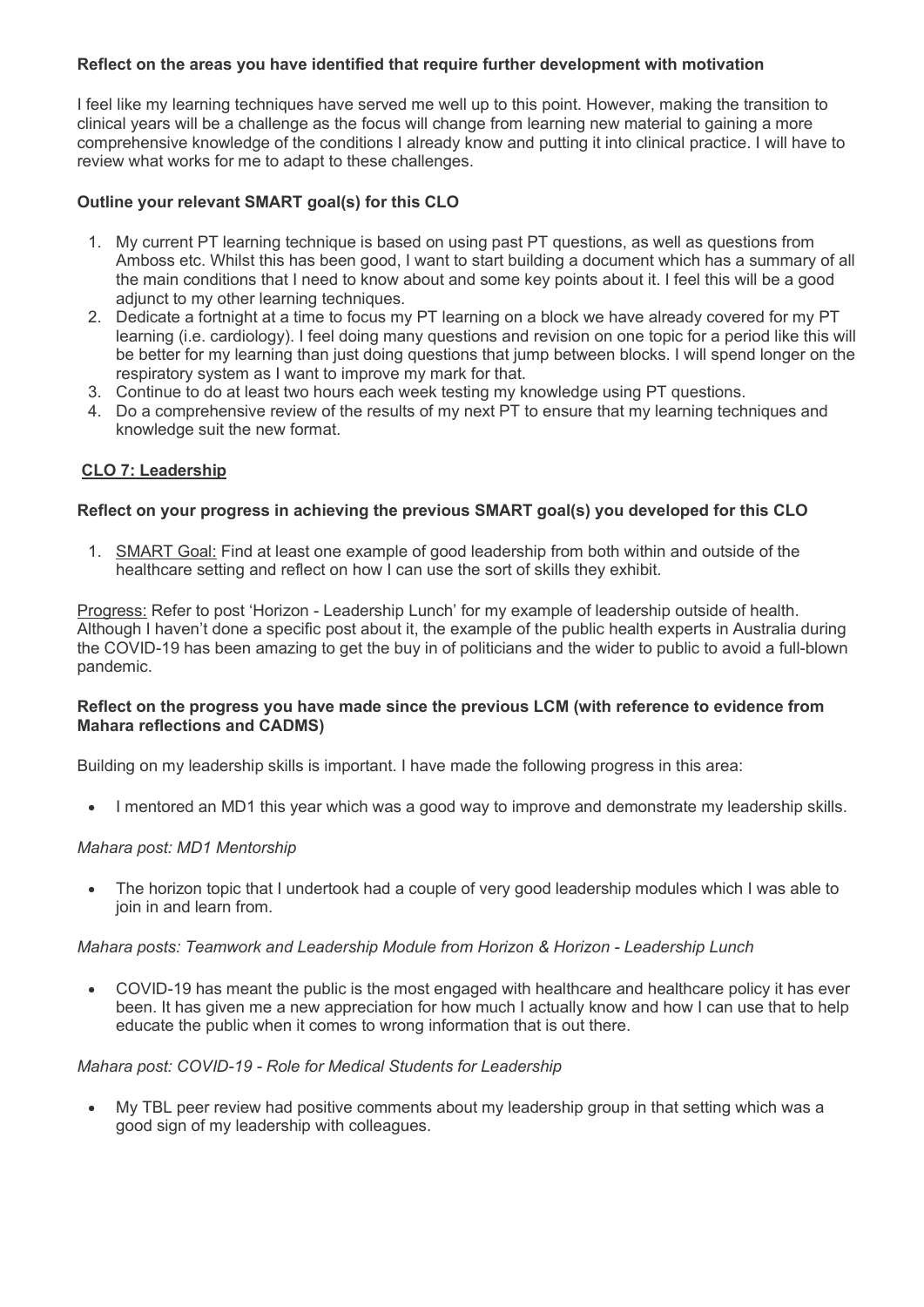# **Reflect on the areas you have identified that require further development with motivation**

I think it is difficult to pinpoint a specific part of leadership that I need to develop. This is a CLO that I want to continue to work on over the course of the MD course.

## **Outline your relevant SMART goal(s) for this CLO**

- 1. Continue to find examples of excellent leadership inside and outside of the health system and reflect on these.
- 2. We have started to run PBL cases for the MD1s based on their weekly LOs (along with MD3s and MD4s). I want to be able to show my leadership skills in those sessions, but also learn from the MD3s and MD4s when they are running sessions.

#### **CLO 8: Professionalism**

# **Reflect on your progress in achieving the previous SMART goal(s) you developed for this CLO**

1. SMART Goal: I want to understand Heuristics and Biases more. I plan to read the following article as a starting point which was referenced in our lecture: Tversky A and Kahneman D 1974, Judgment under Uncertainty: Heuristics and Biases, Science, vol. 185, pp. 1124-1131

Progress: Refer to post 'Follow Up - Heuristics and Biases'. The article improved my understanding of the type of heuristics that lead to bias and how I can be aware of them to hopefully improve my judgments and decision making in situations of uncertainty. This will lead me to be a doctor that is providing the best evidenced based care.

2. SMART Goal: Prepare some of my anatomy / dissection notes for MD2 over the summer holidays to remove some of the workload around that as I have heard from other students that MD2 semester 1 has a very high workload and can be quite stressful. These notes are something that will be pretty easy to prepare and I can slowly chip away at it to ensure I don't get overwhelmed in MD2

Progress: I was able to do this over the summer and it certainly helped with the workload in the early part of this year.

#### **Reflect on the progress you have made since the previous LCM (with reference to evidence from Mahara reflections and CADMS)**

This is a CLO that will take some time to develop a portfolio in. I believe I am somebody that conducts myself in a professional manner. I have made the following progress in this area:

• This year has thrown up many challenges for life as a medical student, from the increased workload of MD2 to having to study from home. I have been able to adapt to this, continuing to get good grades, but also managing to maintain a good study-life balance.

#### *Mahara post: Study / Life Balance in Times of COVID*

• I received very good responses from my colleagues regarding my professional behaviour in the TBLs.

#### *Mahara post: MD2 TBL Peer Review 1*

• The nursing placement I undertook in the summer holidays was a great experience. As part of this, the nurse who was my supervisor had to give official feedback about my performance. She was very positive about how I conducted myself and contributed to the team.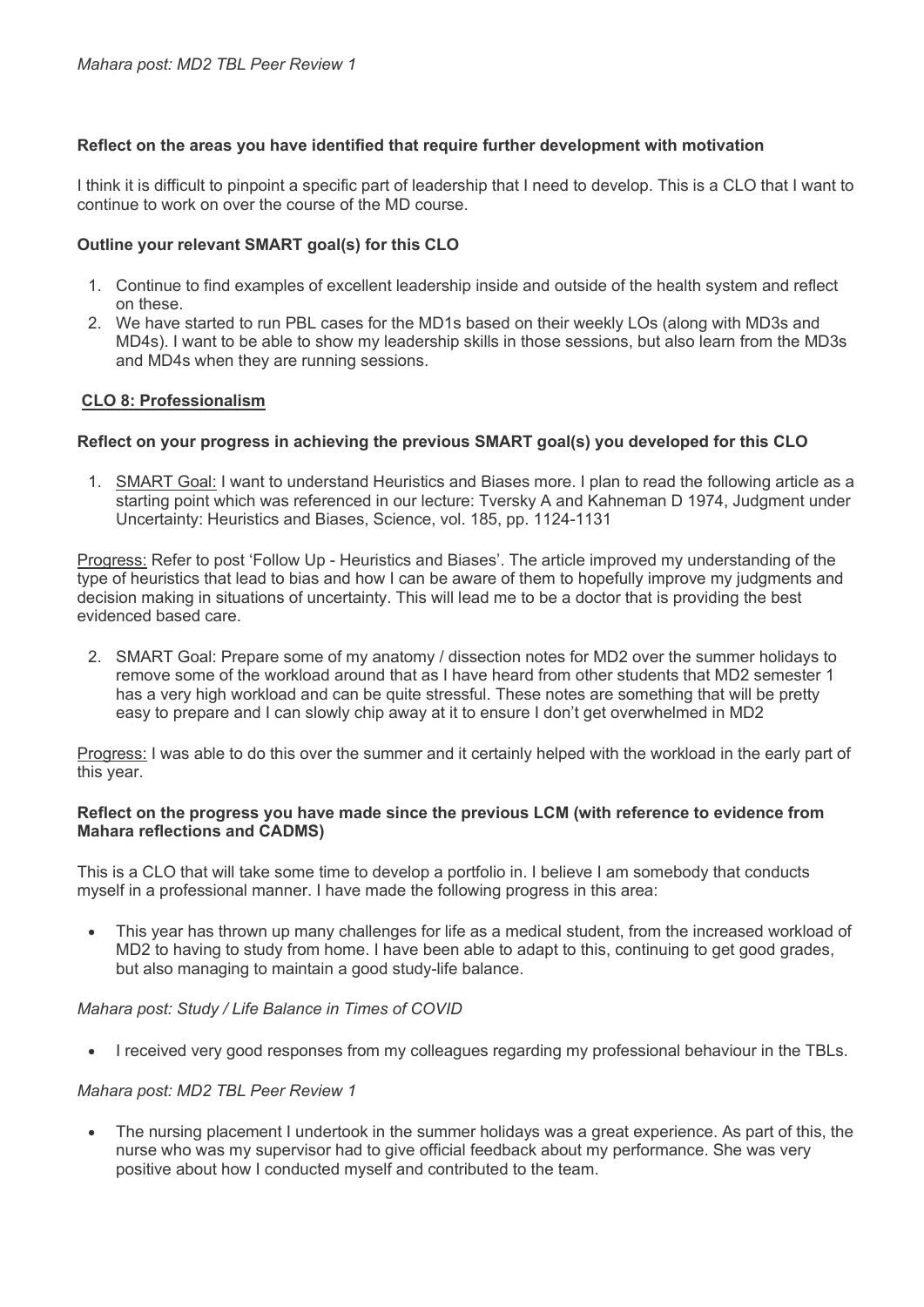# *Mahara post: Nursing Placement – working with other professions on the ward*

• As part of the Ovarian cancer seminar that I mentioned earlier, the ladies involved talked about their experiences with their doctor about how they delivered the bad news of their diagnosis (and follow up). They gave examples of both good and bad professional behaviour from their doctor which I was able to take on board and learn from

# *Mahara post: Delivering Bad News - Ovarian Cancer – Survivor Seminar*

• There have been some examples of poor professionalism within our cohort which has been called out in the application sessions we have had online. We are going to be doctors, so it is so important that we learn to set a good example and treat everyone with the respect they deserve. It must be noted that this is very much the minority as we generally have an amazing cohort.

#### *Mahara post: Poor professionalism within our cohort*

# **Reflect on the areas you have identified that require further development with motivation**

This CLO is like the leadership one where I find it hard to identify specific areas within professionalism that I need to develop. Overall, this is a CLO that I want to steadily improve on over the next 2 and a half years. As I enter clinical years, I believe there will be lots of examples of professionalism (both good and bad) that I will be able to learn from.

There were a few outcomes from my last LCM that I hadn't actually followed up with a Mahara post even though I had done the actual goal I had set myself (i.e. I had reflected on the epidemiology of certain conditions in our KHI blocks but I hadn't actually done a Mahara post). I only noticed this when I was doing this document, and this meant that I had to write these posts months later and trying to remember the exact details was a bit difficult.

# **Outline your relevant SMART goal(s) for this CLO**

- 1. Ensure that I maintain a good study / life balance as it can be very easy to get consumed into the life of studying too much and neglecting your social life.
- 2. Set a monthly reminder in my calendar between now and the next LCM so I can review my SMART goals from this meeting and make a post if applicable.

# **Overall Summary / Synthesis**

Preparing this document has given me a very good opportunity to reflect on how I am progressing across the 8 course learning outcomes (CLOs) of the MD course. I am continuing to get good marks across all the topics we are covering (I have not received any flags in the first 18 months of this course) and I believe I am progressing well in each of the 8 CLOs.

In my very first SCS document I made the comment that I want to always look at the bigger picture and concentrate on trying to become the best clinician I can possibly be, not just tick the boxes required for me to pass this course. This is something that keeps me focussed and trying to push myself as much as possible. I am still very much enjoying my studies even with the extra workload and disruptions caused by COVID-19 restrictions. Along with this, I am still able to maintain a good balance between the time I dedicate to my studies and my social life outside of medicine which is vital to ensure that I don't burn out. It won't be long until we move into our clinical years which is something I am really looking forward to.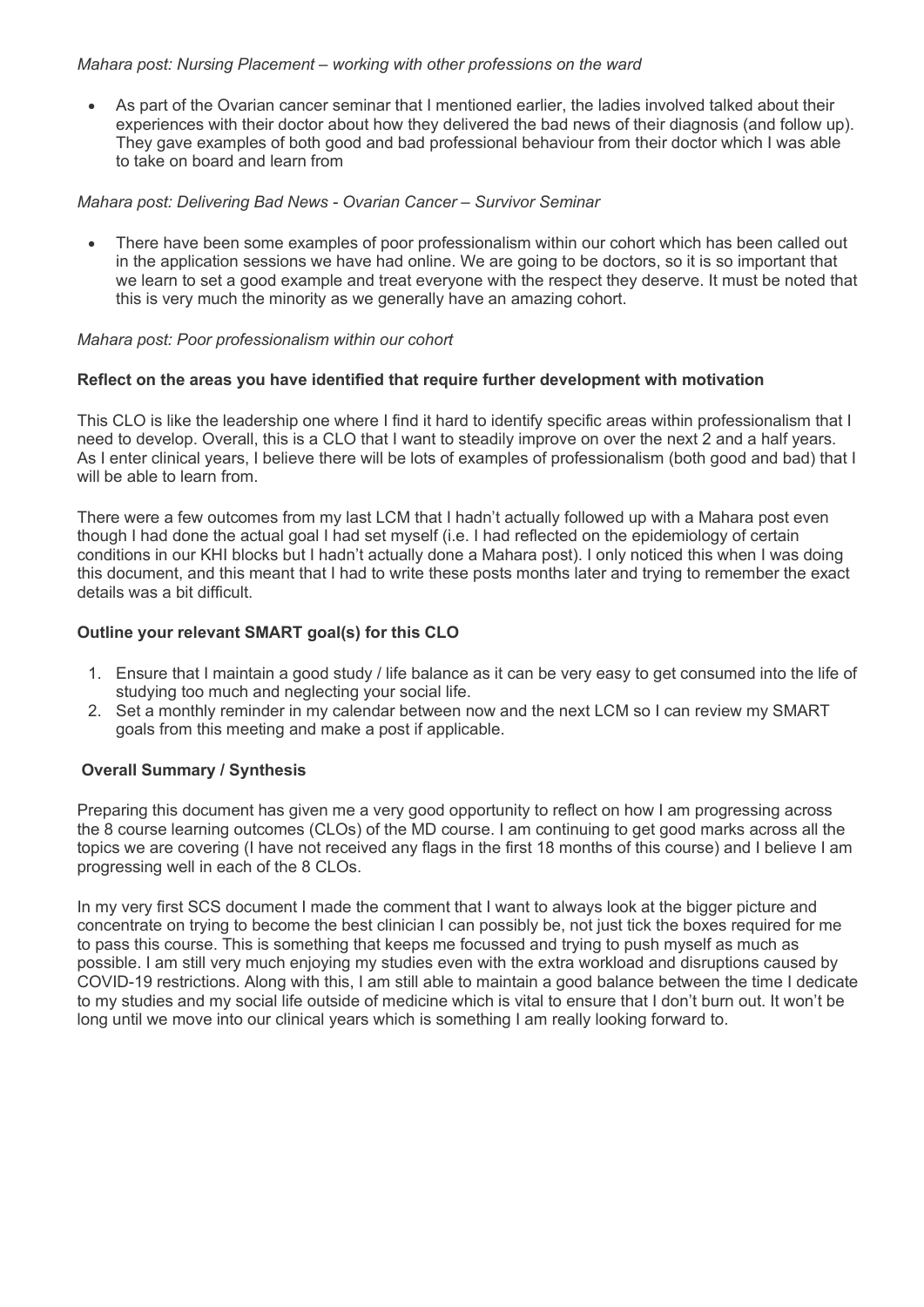# LO 1: Scholarship

by Student (stud0001)

**Tags:** scholarship

More options

**Scholarship** 

# Tagged journal entries

Journal entries with tag "scholarship" by Student (stud0001)

# Covid-19 Journal Article

Posted by Student on 12 June 2020, 11:35 AM

**Tags:** scholarship

**Title:** Covid-19 Journal Article

**Date:** 08/06/2020

**Tags:** scholarship

With my current work, I helped to develop a home monitoring platform for people with COVID-19 (or those at high risk of contracting it and experiencing adverse outcome). This was done in association with one of the respiratory specialists at FMC.

Following the development of this, I was asked to write a first draft of a potential journal article on how it could be used to help manage the pandemic (i.e. keep well patients at home and pick up deterioration quickly so they can be taken to hospital when required).

Even though it doesn't look like the paper will get published due to the home monitoring not going ahead (because of limited numbers of coronavirus in SA), this was a very good experience for me as I had to do a thorough literature on a topic that was new to me. There was also lots of new information coming out daily so it was a good challenge to sift through that to determine what was relevant. Writing another draft journal article was also a good experience to test my skills on this.

# Using eTG and AMH for Medications

Posted by Student on 06 June 2020, 6:17 PM

**Tags:** scholarship

**Title:** Using eTG and AMH for Medications

**Date:** 06/06/2020

**Tags:** scholarship

I feel that my knowledge has increased dramatically over the first 18 months of the medicine course. One area however that I am still not that comfortable on is medications – specifically the brand names, recommended doses and contraindications. I know this is something that will improve in my clinical years due to the fact that I will be seeing drug charts and prescriptions on a daily basis, however is something I still want to work on before then.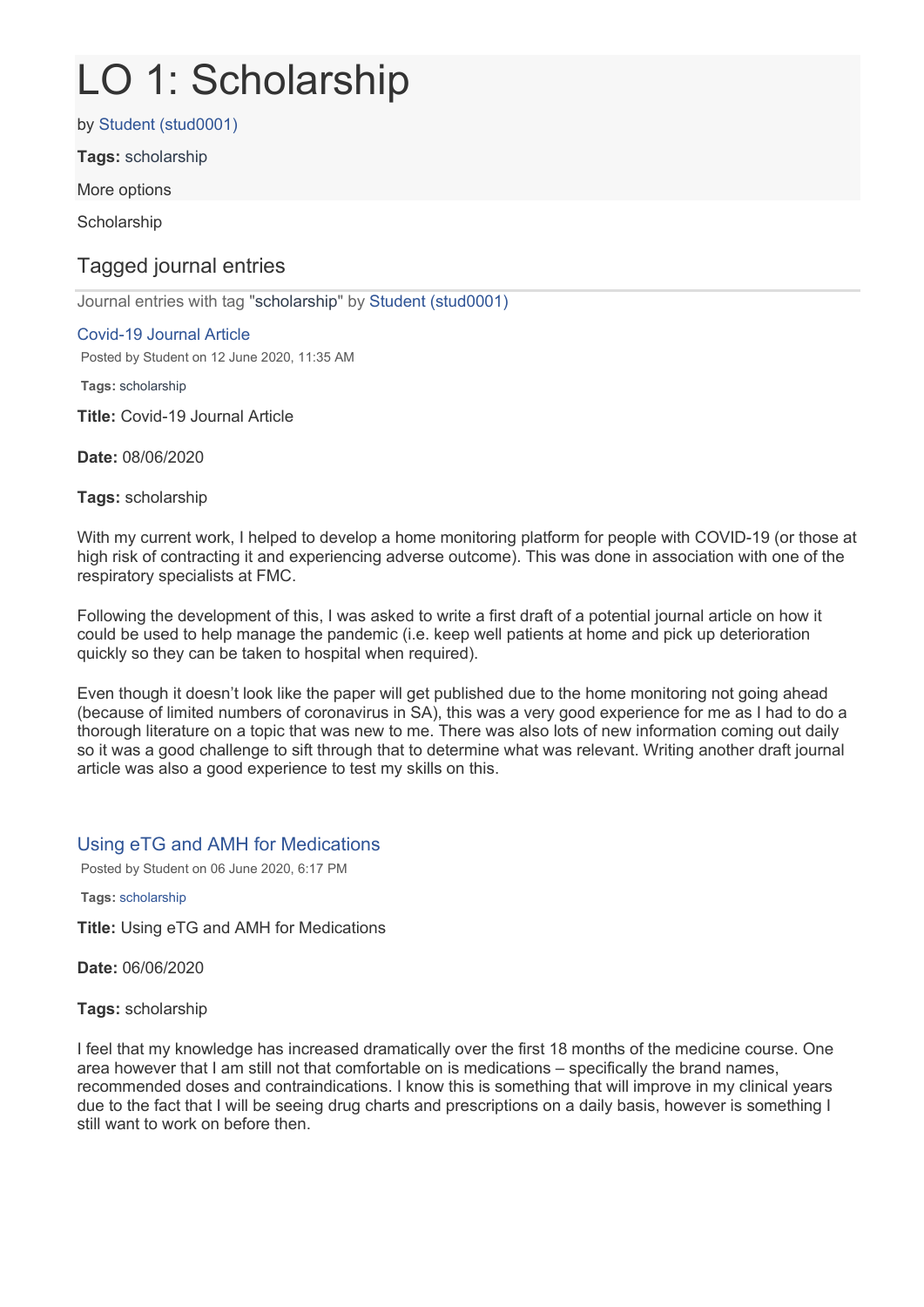I was speaking to a colleague the other day and we got on to this topic. She is a pharmacist and asked whether I have ever used the therapeutic Guidelines (eTG) or Australian Medicines Handbook (AMH) for further reading but it is something I have never looked into. She highly recommended getting used to using it as a resource as it will be invaluable for me as a doctor and in my clinical years. As the next 2 progress tests will be open book this year, it is also something I want to get used to if I need to look up something throughout that.

I have had a brief look at both websites now but there are certainly some intricacies on how to use it most effectively that I don't know. I have since spoken to my colleague again and as she has vast experience with both, she is happy to organise a time with me to take me through it. This is something that I will make sure I organise before the next progress test and use when doing practice questions to make sure I am comfortable with using it.

# Use of Emergency Medicine Podcast

Posted by Student on 03 June 2020, 3:40 PM

**Tags:** scholarship

**Title:** Use of Emergency Medicine Podcast

**Date:** 03/06/20

#### **Tags:** scholarship

Over the past 6 months I have started listening to a podcast regularly called 'Emergency Medicine Cases'. It picks a topic for each show which goes for approximately an hour - for example I was just listening to one about shoulder injuries as we had just finished covering this in the MSK block. It is based out of Canada / US and has multiple experts in for the specific topic to discuss all the major points from an Emergency Medicine podcast (for the example given above it was an orthopaedic surgeon and an ED consultant).

Now that my knowledge is improving and we have covered a wide range of topics in KHI, I have found this podcast extremely beneficial to my learning and subsequent use of the medical literature. Following each podcast, they have a summary of all the key points placed on their website (and emailed), as well as some clinical questions you can answer to see how well you retained the information. They also have links to the latest clinical trials that they have used to guide their clinical practice. Although it is aimed at doctors working in the ED, I feel like I have gained so much knowledge from it and in PT1 this year there were multiple questions I managed to get right purely based off the information I got from this podcast (one was on necrotising fasciitis which I had never even heard of before the podcast).

I find these podcasts very interesting so it doesn't actually feel like 'study' when I am listening to them. I am able to fit it into everyday life, whether that be putting it on when I am cooking dinner or having it on in my car when going to / from soccer training.

It must be noted that this podcast is given in the context of the North American healthcare setting so I do take that into account when listening as our guidelines can sometime be different.

Going forward, I want to continue to listen to the new episodes that are relevant to me (which is most of them but every now and then they have one around more logistical type things in the ED such as workflow etc). One is released each month so it is a good amount without overcommitting myself. Also, they have >300 previous podcasts in there so I will listen to some of those which are relevant as well.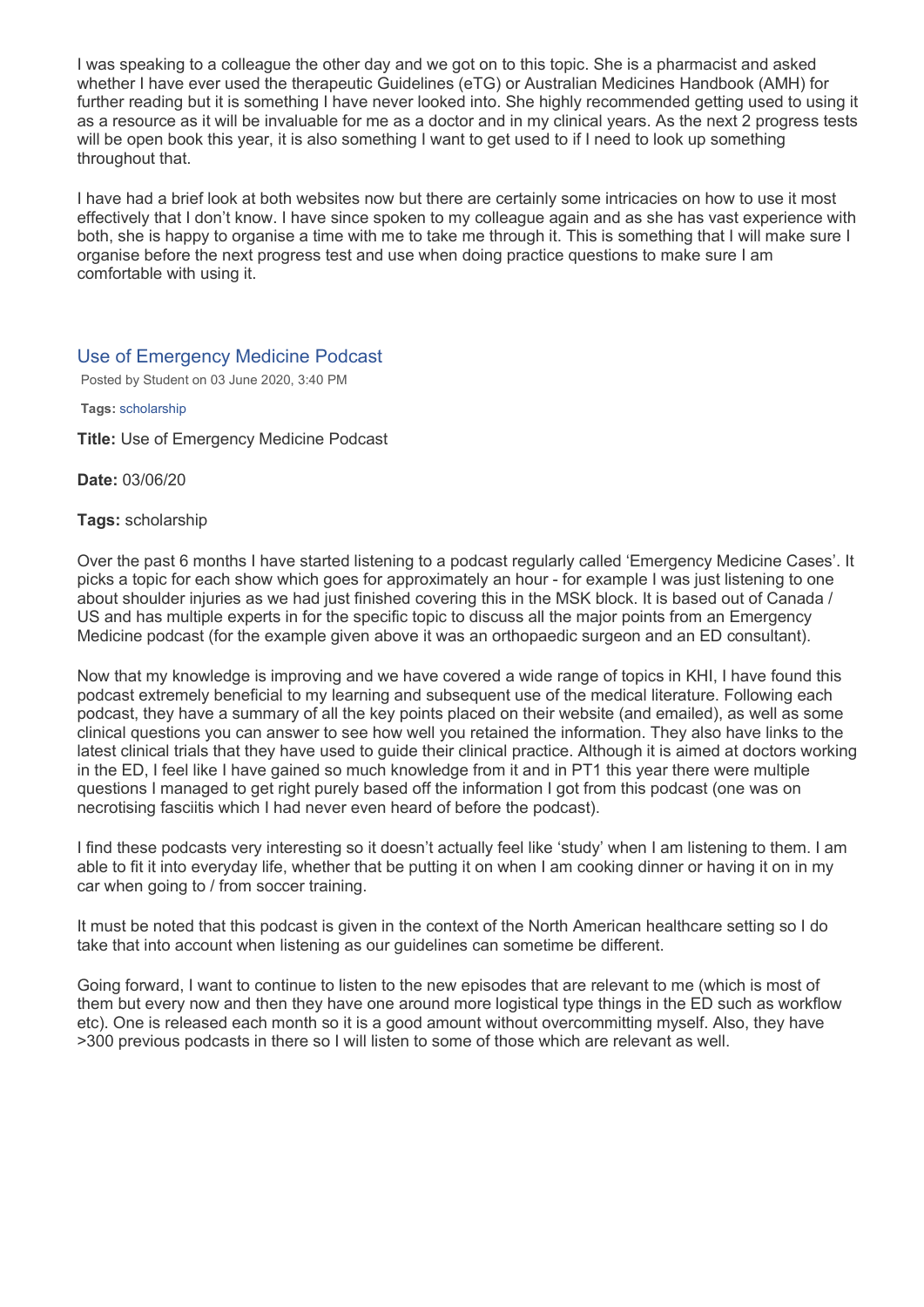# Using UpToDate as a resource

Posted by Student on 14 April 2020, 9:05 PM

**Tags:** scholarship

**Title:** Using UpToDate as a resource

**Date:** 14/04/2020

**Tags:** Scholarship

As we are doing more clinically based learning, I am having to use new resources to get up to date information on clinical conditions. Some of our lecturers have referred to UpToDate as a good resource and the uni gives us access to it so I have been trying it out more and I have found it very beneficial. This is especially the case for conditions or medications that we only receive minimal formal teaching about but are expected to know. For example, I used it for learning about the contraception pill. It also has references to specific guidelines and journal articles that I am able to look up if needed.

I am also aware that it might not always be 100% up to date and accurate so it is important that I use this as one resource and not my only resource.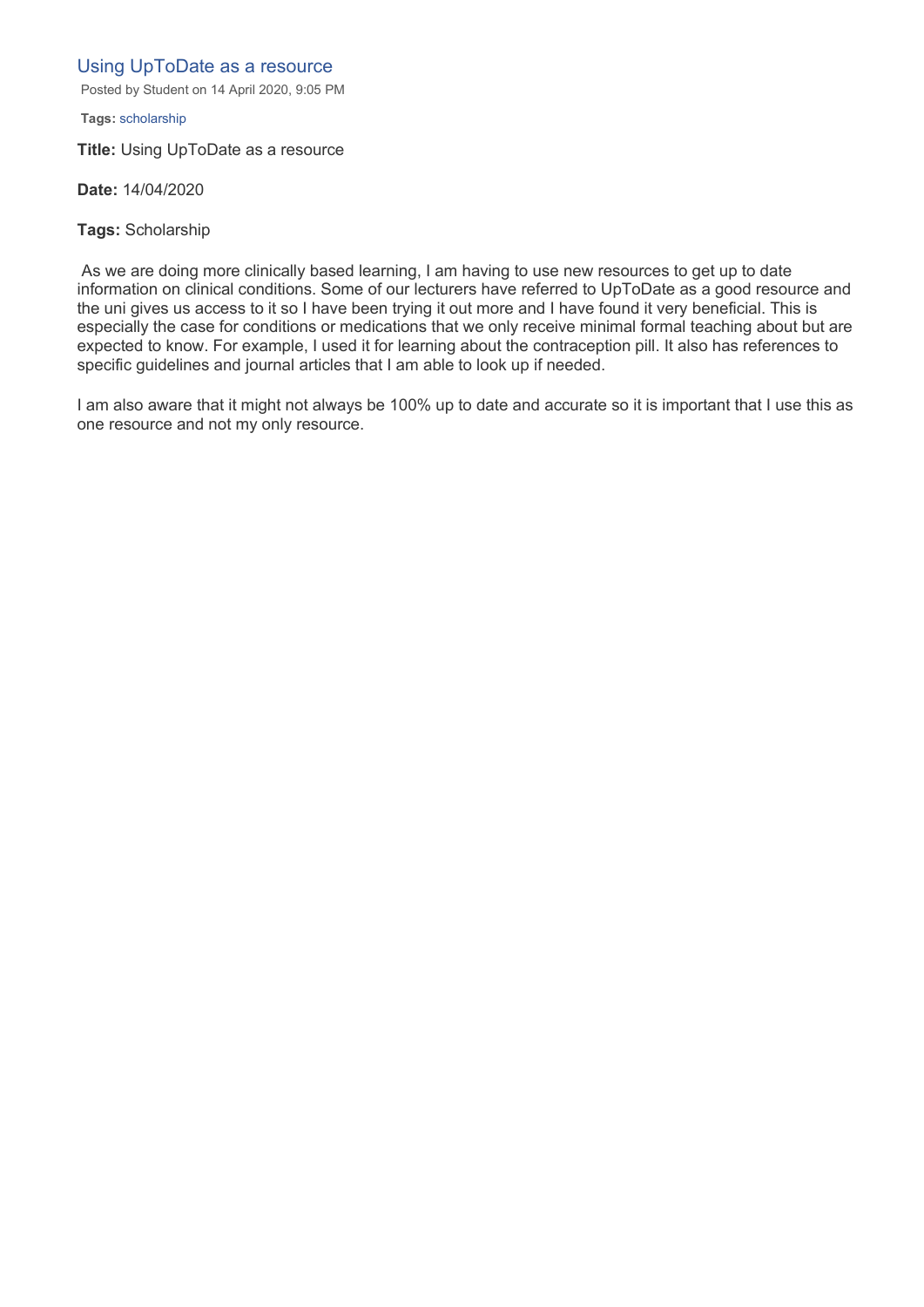# LO 2: Knowledge

by Student (stud0001)

**Tags:** knowledge, leadership, learning, society

More options

Knowledge

# Tagged journal entries

Journal entries with tag "knowledge" by Student (stud0001)

# Neurology History SPA Posted by student on 24 July 2020, 2:13 PM

**Tags:** knowledge, communication

**Title:** Neurology History SPA

**Date:** 24/07/20

**Tags:** communication, knowledge

In my most recent SPA (musculoskeletal), I received some negative feedback about my performance from the SP. This was the first time I had received negative feedback and is certainly something that I wanted to improve upon as having a good rapport with patients is something that is very important for me and is something I believe makes a good doctor.

Following this SPA (and leading up to my neurology history SPA), I spent more time practicing the roleplays with colleagues, especially concentrating on my opening questions to be as open ended as possible. I felt like the neurology went well and I got very positive feedback from both the SP and the tutor:

*"The SP felt that this was a very good interview. "very friendly and confident. Asked all the questions and summarised well" This was a clear improvement on the MSS history taking.*

*Your presentation was very good and demonstrated that you had a good underlying knowledge, that you had taken a good detailed history and that you had thought about the likely differentials."*

This feedback made me feel much better about my history taking skills and is more in line with my previous SPAs. It was also nice to hear the positive feedback about my case presentation, including my knowledge base which allowed me to develop a good list of likely differentials.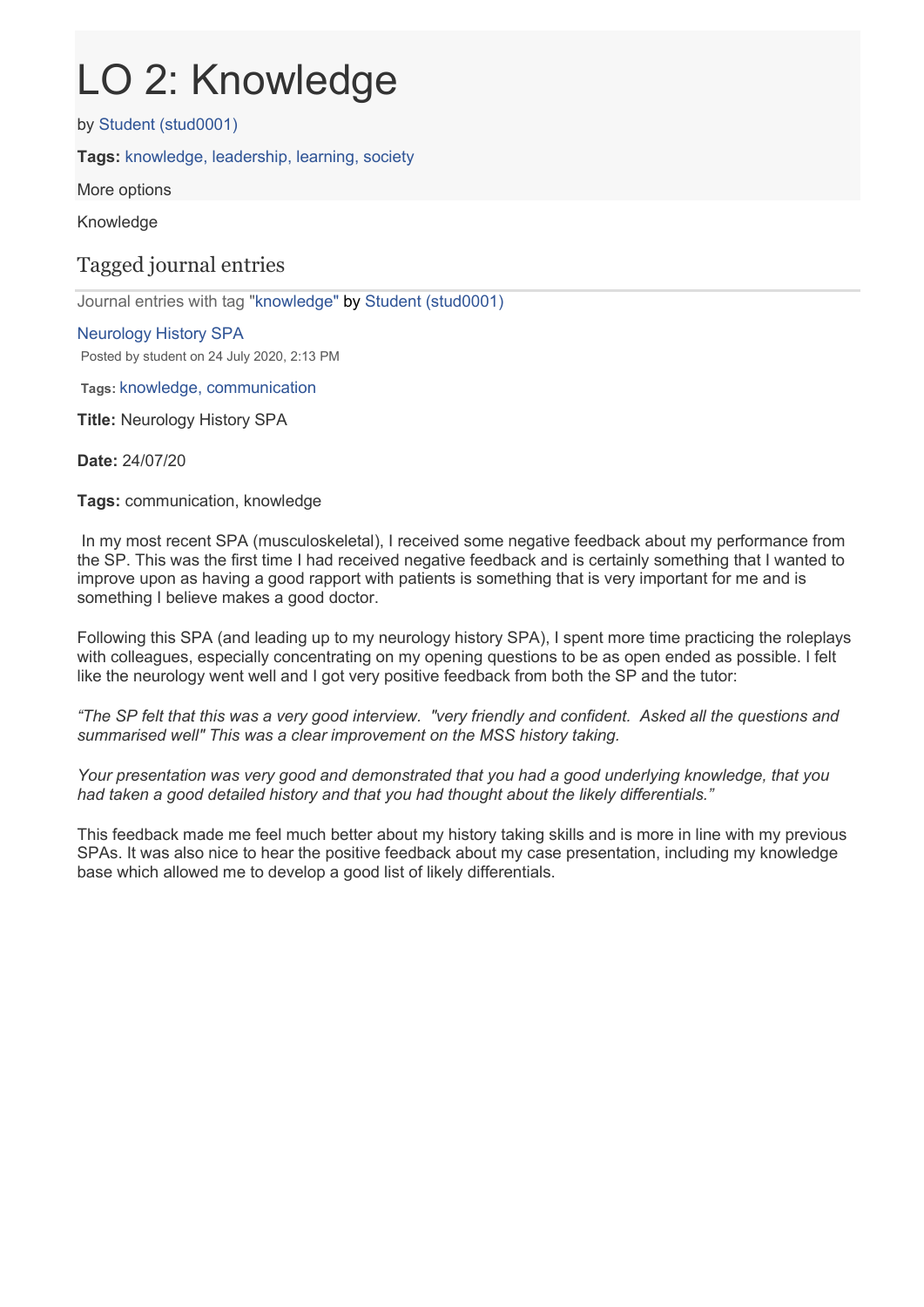# Tagged journal entries

Journal entries with tag "knowledge" by Student (stud0001)

# Summary of knowledge gained in the GIT, Endocrine and Musculoskeletal blocks

Posted by Student on 23 June 2020, 9:24 AM

#### **Tags:** knowledge

**Title:** Summary of knowledge gained in the GIT, Endocrine and Musculoskeletal blocks

#### **Date:** 11/06/2020

#### **Tags:** knowledge

We have now finished the first 3 blocks of KHI – gastrointestinal, endocrine and musculoskeletal. For each block, we have weekly iRATs which are now formative and then a block test at the end of the block. The block test is the best gauge of my overall performance in the block and it is what is used for our progression.

We don't get told what the average is for each of the weekly iRATs now, so it is hard to compare my results against the cohort but I use it as a gauge to how well I have understood the weekly content. There are only 10 or 11 questions now (compared to at least 15 last year) so it is also important to take that into account when reviewing results as dropping one or two questions now has a much bigger effect.

#### Gastrointestinal Block

|               | Mark | Total | %    |
|---------------|------|-------|------|
| <b>iRAT1</b>  | 5    | 11    | 45%  |
| <b>iRAT 2</b> | 11   | 12    | 92%  |
| <b>iRAT3</b>  | 11   | 11    | 100% |
| <b>iRAT4</b>  | 10   | 10    | 100% |
| <b>Block</b>  | 18   | 21    | 86%  |

I had a poor first iRAT (refer to particular post about that) but following that I performed well in all of the iRATs. I was very happy with my block test mark, with that being well above the cohort average of 15.

#### Endocrine Block

|               | Mark | Total | %    |
|---------------|------|-------|------|
| <b>iRAT1</b>  | 8    | 9     | 89%  |
| <b>iRAT 2</b> | 10   | 10    | 100% |
| <b>iRAT3</b>  | 10   | 10    | 100% |
| <b>iRAT4</b>  | 6    | 10    | 60%  |
| <b>iRAT 5</b> | 9    | 10    | 90%  |
| <b>Block</b>  | 23   | 25    | 92%  |

Overall, I really enjoyed the endocrine block and I think my marks reflect that. There was one iRAT I didn't perform that well in where I got 60% (iRAT 4 – The Reproductive Life Cycle), but was still well above the flag mark. Again, I was very happy with my block test mark which was above the cohort average of 20.

#### Musculoskeletal Block

|               | Mark | Total | %    |
|---------------|------|-------|------|
| <b>iRAT1</b>  | 6    | 10    | 60%  |
| <b>iRAT 2</b> | 8    | 10    | 80%  |
| <b>iRAT3</b>  | 8    | 10    | 80%  |
| <b>iRAT4</b>  | 10   | 10    | 100% |
| <b>iRAT 5</b> | 7    | 10    | 70%  |
| <b>iRAT 6</b> | 10   | 10    | 100% |
| <b>Block</b>  | 20   | 30    | 67%  |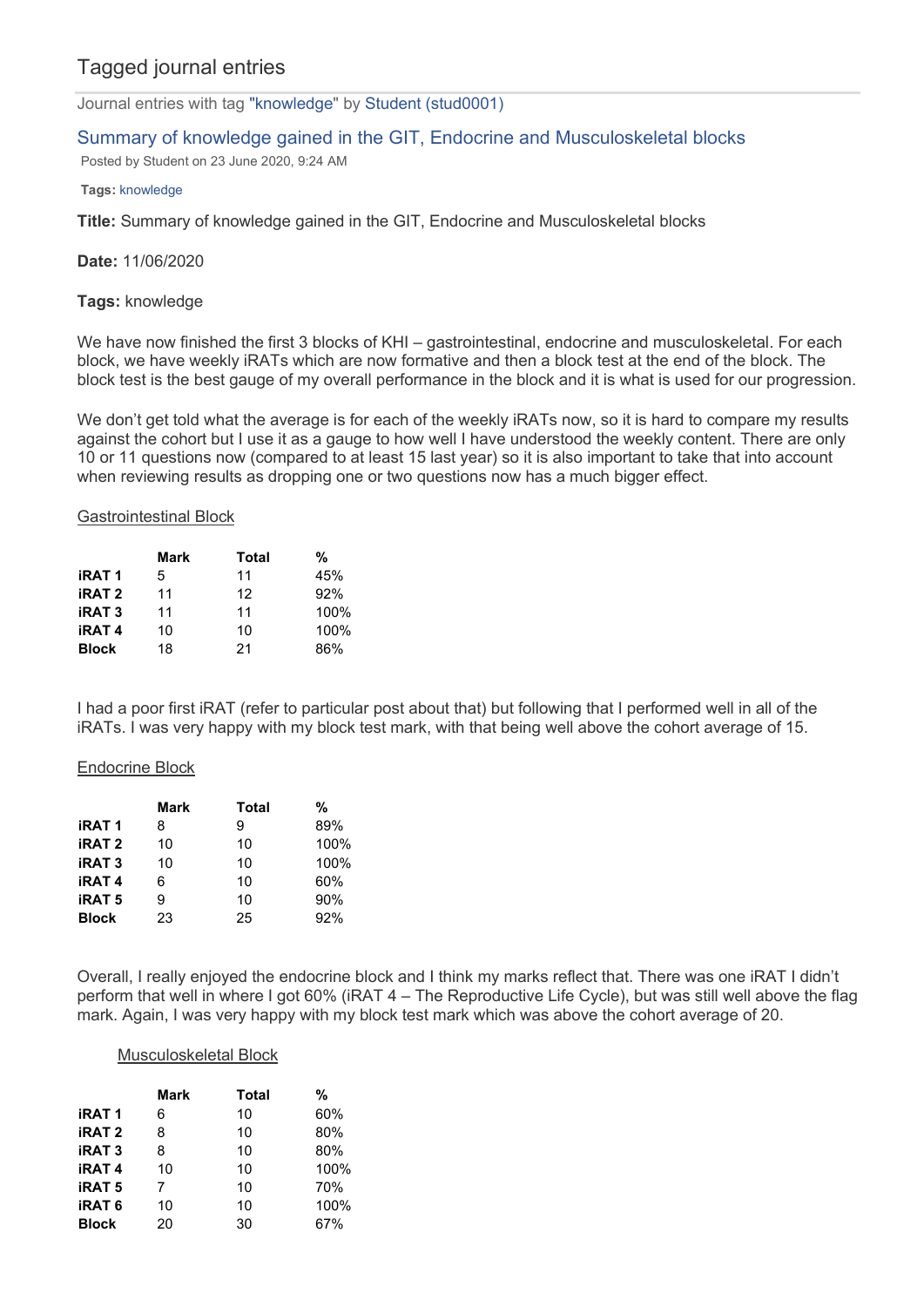The musculoskeletal block was certainly a tough block with a lot of content to learn every week. It is also a very 3D topic with lots of anatomy to learn which was made more difficult with online study (it must be said that the academic staff did an amazing job to make this block as good as they did, considering the circumstances). Overall, I feel like I did well in the iRATs and would not have got flagged in any of them. I certainly found the block test more difficult than I anticipated (the questions were certainly harder than the weekly iRAT questions), but still managed to get a mark well above the flag mark. I am unsure what the average was for this test as we haven't been sent an email like we did with the others. Speaking to others, they certainly found it difficult as well. I have done a consolidation document for the block test to review and learn from the questions I got wrong.

## **Summary**

I believe my knowledge is progressing well as shown by me weekly iRAT and block test marks. I also feel like I am able to contribute well to the application sessions and apply this knowledge to clinical scenarios. I am looking forward to the next progress test to see how I go in each of these categories.

# Review of Dissection

Posted by Student on 07 June 2020, 5:56 PM

**Tags:** learning, knowledge

**Title:** Review of Dissection

**Date:** 07/06/2020

# **Tags:** knowledge, learning

I came into MD2 knowing that I would have to put a lot of effort into dissection as anatomy is something that I do struggle a little with. Dissection in MD1 made me realise that studying the anatomy in a group situation so I used that technique and it served me well. I would make my document of all the red words for the week and try to learn as much of that in the lead up to the weekly assessment. The day before the assessment, a few of us from our group would meet up and quiz each other, using our body. I found this a great way to learn as it forced me to know where all the structures were on our body which is how we are assessed and the questions from my peers would sometimes identify gaps in my knowledge which I could then focus my learning on before the assessment.

Although dissection was cut short and we unfortunately wont get the chance to finish it off, I felt my anatomy knowledge has come on a lot. I got quizzed once in dissection and I was able to answer the questions well and pass the assessment which I was happy.

We got to learn a lot of the musculoskeletal (MSK) anatomy during that block, rather than in dissection. My assessments went well in MSK which I believe shows that I was able to get the anatomy well as a lot of the questions were based on that.

Going forward, I will look through rest of the dissection book that we missed and can quiz myself on the red words to ensure that I know all of that. I aim to do this over the next few months. If we get opportunities to look at the cedavers that show these structures, i will book in to see that.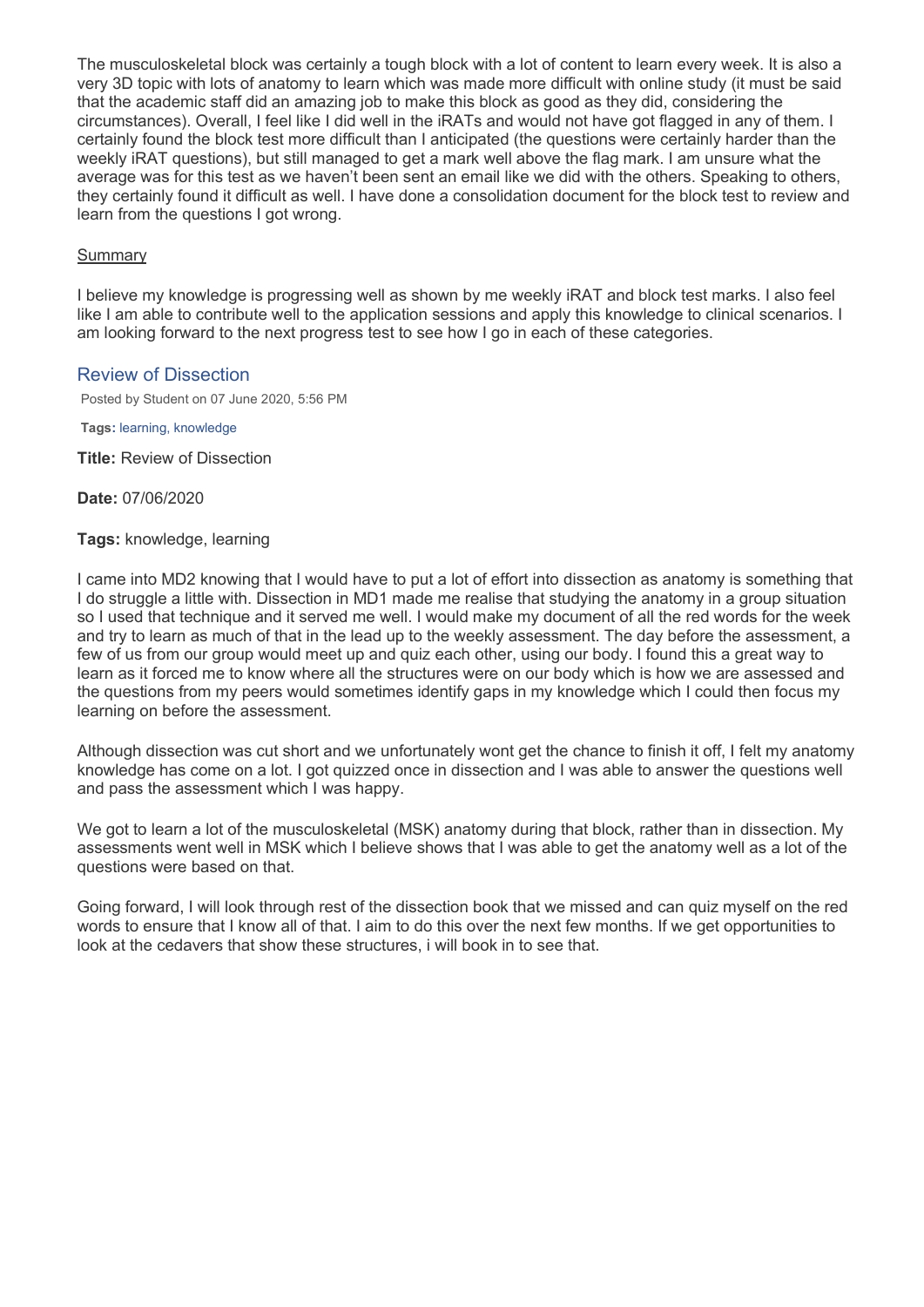## Knowledge of Law – [Mandatory Reporting and Coroner's Matters](https://eportfolio.flinders.edu.au/artefact/artefact.php?artefact=260265&view=42593)

Posted by Student on 06 June 2020, 5:20 PM

**Tags:** society, knowledge

**Title:** Knowledge of Law – Mandatory Reporting and Coroner's Matters

**Date:** 06/06/2020

**Tags:** knowledge, society

This semester in Law we have learnt about mandatory reporting and coroner's matter, which our latest assignment was based on. I got an 'Exceeds Expectations' mark for this assignment which I was happy with as it shows that I have understood the content and increased my knowledge in these areas.

Although it is easy to dismiss law as a subject to just get through and tick the box for, I think it is important to get a good grasp on it so that I am able to provide care to my patients in a way that protects myself as well as acting within the requirements and community expectations of us.

The mandatory reporting aspect of our job is something that I didn't really know much about before we covered it. As doctors, we are in a privileged position where we will come across people who are vulnerable and in a situation where they are at risk of harm. It is important that we can identify these people and provide care to them but also report it to the appropriate authorities to ensure that it is followed up so they can receive the help they require.

We have now learnt about mandatory reporting, but I specifically want to learn more about recognising children who are at risk of sexual, physical, emotional abuse and neglect in the settings that I will be practicing. I know this is something that I will learn through placements, but over the next 6 months I want to do some of my own research so I have a better base knowledge for when I start placement.

# COVID-19 - Role for Medical Students for Leadership

Posted by Student on 08 May 2020, 6:08 PM

#### **Tags:** leadership, knowledge

**Title:** COVID-19 - Role for Medical Students for Leadership

**Date:** 08/05/20

**Tags:** Leadership, knowledge

COVID-19 has had a huge impact on the way everyone in Australia is able to live their life. It is also the most engaged the population has ever been with healthcare, especially with the amount of information (from factual to completely false and everything in between) that is out in the public domain and on social media.

Even though my knowledge is still not at the level expected to be a practicing doctor, it has given me a new appreciation for how much I actually know and how we can use that to help educate the public. It has surprised me how much friends and family have asked my opinions on things or I have been able to correct people if they have been told something wrong or let people know if something on social media not correct (like where people started posting that drinking hot water can kill the virus…aaaaarrrgghh).

This has given me a better understanding of the leadership role we as doctors (and even medical students) play in our community. For me, it is also very important to know my limitations and not overstep the mark.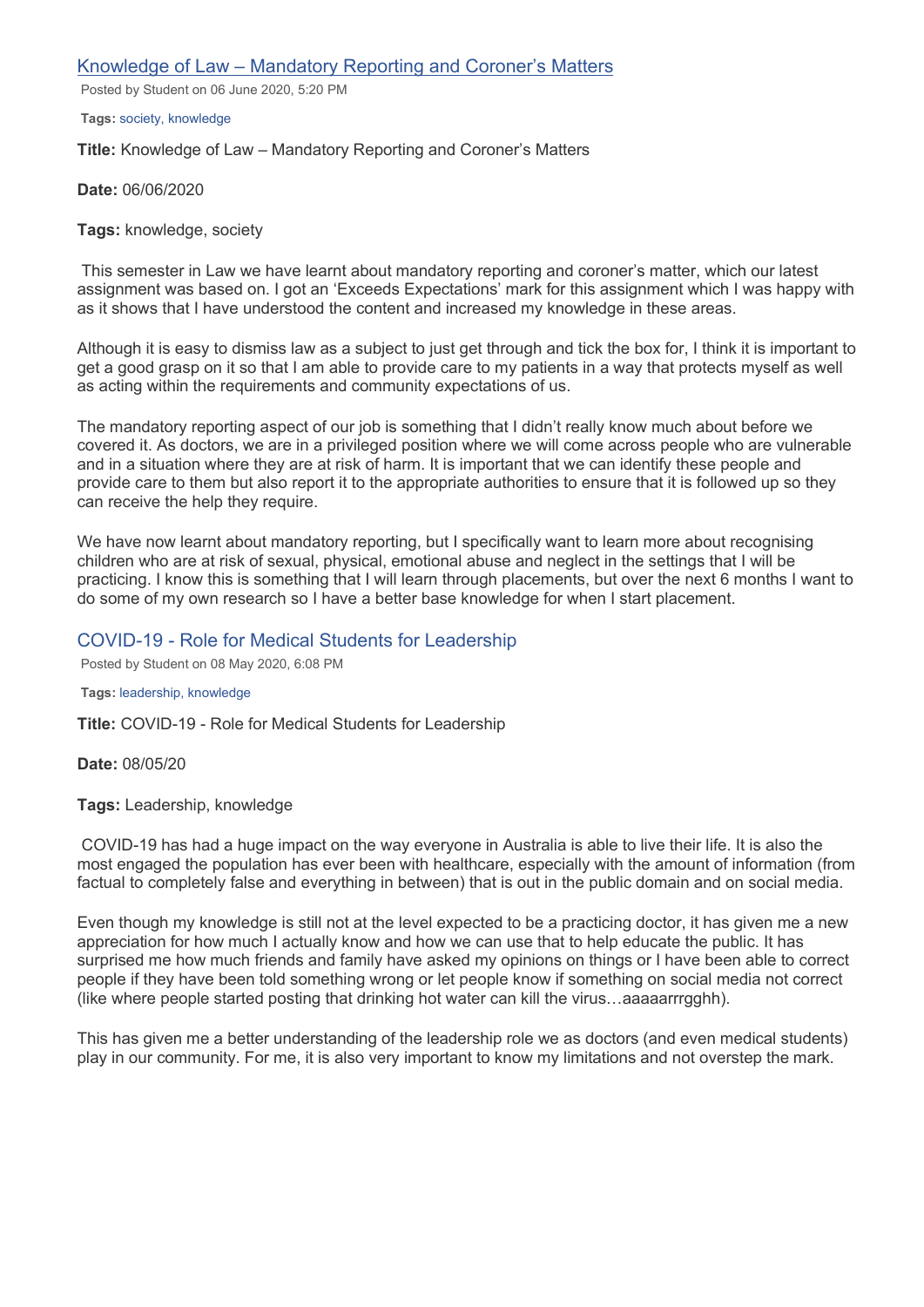# MD2 Progress Test 1 Review

Posted by Student on 14 April 2020, 2:53 PM

**Tags:** knowledge

**Title:** MD2 Progress Test 1 Review

**Date:** 14/04/2020

**Tags:** Knowledge

MD2 Progress test 1 was held on the  $2<sup>nd</sup>$  of March. We had now fully completed the Cardiovascular, Respiratory, Renal Genetics and GIT blocks so I will pay particular attention these areas in this review.

I received a satisfactory mark for this PT, with my overall score being above the average of the cohort (48.75 vs 43.84). Overall, I am very happy with my score in this PT as my aim is to be at or above the cohort average. The summary of each category is as per the attachment.

When I review my marks, I like to concentrate on any topics that we have covered that I didn't perform well in (marked in red) to guide my future learning. For this PT, the only topic that falls into this category is the 'respiratory system'. This surprised me as I usually perform well in this topic.

The other category that falls into the red category which I feel I could improve on is 'Molecular and cellular aspects' as this is an ongoing area that we learn in. This is the second PT in a row that I have got below the cohort average for this topic. Before the next PT, I really want to concentrate on these two topics for my learning.

My overall mark did not improve compared to the last PT. However, the overall mark of our whole cohort decreased as well so I feel that is a sign that the test was harder than the previous one rather than a sign of my knowledge not improving. Comparing my score to the cohort average shows my longitudinal learning is progressing well. This, combined with the scores in the blocks we have covered, shows that my learning style for PT is working well.

Follow Up - Poor iRAT in first week of GIT block

Posted by Student on 10 March 2020, 4:54 PM

**Tags:** learning, knowledge

**Title:** Follow Up - Poor iRAT in first week of GIT block

**Date:** 03/03/2020

#### **Tags:** Learning, Knowledge

I posted about reviewing my learning techniques after the full GIT block (following my initial poor iRAT score). Since this initial iRAT I received scores of 11/12, 11/11 & 10/10 which I was very happy with. I also received a result of 18/21 for the block test which was above the cohort average (16/21).

All these results demonstrate that my knowledge of the GIT system has progressed well throughout the block. There was a large focus in the block test on clinical scenarios so the fact that I performed better than the cohort average also shows that I can transfer this knowledge gained into clinical scenarios. It also shows that my learning techniques are still working well and I don't need to make any wholesale changes at this stage.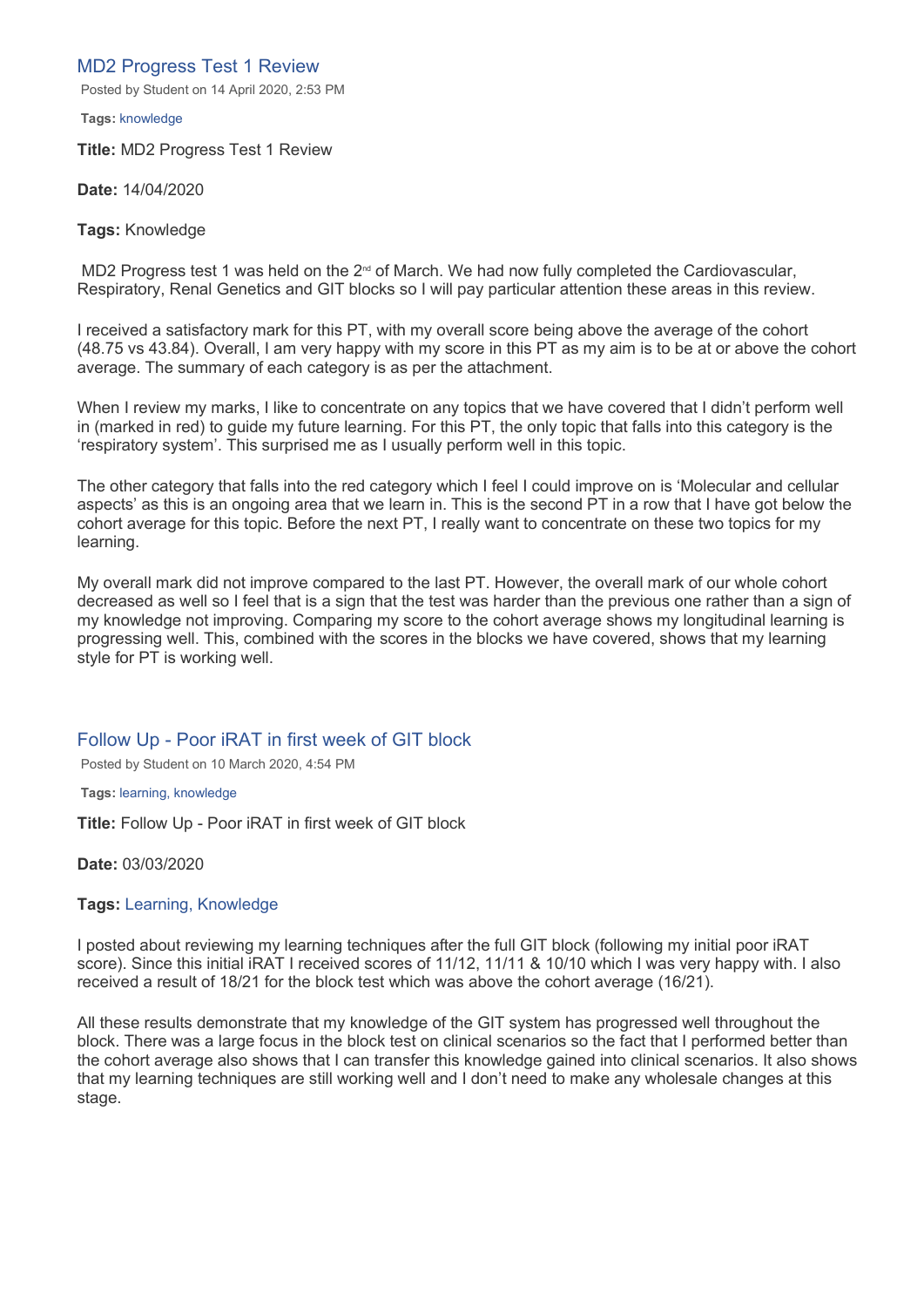# LO 3: Skills

By Student (stud0001) **Tags:** learning, skills More options

Skills

# Tagged journal entries

Journal entries with tag "skills" by Student (stud0001)

# MD1 BLS Assessment

Posted by Student on 07 June 2020, 3:17 PM **Tags:** skills

**Title:** MD1 BLS Assessment

# **Date:** 07/06/2020

# **Tags:** skills

In MD1 we had to pass our BLS assessment (with a minimum score of 90% I believe). I was able to practice my skills over the four sessions that we had, as well as using another session with a colleague to ensure I was able to obtain the appropriate score.

The assessment went well and I was able to get an overall score of 97% which I was very happy with.

# What I did well:

- Obtained an overall score of 97% (advanced CPR performer)
- Had an average compression rate of 106/min and only dropped outside of the 100-120/min range for a very short time (2-3 compression)
- Location of compressions was good (100%)
- Got the ratio of compressions: ventilation correct (30:2)
- All my ventilations were in the correct volume indicating that my technique was correct (both the chin lift and using the bag)
- Thought my checking of response, sending for help, assessing airways and breathing was all good and started compressions within one minute

What I could do better:

- The majority of my compressions were of correct depth, but some were a little shallow (especially on the last 2 cycles) so I can work to improve that
- Removed the chair, but should have scanned the room more for dangers

The annual recommendation is a minimum. As BLS is something that is new to me, I want to review my skills at least every 3-6 months to ensure that I am still proficient and retaining the information from the guidelines etc. As I progress as a doctor and feel more comfortable with performing BLS, an annual review may be fine.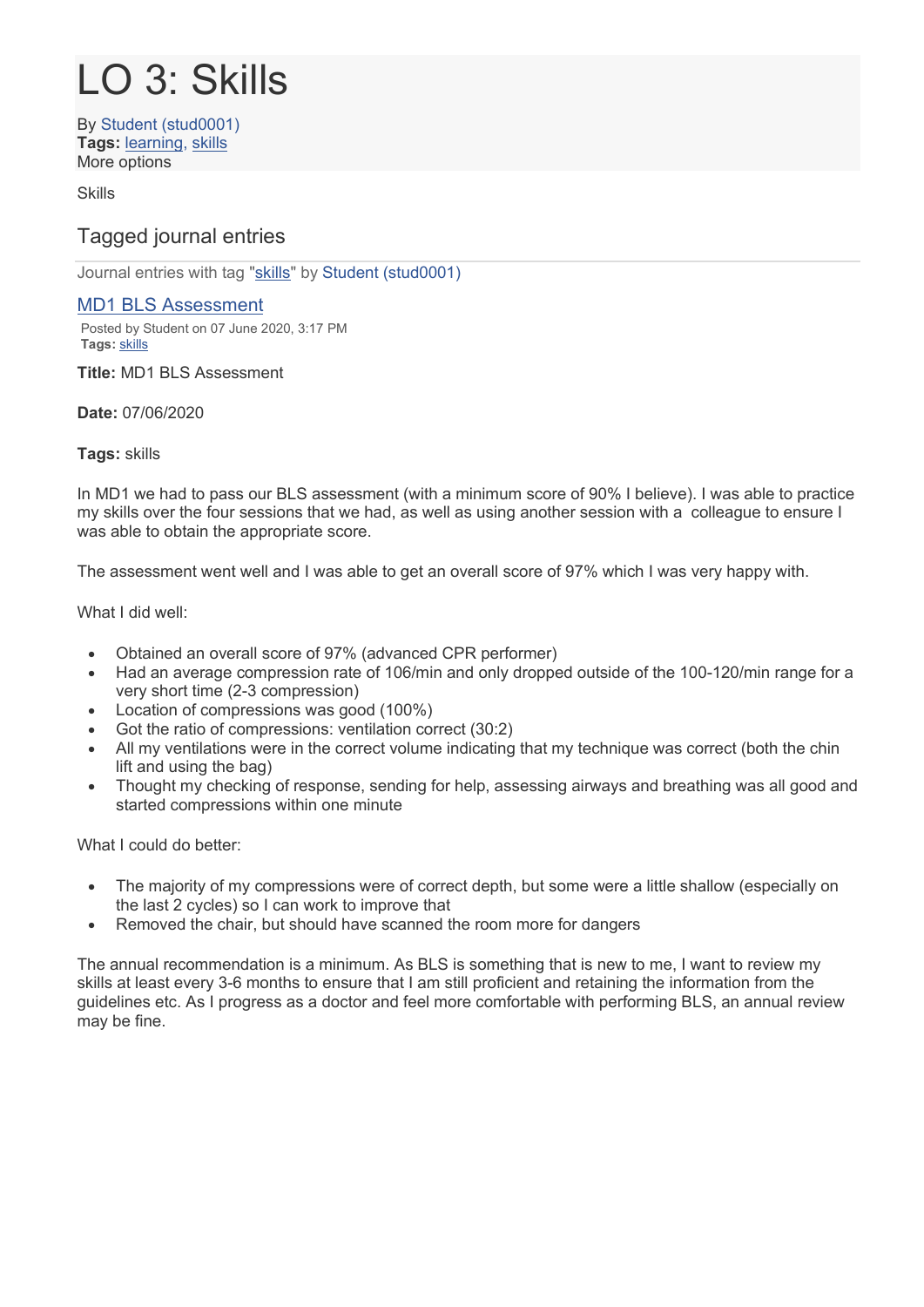Practicing Physical Examinations

Posted by Student on 08 May 2020, 4:44 PM **Tags:** skills, learning

**Title:** Practicing Physical Examinations

**Date:** 08/05/20

**Tags:** skills, learning

\*\*\*Update from previous post on improving my examination skills\*\*\*

I was recently reflecting on my physical examination skills and I am quite concerned that I have forgotten big parts each examination. For example, the cardiovascular exam has lots of intricate parts to it and things to look out for and I am not confident that I would be able to do this as well as when we learnt it last year.

I think it is important that I find a way to regularly review these as I will be moving into the clinical setting soon and want to be comfortable in performing them. After discussions with my clinical skills tutor, I want to do the following going forward:

Each fortnight I will allocate myself to one of the examinations we have already learned. As a minimum, I will practice this at least once over this period (but preferably twice). This practice will most likely be selfnarrating the examination to myself, comparing it against the checklist. If there are any parts of the examination that I am not comfortable with, I will ensure I practice this on someone (whether that be a friend or family member).

This will also give me a good opportunity to test my knowledge of what each of the signs or symptoms are characteristic of. I have recently bought the Talley & Connor recommended text for this so will refer to that for each of the parts of the examination over the fortnight. Linking this learning to the physical examination will be a better way to learn than just reading through the text.

Clinical Skills – GIT Examination Assessment

Posted by Student on 14 April 2020, 10:17 PM **Tags:** skills

**Title:** Clinical Skills – GIT Examination Assessment

**Date:** 14/04/2020

**Tags:** skills

We had our first clinical skills physical assessment earlier this semester. In this we did the examination on one of our peers. We were then meant to have a follow up assessment with an SPA based on what we needed to improve from this initial assessment but with the COVID-19 situation, we are unable to do this so we are just using our initial assessment.

Overall, this assessment went well for me and the feedback was mainly positive. There were still a few things that were given as feedback which I could improve on:

- Pronunciation of some of the findings (especially angular stomatitis and telangiectasia)
- I touched my stomach while explaining one part of the examination to the patient and then didn't perform hygiene directly after
- I received some feedback while performing the examination on how to improve my abdominal palpation

I have tried to work on the above feedback to improve my overall performance by practicing with friends and family members. This has helped and I feel like my examination skills are improving.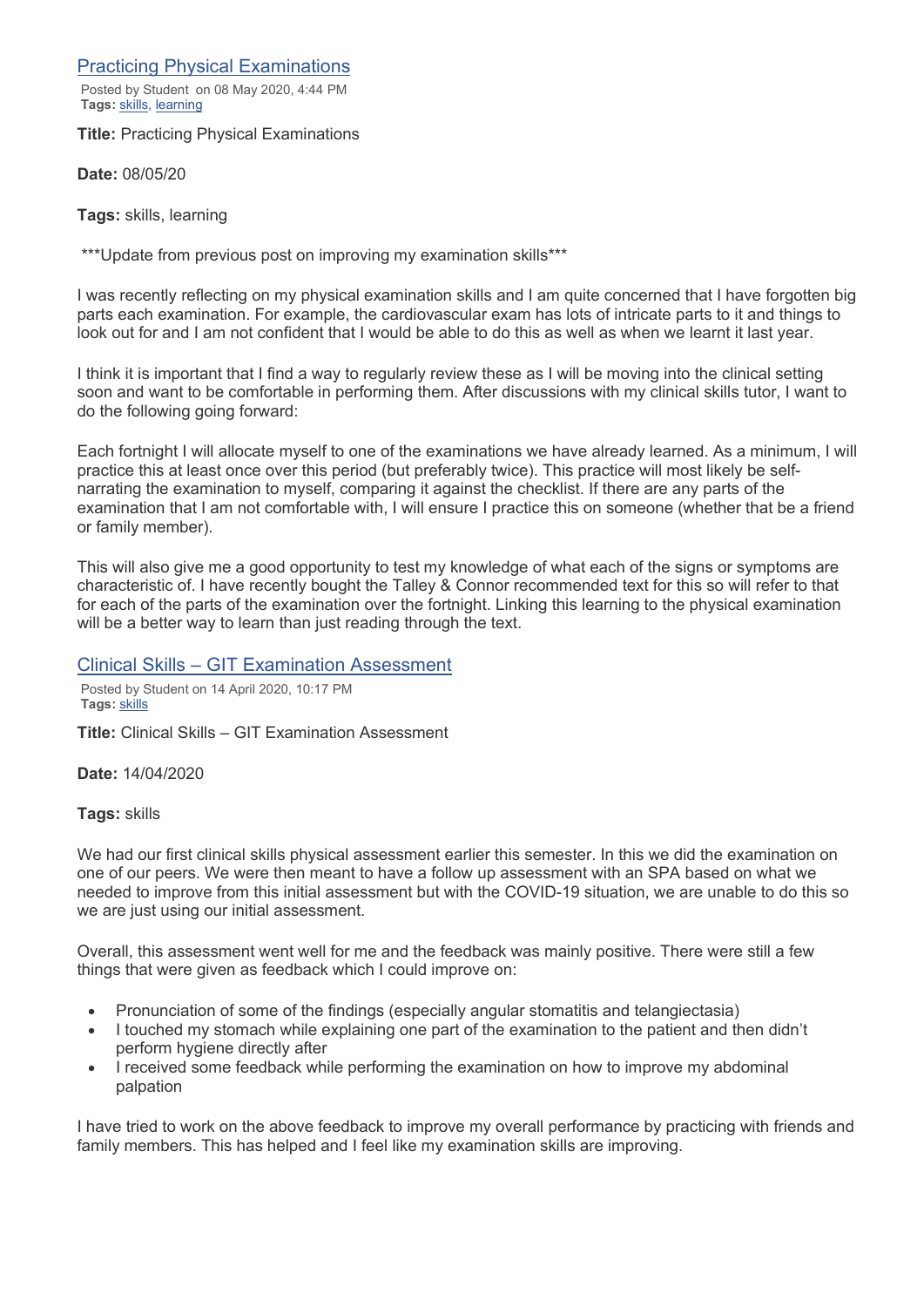Long term, I believe that my examination skills need regular revision and practice to ensure that I am still able to perform them satisfactorily. Without this, it is easy to lose the skills as well as forgetting particular parts of the examination. I want to make sure I revise and practice every one of the examinations every semester.

I have also bought the Talley and O'Connor so plan to regularly review the individual signs and how they relate to different pathologies.

Nursing placement – skills

Posted by Student on 20 February 2020, 11:44 AM **Tags:** skills

**Title:** Nursing placement – skills

**Date:** 20/02/2020

**Tags:** skills

My nursing placement was a great opportunity for me to use the skills I have leant in MD1 in a clinical setting. Throughout the placement, I was taking the routine vitals of the patients in the beds that I was assigned to. Although it's not a difficult task, it was good to do this routinely as it made me more comfortable performing BPs, temp, pulse oximetry, resp rate etc. It also got me used to recording the results into the patient records and interpreting the results according to the deteriorating patient guidelines. I also got some practice listening to patient's heart sounds and part of the cardiovascular and respiratory exam that we learnt in MD1.

I also got to help with some wound dressings, removing IV lines etc which was good.

The feedback I received from the nursing staff was all very positive about the way I conducted myself and was able to help them out in the daily tasks. It was nice to hear this and be a help rather than being in the way, making their life more difficult.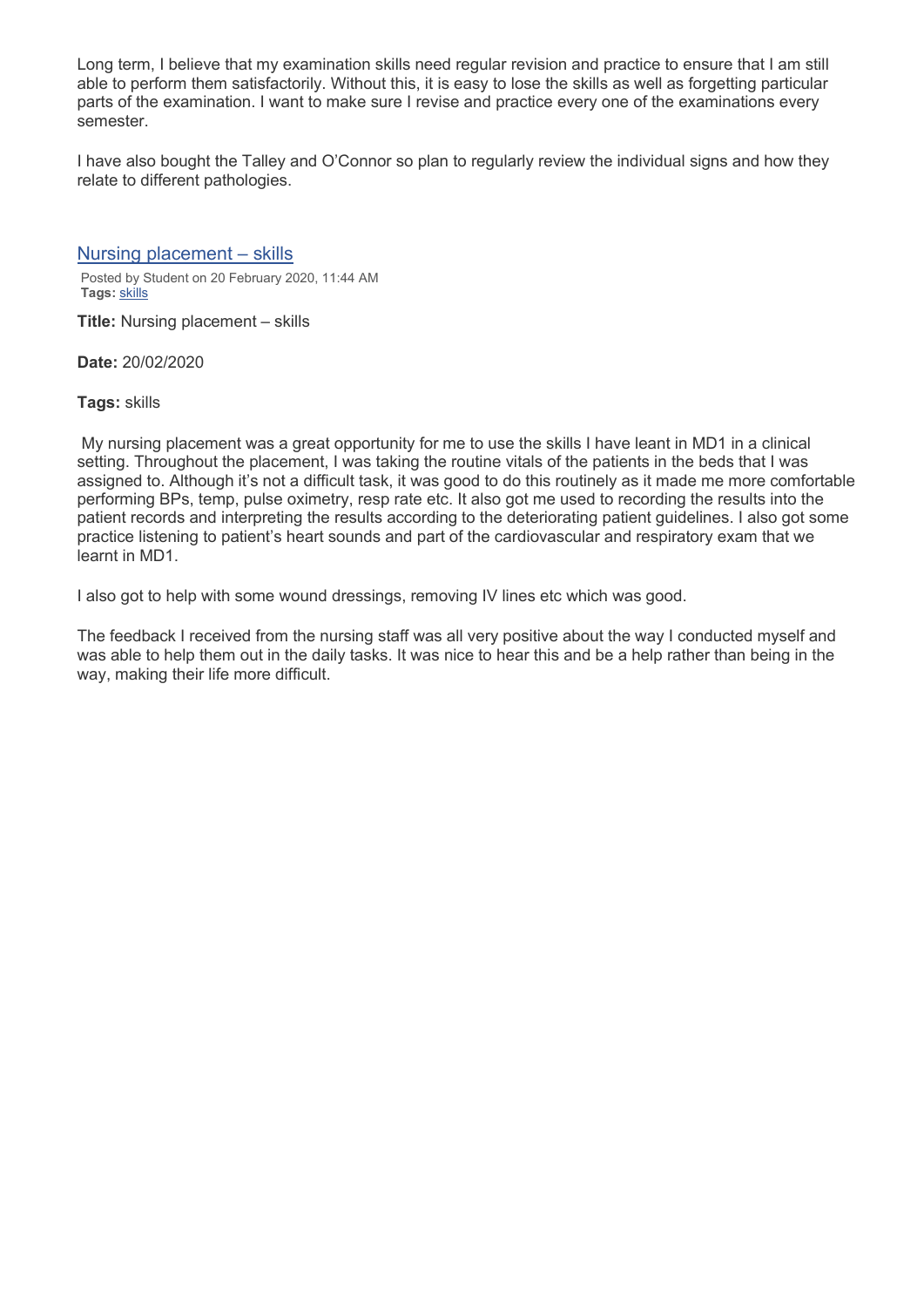# LO 4: Communication

by Student (stud0001) **Tags:** communication, leadership, professionalism, society More options

Communication

# Tagged journal entries

Journal entries with tag "communication" by Student (stud0001)

# Psychobehavioural Assignment

Posted by Student on 24 July 2020, 3:03 PM

**Tags:** society, communication

**Title:** Psychobehavioural Assignment

**Date:** 24/07/20

**Tags:** communication, society

For our psychobehavioural topic this semester, we had to implement a behaviour change over about a month with a colleague. For this, we took a history of the behaviour that that wanted to improve, developed a behaviour change program, and reported on the implementation of that program.

This is an area that I am interested in as motivating patients to be able to make positive changes to their lives is a skill I want to improve in and is can have such a positive effect on health outcomes. This is why I chose the 'Client Centred Health Behaviour Change' as my coursework option next semester and I believe this assignment has given me a good insight into this.

For the assignment I got a mark of 'Exceeds Expectations' which I was very happy with as it shows that I was able to grasp the concepts that were taught in this topic and apply that to behavioural changes. I look forward to expanding on these skills in my coursework topic.

We also had to submit our assignment as a video recording instead of a written submission. This was good as it allowed me to work on my oral presentation skills and this went well.

# Tagged journal entries

Journal entries with tag "communication" by Student (stud0001)

# Musculoskeletal History SPA Review

Posted by Student on 03 June 2020, 5:21 PM **Tags:** communication

**Title:** Musculoskeletal History SPA Review

**Date:** 03/06/20

**Tags:** communication

We had out musculoskeletal history SPA a couple of weeks ago. All my previous SPAs in the past have gone well in terms of how I interact with the patient and getting an appropriate history. However, in this assessment the SP said to my tutor that I used a lot of closed questions. My tutor reviewed the video and gave me the following feedback about: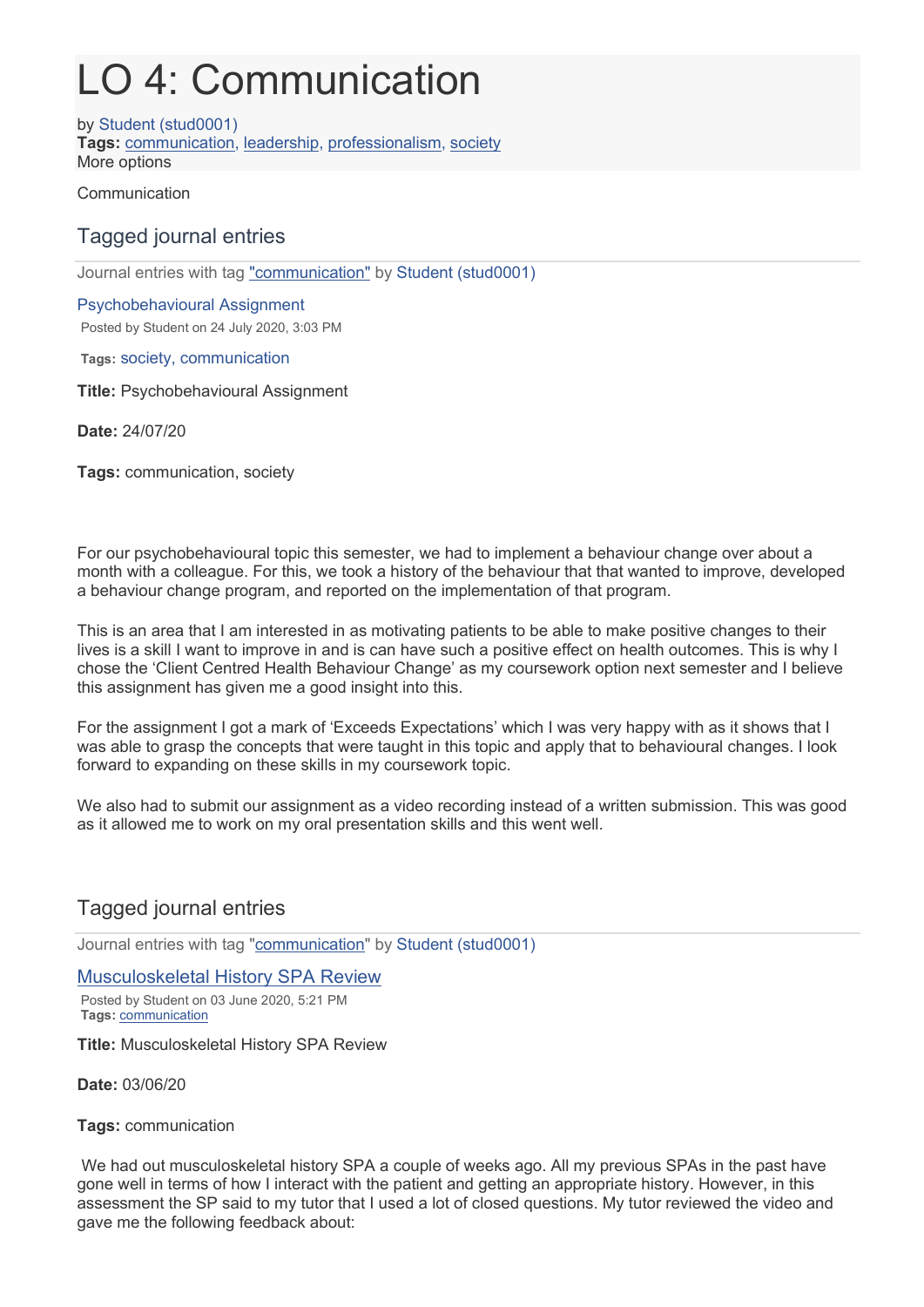*'So, on review of the video, I found that your question to invite the patient to tell their story was more "tell me about when these symptoms started" encouraged the patient to tell the story from when her symptoms started post surgery but not from the beginning of her problem. As a patient, she might have wanted to tell you the whole story from the beginning so not being able to tell you all that happened first off, put her off side. I think this then closed her down a bit and she was not as willing to expand which meant that you had to find out your information by closed questions, which compounded your problem.'*

Although I still passed the assessment, I had a good chat with my tutor about it and I now realise how much of a difference the opening question can make to the whole consult and patient interaction. Going forward, I will ensure that I ask a more open-ended question to get the patient to tell the story from the beginning rather than specifying a starting point such as when the symptoms started.

I also noticed that the patient was quite withheld throughout the consult but I put this down to the fact that is how the SP was, rather than thinking that I may have caused it. If I notice this in the future, I will make a point of asking the patient if there is anything else they would like to add in and try to gauge if it is anything that I have done to cause them to be withdrawn and address that.

# Improving My Case Presentation of SPAs

Posted by Student on 03 June 2020, 4:47 PM **Tags:** communication

**Title:** Improving My Case Presentation of SPAs

**Date:** 03/06/2020

#### **Tags:** communication

For each history taking SPA this year, we have been required to do a case presentation to our tutor immediately after (introduction, symptoms, history of presenting problem, background information, recommendations for physical examination and differential diagnosis list). This has been a good experience as this is a skill that I will need in my clinical years to an appropriate handover to other staff and isn't something I have had a lot of experience with.

For the genitourinary history SPA (March), I didn't feel like I did a very good job in concisely delivering the history of the presenting problem - I felt like I jumped around a little bit which would have made it harder for the tutor to follow. My tutor thought I did a good job but agreed that I could have improved the organisation of it.

One of my friends in clinical skills is a physio and is very good at giving these case presentations so I have made the effort to practice history taking and case presentations with her since the SPA in March. We have done this using the sample cases that are provided in clinical skills. This has been extremely useful for me on multiple counts:

- 1. I get to see how she presents the cases and learn from that
- 2. Practicing it regularly has made me more confident and comfortable with the organisation of my case presentation
- 3. Feedback from my friend has shown me areas that I can improve on

We had our next history SPA a couple of weeks ago which was on the MSK system. I felt like my case presentation went much better than last time and I was able to highlight the key points in a concise manner which was easy to follow. The feedback from my tutor confirmed this which showed the systems I put in place to improve worked.

Going forward, this is something that I continue to practice. I will continue to do this in clinical skills and practicing with colleagues to learn new systems. I will use future SPAs to ensure that my case presentations are up to scratch.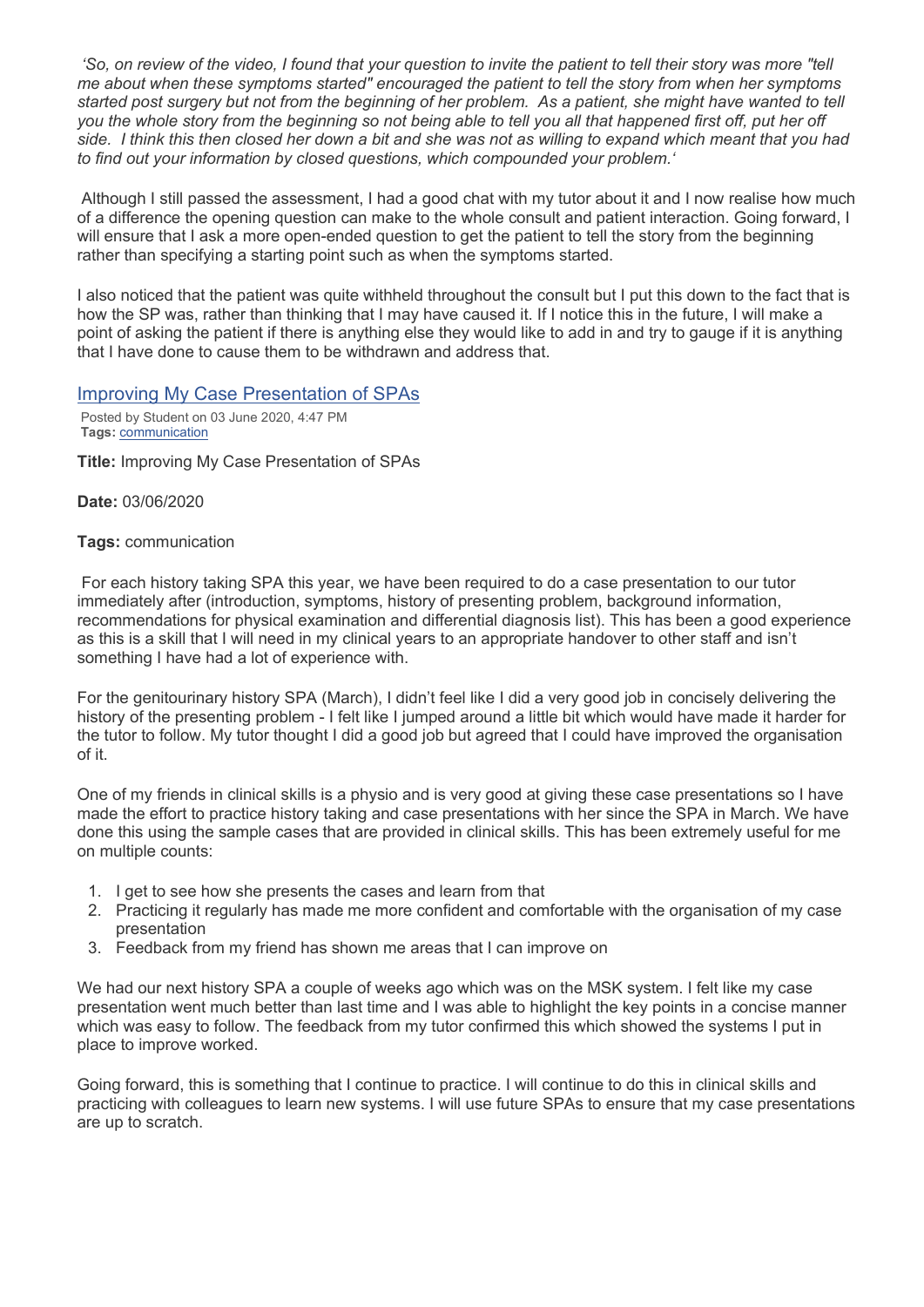# Workplace Communication Module from Horizon

Posted by Student on 15 April 2020, 12:50 PM **Tags:** communication

#### **Title:** Workplace Communication Module from Horizon

**Date:** 15/04/2020

#### **Tags:** communication

One of the Horizon modules I have completed is the workplace communication module. One section of this module was about active vs passive listening. This was something that I found useful to think about, particularly when relating this to taking a history from a patient. A couple of points really stood out to me:

- 'The aim of active listening is to let the speaker know that you understand what they are saying and how they are feeling; that you are engaged in the conversation.'
- 'You need to stay focused so that you not only hear the words being said but fully comprehend the message the speaker is conveying.'

Although I feel like I do this when speaking to a patient, completing this module has really made me reflect on this and ways I can improve my communication skills further. There were some very good practical measures that were mentioned. Going forward, I want to put together a simple but effective document that has key points to remember when taking a history from a patient. I can review this regularly to ensure my communication skills are still focused.

# Delivering Bad News - Ovarian Cancer – Survivor Seminar

Posted by Student on 08 April 2020, 2:08 PM **Tags:** professionalism, communication

**Title:** Delivering Bad News - Ovarian Cancer – Survivor Seminar

#### **Date:** 23/03/2020

**Tags:** professionalism, communication

We had a presentation today which was delivered by some patients who either currently have Ovarian cancer or have recovered from it. One part I found very interesting was the patients telling their story of how the news they have cancer was delivered to them by their clinician. Delivering bad news is something that I haven't really had much to do with in the past so was something I found interesting as it is a skill that I must know when I am a doctor. There were both good and bad experiences, but there was one positive experience that I felt I was able to take good examples from (as below).

- Importance of giving diagnosis etc in an empathetic manner. This news will change the patient's life forever, keep that in mind when delivering the information
	- $\circ$  Get family involved (i.e. ask the patient if they would like any family members present at the appointment)
	- $\circ$  Give time for patient to take in the information and ask questions
	- $\circ$  Ask if okay to drive home, what support they have
	- $\circ$  Book a follow up appointment in a timely manner so they can ask questions and get clarification once they have had time to process the information

It was amazing the impact that the delivery of this news to the patient influenced their whole experience. I have been made aware that there is some good literature on this (i.e. by Phyllis Butow) so I will look to see what is available online. It is not something I have to learn straight away, but something I want to progress in by the end of this year.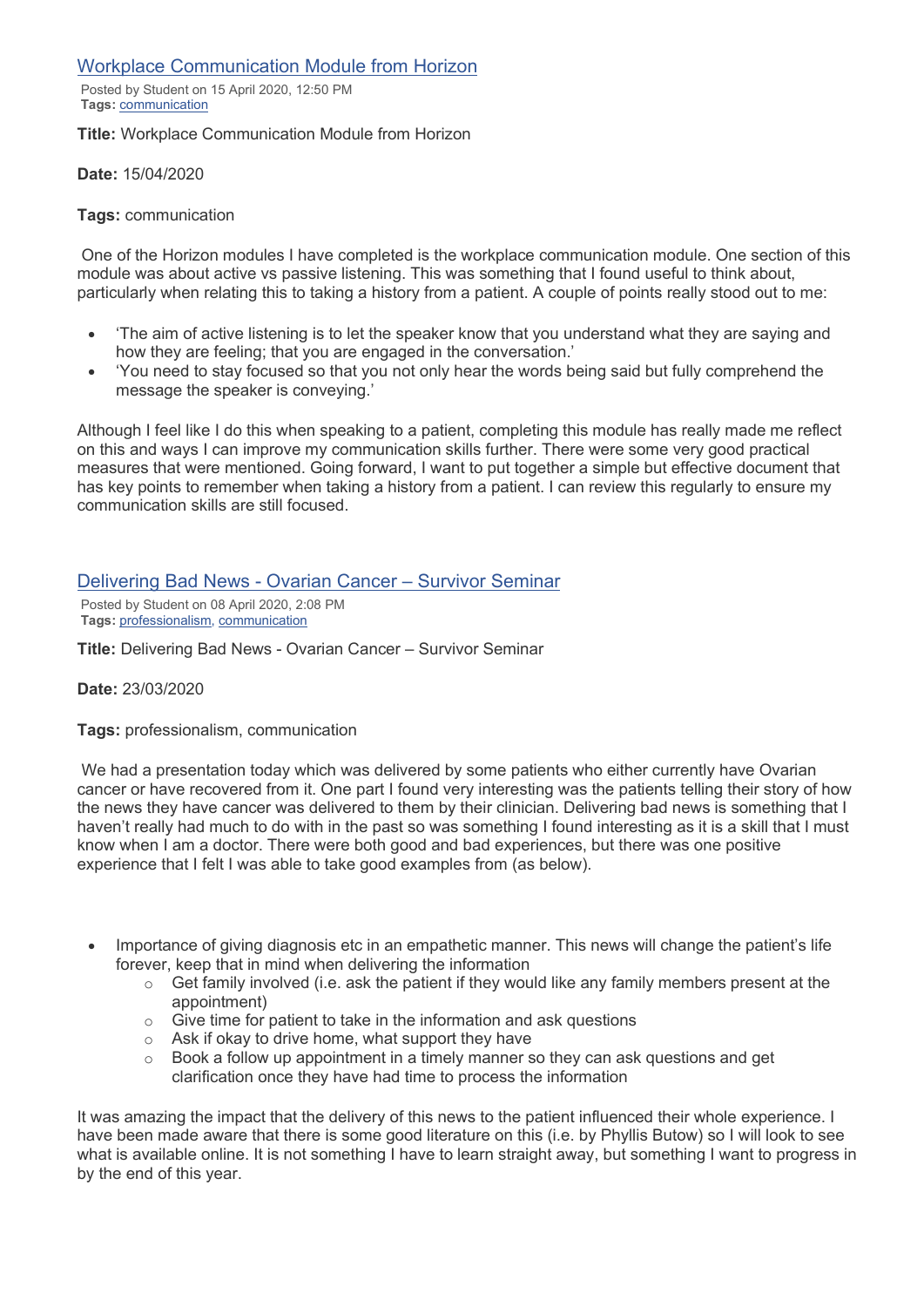## Nursing Placement – working with other professions on the ward

Posted by Student on 20 February 2020, 11:01 AM **Tags:** professionalism, communication

**Title:** Nursing Placement – working with other professions on the ward

#### **Date:** 20/02/2020

**Tags:** communication, professionalism

I undertook my nursing placement over the summer holidays in the Cardiac Care Unit (CCU) at FMC. Working closely with the nursing staff over this period made me appreciate even more the high level of knowledge and skills that they have.

Building a good relationship with the nursing staff (and other allied health such as pharmacists) will be very important when I am a junior doctor as they will be a great resource to bounce ideas off and get their advice if I am unsure of something. Even though the end decision for patient management in most cases will lie with me and the medical team, it would be silly not to utilise the knowledge they have. This is especially the case in specialised wards such as cardiology where some nurses have been working for 20+ years. As a junior doctor, I can't expect to know everything about a specialty so using as many different resources is key.

Everybody is under time constraints on the ward (the nursing staff were all extremely busy) so it is important to all work together and help each other out. Building this relationship will build trust and allow us to work better as a team. I got along with the nursing staff really well throughout my placement and received very positive feedback about the way I conducted myself so I feel this area can be a strength for me.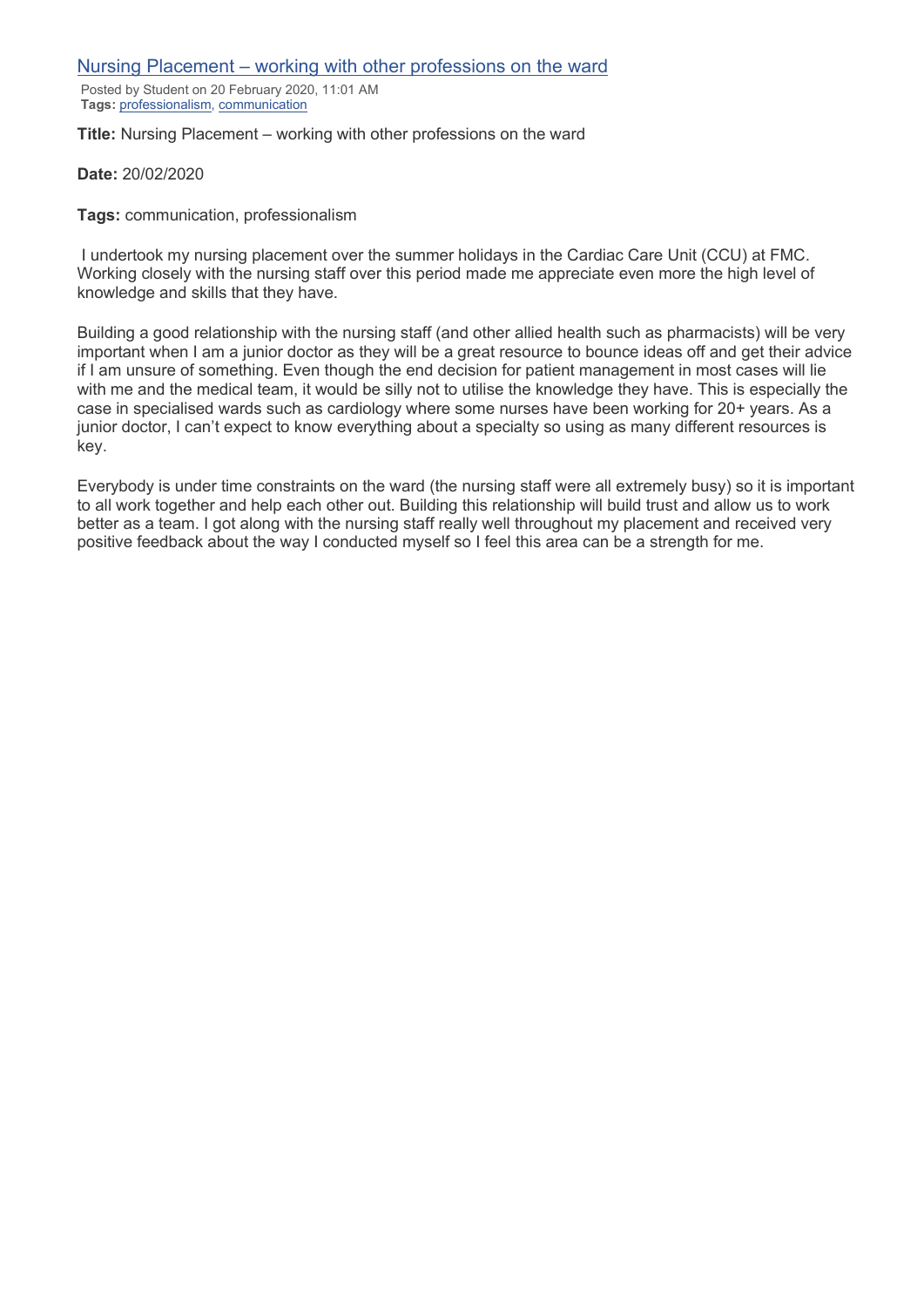# LO 5: Society

by Student (stud0001) **Tags:** communication, knowledge, society More options

**Society** 

# Tagged journal entries

Journal entries with tag "communication" by Student (stud0001)

# Psychobehavioural Assignment

Posted by Student on 24 July 2020, 3:03 PM

**Tags:** society, communication

**Title:** Psychobehavioural Assignment

**Date:** 24/07/20

**Tags:** communication, society

For our psychobehavioural topic this semester, we had to implement a behaviour change over about a month with a colleague. For this, we took a history of the behaviour that that wanted to improve, developed a behaviour change program, and reported on the implementation of that program.

This is an area that I am interested in as motivating patients to be able to make positive changes to their lives is a skill I want to improve in and is can have such a positive effect on health outcomes. This is why I chose the 'Client Centred Health Behaviour Change' as my coursework option next semester and I believe this assignment has given me a good insight into this.

For the assignment I got a mark of 'Exceeds Expectations' which I was very happy with as it shows that I was able to grasp the concepts that were taught in this topic and apply that to behavioural changes. I look forward to expanding on these skills in my coursework topic.

We also had to submit our assignment as a video recording instead of a written submission. This was good as it allowed me to work on my oral presentation skills and this went well.

# Tagged journal entries

Journal entries with tag "communication" by Student (stud0001)

# Psychobehavioural Assignment

Posted by Student on 24 July 2020, 3:03 PM

**Tags:** society, communication

**Title:** Psychobehavioural Assignment

**Date:** 24/07/20

**Tags:** communication, society

For our psychobehavioural topic this semester, we had to implement a behaviour change over about a month with a colleague. For this, we took a history of the behaviour that that wanted to improve, developed a behaviour change program, and reported on the implementation of that program.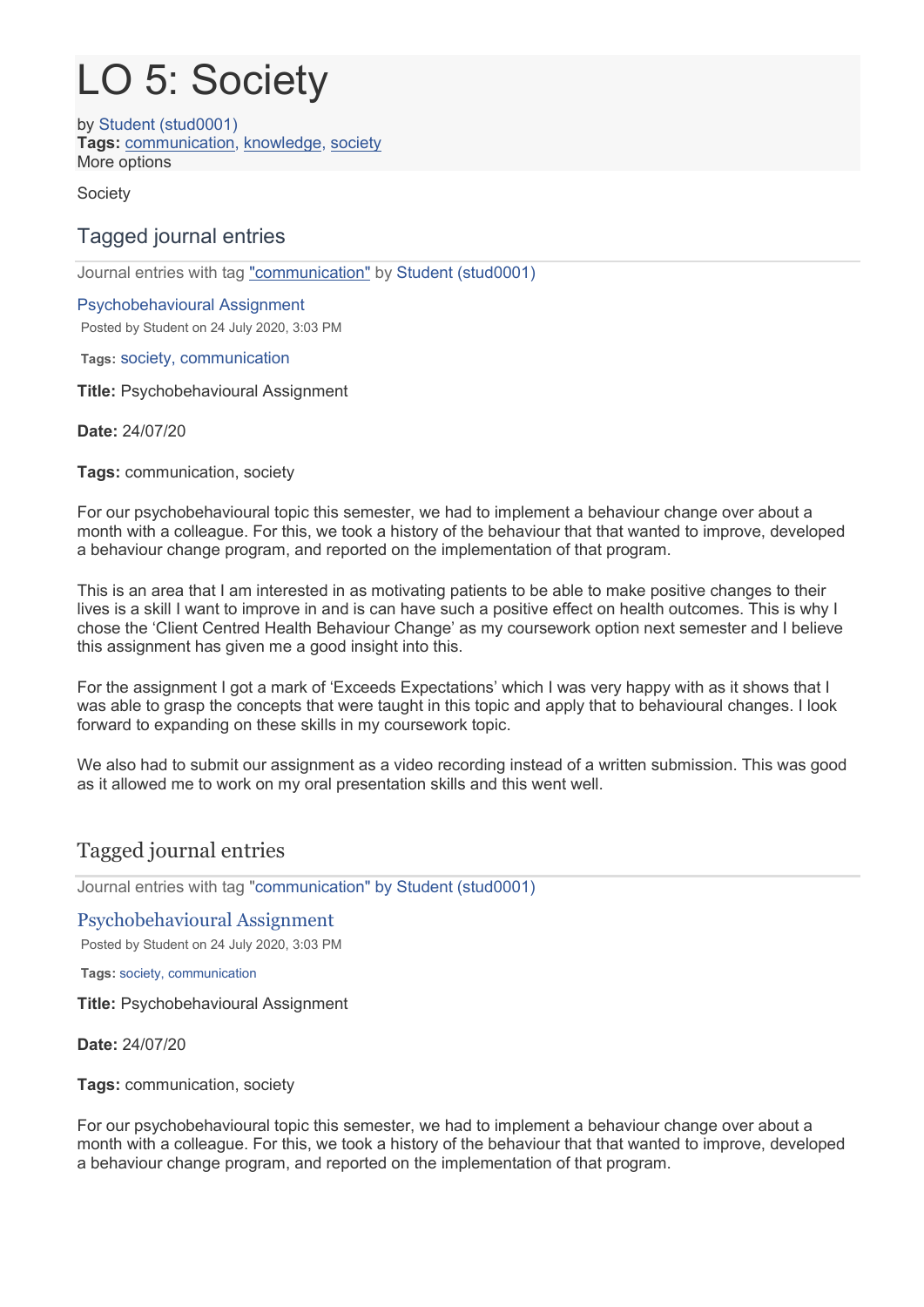This is an area that I am interested in as motivating patients to be able to make positive changes to their lives is a skill I want to improve in and is can have such a positive effect on health outcomes. This is why I chose the 'Client Centred Health Behaviour Change' as my coursework option next semester and I believe this assignment has given me a good insight into this.

For the assignment I got a mark of 'Exceeds Expectations' which I was very happy with as it shows that I was able to grasp the concepts that were taught in this topic and apply that to behavioural changes. I look forward to expanding on these skills in my coursework topic.

We also had to submit our assignment as a video recording instead of a written submission. This was good as it allowed me to work on my oral presentation skills and this went well.

# Tagged journal entries

Journal entries with tag "society" by Student (stud0001)

#### Epidemiology from GIT Block

Posted by Student on 23 June 2020, 9:29 AM **Tags:** society

**Title:** Epidemiology from GIT Block

**Date:** 10/06/2020

# **Tags:** society

As part of building my society CLO, I will be reviewing the epidemiology of a specific condition from each block in KHI. From the gastrointestinal block, I will be reflecting on colorectal cancer as it is a very prevalent form of cancer in Australia that can have a huge impact on someone's life but also is an example of the way that a screening program can be implemented to improve outcomes in our society.

- Second most common cancer in both men and women in Australia and is more common in people over the age of 50
	- o 13000 new cases each year
	- o 5500 deaths per year
	- o Accounted for 64000 DALYS
- Lots of predisposing factors some are modifiable, some are not:
	- $\circ$  Non-modifiable Colorectal adenomas (see colonic polyps), Family history, Hereditary syndromes, Inflammatory bowel disease (IBD), Older age
	- o Diet and lifestyle Smoking, Alcohol consumption, Obesity, Processed meat; high-fat, low-fiber diets
	- o Protective factors Physical activity, Diet rich in fiber and vegetables and lower in meat, Longterm use of aspirin and other NSAIDs
- It is often asymptomatic, especially in the early stages of disease which means it is ideal for a screening program:
	- o Offered for free to all Australians every  $2^{nd}$  year between 50 74 years.
	- o Reduces mortality via early detection
	- o Still uses the patient's GP as the clinician providing care
	- o Stratifies those patients that need a colonoscopy
	- $\circ$  It is imp ortant to note that some individuals who are at high risk of colorectal cancer are not suitable for the screening program as they need increased surveillance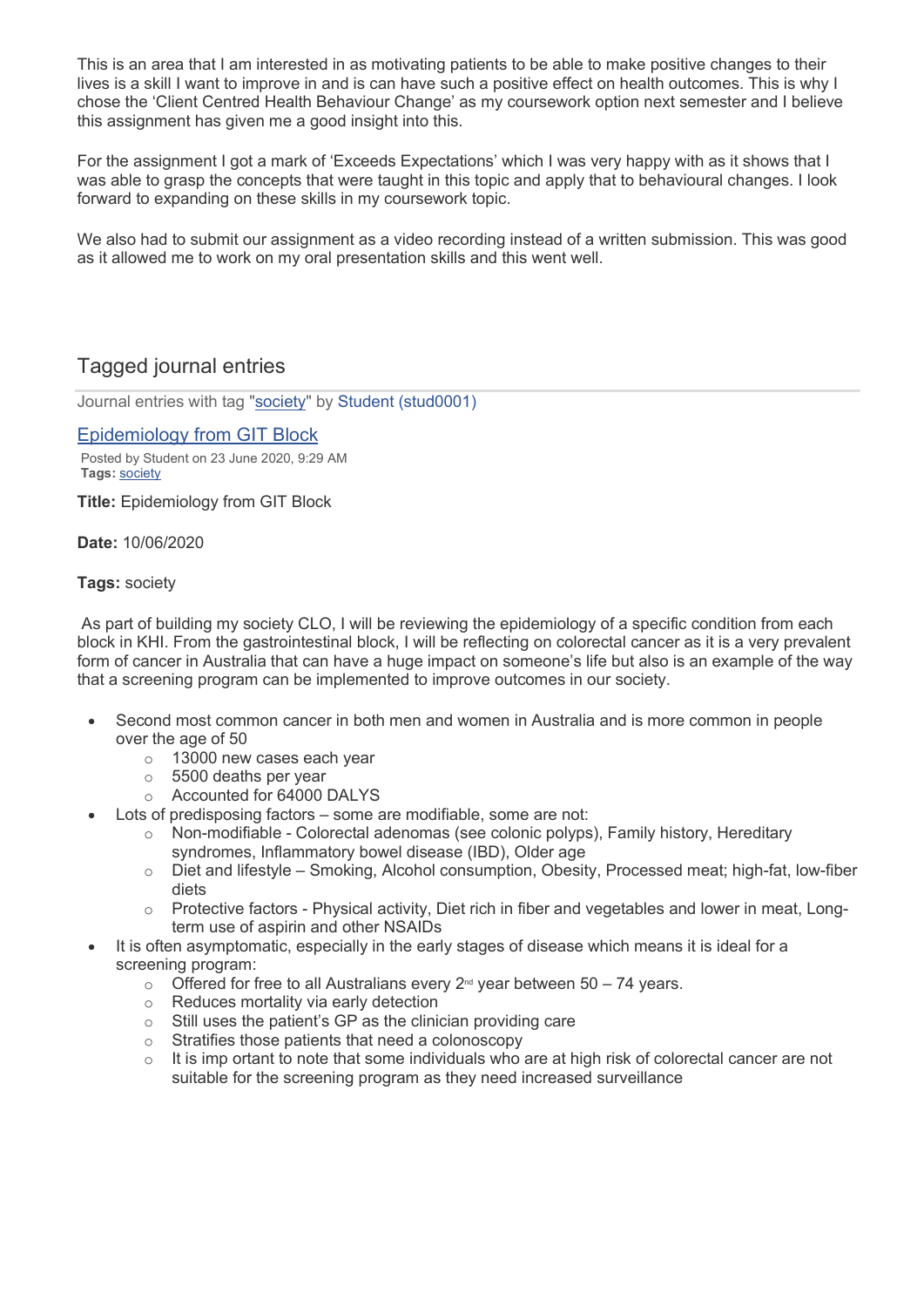Review of Public Health 2A

Posted by Student on 23 June 2020, 9:23 AM **Tags:** society

**Title:** Review of Public Health 2A

**Date:** 11/06/2020

#### **Tags:** Society

We have almost finished our public health tutorials for the year so I thought it would be a good opportunity to reflect on what we have learnt, especially in regard to the society CLO.

I have done a fair bit of learning on social determinants of health (SDOH) in my graduate certificate of public health that I did back in 2017. But this semester has given me an opportunity to expand my knowledge on this even more. The fact that things outside of an individuals control (education, housing, socioeconomic status etc) can have such a major impact on their health is something that I need to be aware of as this could impact on how I treat patients. As health professionals we also have the ability to try to force change to address these inequities in health.

We have also learnt about how things like road safety is a public health matter. This is something that I had never really thought of before so it gave me a new perspective on this. We also learnt more about the epidemiology of some chronic diseases. I did a summary of diabetes, but it was also very educational to read other people posts about a number of other chronic diseases like heart disease, hypertension, asthma and mental health.

We have also discussed COVID-19 a lot in our tutorials which has also been a very good learning opportunity about infectious disease, pandemics and how health policy can help to control this.

# Review of Aboriginal Health 2A

Posted by Student on 23 June 2020, 9:23 AM **Tags:** society

**Title:** Review of Aboriginal Health 2A

**Date:** 11/06/2020

**Tags:** Society

I have really enjoyed the Aboriginal Health topic this semester, it is an area I really enjoying learning more about and how I can, as a clinician, help to improve the health outcomes of Aboriginal people in Australia. These are some of the key learnings I have had from the tutorials and the assignment:

- It is vital that interventions in Aboriginal communities is owned and run by the local community.
- That the ACCHOs are really important for providing healthcare as these are generally trusted by the local communities. Engaging with them in a meaningful way is important.
- The importance of Aboriginal health workers and liaison officers and how I can utilise them to provide better care.
- Some specific communication techniques that can help me to treat Aboriginal people better.
- How past human rights infringements still impact on Aboriginal people through intergenerational trauma
- How to be a health leader, advocate and help effect positive change
- Tips on how to engage with Aboriginal communities, families and individuals

I am looking forward to when we get some more practical learning through the SKIMS (?spelling) later this year or next year so I can put what I have learnt into practice.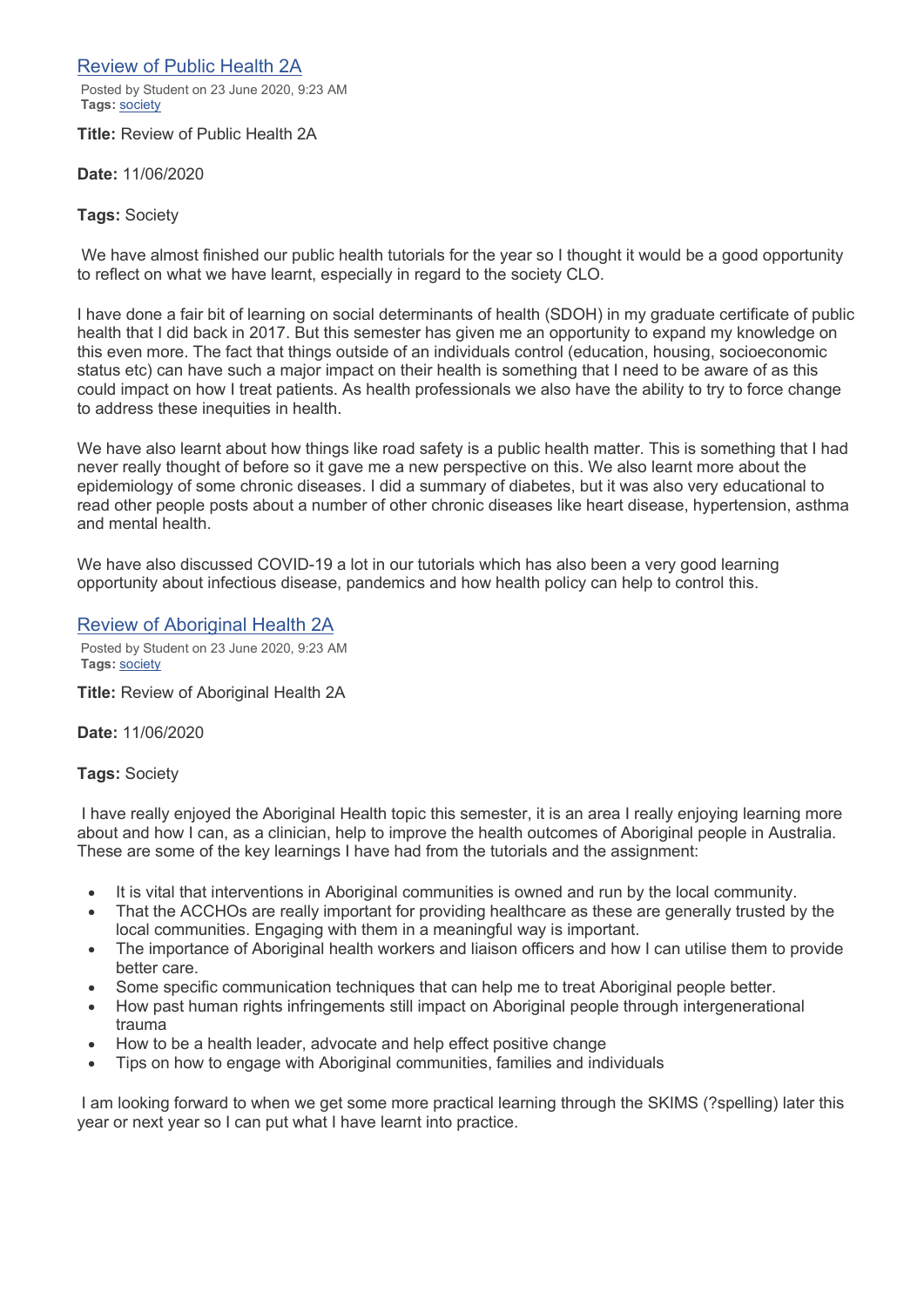# Epidemiology from Endocrine Block

Posted by Student on 23 June 2020, 9:21 AM **Tags:** society

**Title:** Epidemiology from Endocrine Block

**Date:** 10/06/2020

# **Tags:** society

As part of building my society CLO, I will be reviewing the epidemiology of a specific condition from each block in KHI.

From the endocrine block, I will be reflecting on Type 2 Diabetes as it is so prevalent in Australia and is a prime example of how social determinants of health can impact on both the prevalence of a disease and the outcomes of those who have the disease:

- Chronically elevated blood glucose levels results in microvascular and macrovascular changes, causing eye, cardiac, renal and neurological complications
- It is estimated that 1 million Australians (5%) had T2DM in 2017-18 (actual number expected to be much higher due to many being undiagnosed)
- Diabetes contributed to 17,000 deaths (11%) in Australia
- Males have higher rates of T2DM compared to females (6% vs 4%)
- T2DM has a genetic component but is largely preventable. Lifestyle risk factors are the main reason for developing T2DM
- People in the lowest socioeconomic group are more than twice as likely to develop T2DM, compared to those in the highest economic group (7% vs 3%).
- The rate of hospital admissions for Indigenous Australians was four times greater than non-Indigenous Australians. Indigenous Australians are also six times more likely to die from diabetes than non-Indigenous Australians.
	- $\circ$  This data reflects a broad range of contributing factors for Indigenous people. Addressing these factors should reduce the impact and improve outcomes for Indigenous people
- The risk of death due to diabetes was higher in lower socioeconomic groups and those living in remote areas
- T2DM accounted for 2.2% of Australia's burden of disease in 20153 and 4.7% of the total burden of disease could have been prevented by controlling elevated blood glucose levels

The data for this was obtained mainly from the AIHW.

# Knowledge of Law – Mandatory Reporting and Coroner's Matters

Posted by Student on 06 June 2020, 5:20 PM **Tags:** society, knowledge

**Title:** Knowledge of Law – Mandatory Reporting and Coroner's Matters

**Date:** 06/06/2020

**Tags:** knowledge, society

This semester in Law we have learnt about mandatory reporting and coroner's matter, which our latest assignment was based on. I got an 'Exceeds Expectations' mark for this assignment which I was happy with as it shows that I have understood the content and increased my knowledge in these areas.

Although it is easy to dismiss law as a subject to just get through and tick the box for, I think it is important to get a good grasp on it so that I am able to provide care to my patients in a way that protects myself as well as acting within the requirements and community expectations of us.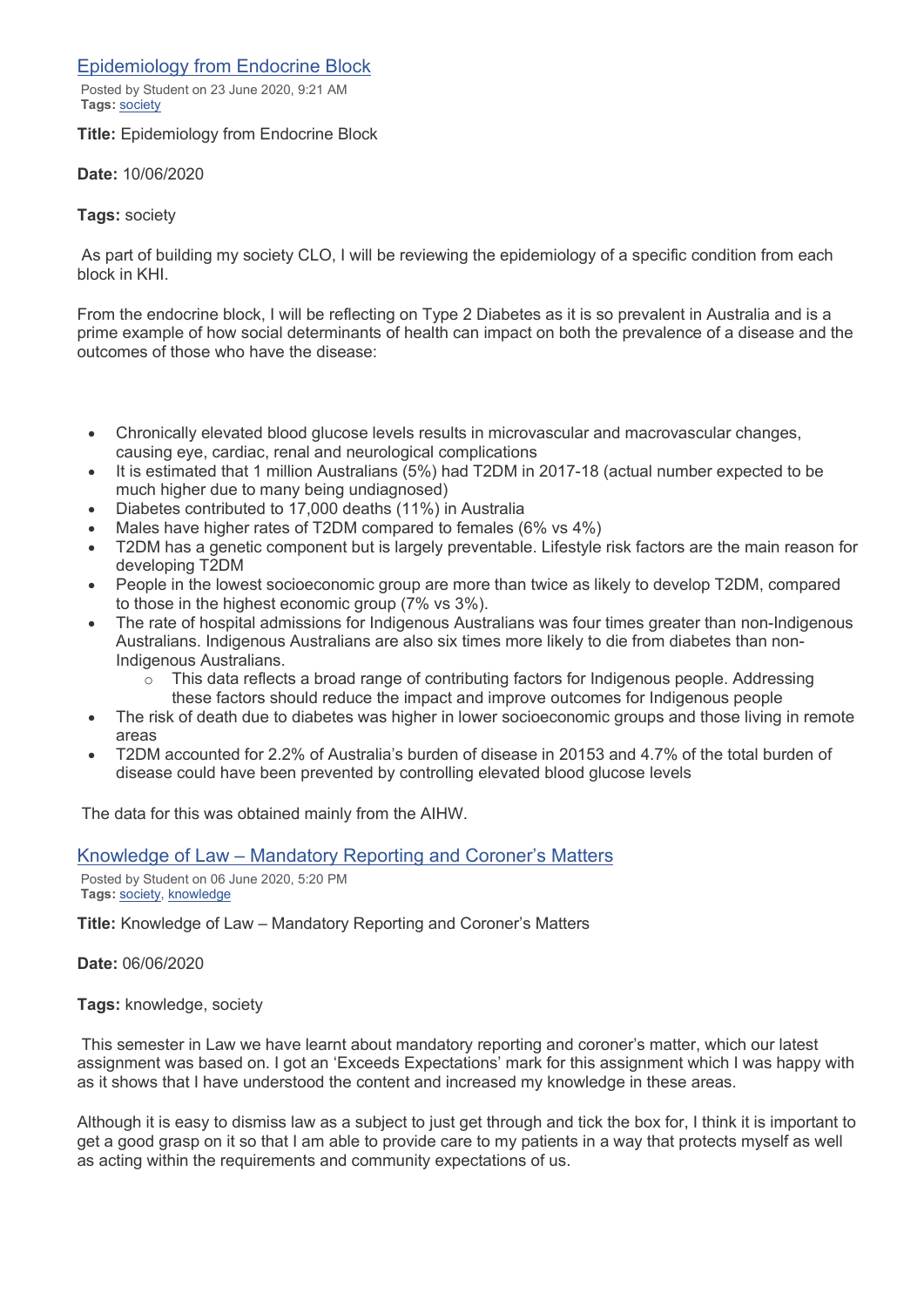The mandatory reporting aspect of our job is something that I didn't really know much about before we covered it. As doctors, we are in a privileged position where we will come across people who are vulnerable and in a situation where they are at risk of harm. It is important that we can identify these people and provide care to them but also report it to the appropriate authorities to ensure that it is followed up so they can receive the help they require.

We have now learnt about mandatory reporting, but I specifically want to learn more about recognising children who are at risk of sexual, physical, emotional abuse and neglect in the settings that I will be practicing. I know this is something that I will learn through placements, but over the next 6 months I want to do some of my own research so I have a better base knowledge for when I start placement.

Ovarian Cancer – Survivor Seminar

Posted by Student on 08 April 2020, 2:06 PM **Tags:** society

**Title:** Ovarian Cancer – Survivor Seminar

**Date:** 23/03/2020

# **Tags:** society

We had a presentation today which was delivered by some patients who either currently have Ovarian cancer or have recovered from it. It was a really interesting presentation and gave some great insights to the patient's perspective and interaction with the healthcare system, which I believe I can learn from and become a better doctor from. Some key points I took out of it were:

Listen to your patient. Take their concerns / symptoms seriously as they will often detect things that we will miss

- $\circ$  Building the relationship with your patients (i.e. as a GP) can help you with this
- $\circ$  Tests are not always 100% sensitive (i.e. cancer markers). Know limitations and don't disregard possible Dx based on these if low sensitivity
- $\circ$  Be aware that the health system is not perfect and mistakes can happen (i.e. the example given where the patients CT was compared against the wrong image)
- Acknowledge if things have gone wrong and apologise for this on behalf of the system
- Patients can be resilient. Empower them to look after their own health
- Explain all side effects properly. Things that are 'minor' complications to us (i.e. leg pain, constipation), can have a big effect on their lives
- Be aware of resources that patients can use to improve their understanding (i.e. EviQ as a resource for them to understand chemo side effects, cancer council, ovarian cancer council etc)
- Private system seemed to quicken how quickly she got surgery etc

For me, this also helped put into perspective what we learn in KHI (symptoms, treatment, pathophysiology etc), relating it to real life patients that it affects so much. Especially something like ovarian cancer which has such non-specific symptoms and can be easily missed.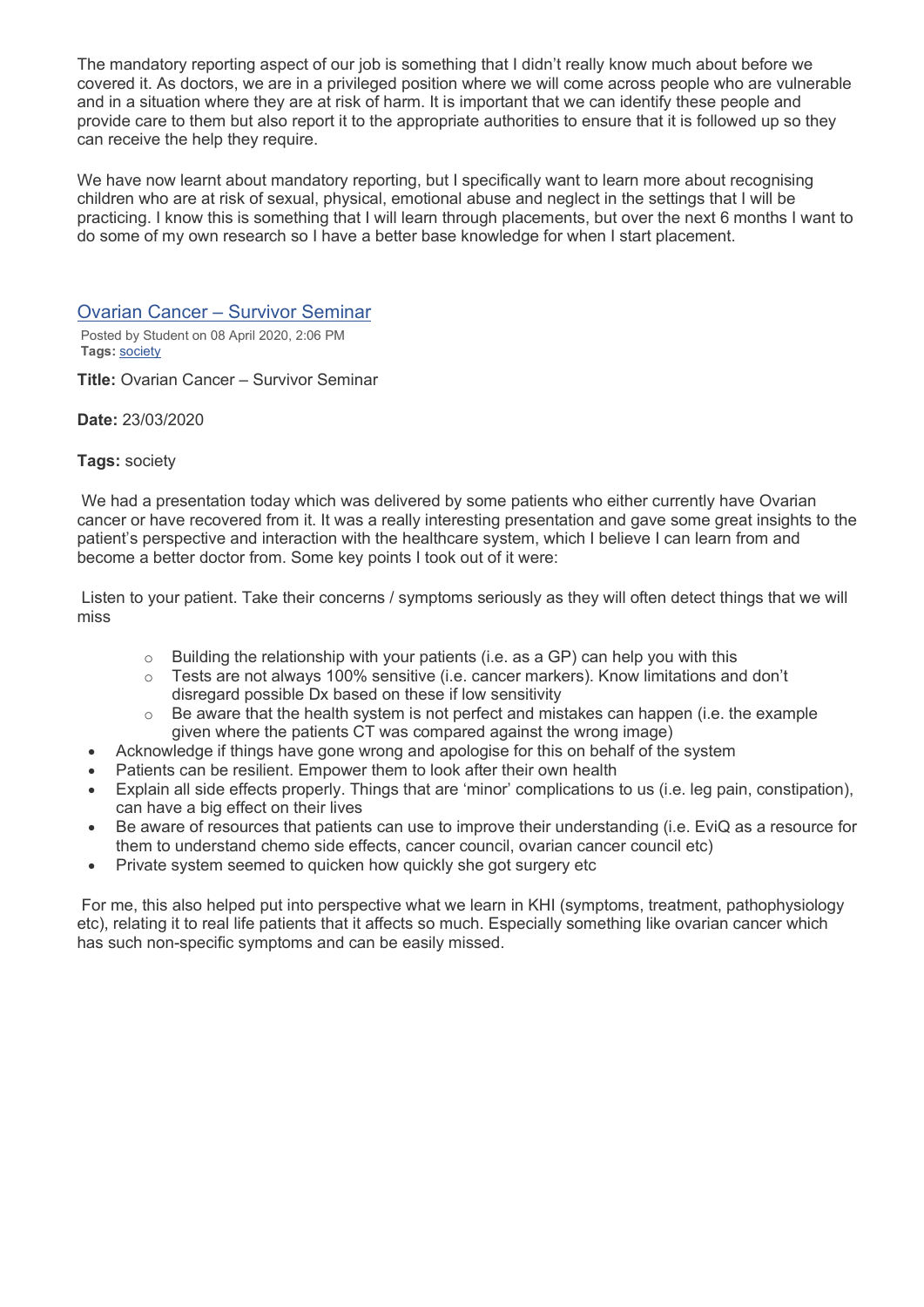Mental Health Act 2009 (SA): A clinician's powers, expectations and responsibilities

Posted by Student on 11 March 2020, 11:10 AM **Tags:** society

**Title:** Mental Health Act 2009 (SA): A clinician's powers, expectations and responsibilities

**Date:** 10/03/2020

## **Tags:** society

Today we had a presentation by special guest lecturer from the Office of the Chief Psychiatrist (OCP), Trevor Luzuk, on the Mental Health Act 2009 (SA). It was a presentation I enjoyed and brought up some interesting issues on the powers that we have as clinician regarding mental health and how we should best use them.

The mental health act allows us to take away a patient's rights and potentially their dignity and self-respect via restraints / being held down / seclusion room etc. It is vital that we use the least restrictive approach and work our way up from that appropriately, only using appropriate measures.

One example that was provided was how often Inpatient Treatment Orders (ITOs) via the Mental Health Act are used when it is inappropriate – i.e. to an intoxicated patient who is a danger to themselves. An ITO stays on the patient's record for life and could impact them negatively both professionally and personally. A better way to approach this would be to use section 56 to assess the patient to determine if it is a mental health illness and then place an ITO if indicated after that assessment. Although it might seem like a minor thing to us as clinicians, it can have a big impact on the lives of our patients so it imperative that we keep this in mind and not just do what makes our life easiest in a busy environment.

Mental health is not an area that I have much knowledge of or confidence in and is something that I am looking forward to learning more about in KHI. This seminar has made me think about how my actions can potentially impact patients negatively and how I have to ensure I use appropriate measures.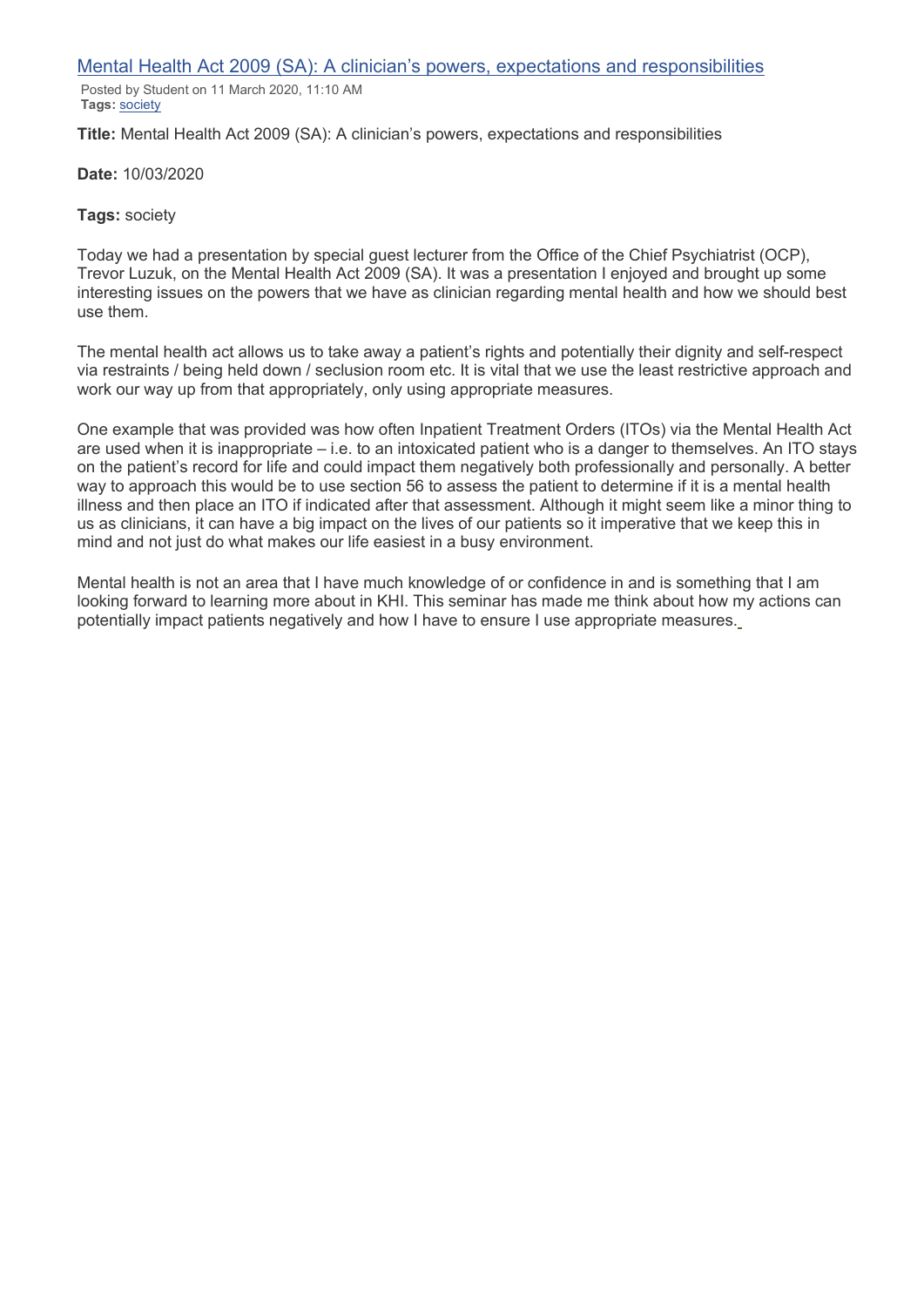# LO 6: Learning

by Student (stud0001) **Tags:** knowledge, learning, professionalism, skills More options

Learning

# Tagged journal entries

Journal entries with tag "learning" by Student (stud0001)

# Review of Dissection

Posted by Student on 07 June 2020, 5:56 PM **Tags:** learning, knowledge

**Title:** Review of Dissection

# **Date:** 07/06/2020

**Tags:** knowledge, learning

I came into MD2 knowing that I would have to put a lot of effort into dissection as anatomy is something that I do struggle a little with. Dissection in MD1 made me realise that studying the anatomy in a group situation so I used that technique and it served me well. I would make my document of all the red words for the week and try to learn as much of that in the lead up to the weekly assessment. The day before the assessment, a few of us from our group would meet up and quiz each other, using our body. I found this a great way to learn as it forced me to know where all the structures were on our body which is how we are assessed and the questions from my peers would sometimes identify gaps in my knowledge which I could then focus my learning on before the assessment.

Although dissection was cut short and we unfortunately wont get the chance to finish it off, I felt my anatomy knowledge has come on a lot. I got quizzed once in dissection and I was able to answer the questions well and pass the assessment which I was happy.

We got to learn a lot of the musculoskeletal (MSK) anatomy during that block, rather than in dissection. My assessments went well in MSK which I believe shows that I was able to get the anatomy well as a lot of the questions were based on that.

Going forward, I will look through rest of the dissection book that we missed and can quiz myself on the red words to ensure that I know all of that. I aim to do this over the next few months. If we get opportunities to look at the cedavers that show these structures, i will book in to see that.

Practicing Physical Examinations

Posted by Student on 08 May 2020, 4:44 PM **Tags:** skills, learning

**Title:** Practicing Physical Examinations

**Date:** 08/05/20

**Tags:** skills, learning

\*\*\*Update from previous post on improving my examination skills\*\*\*

I was recently reflecting on my physical examination skills and I am quite concerned that I have forgotten big parts each examination. For example, the cardiovascular exam has lots of intricate parts to it and things to look out for and I am not confident that I would be able to do this as well as when we learnt it last year.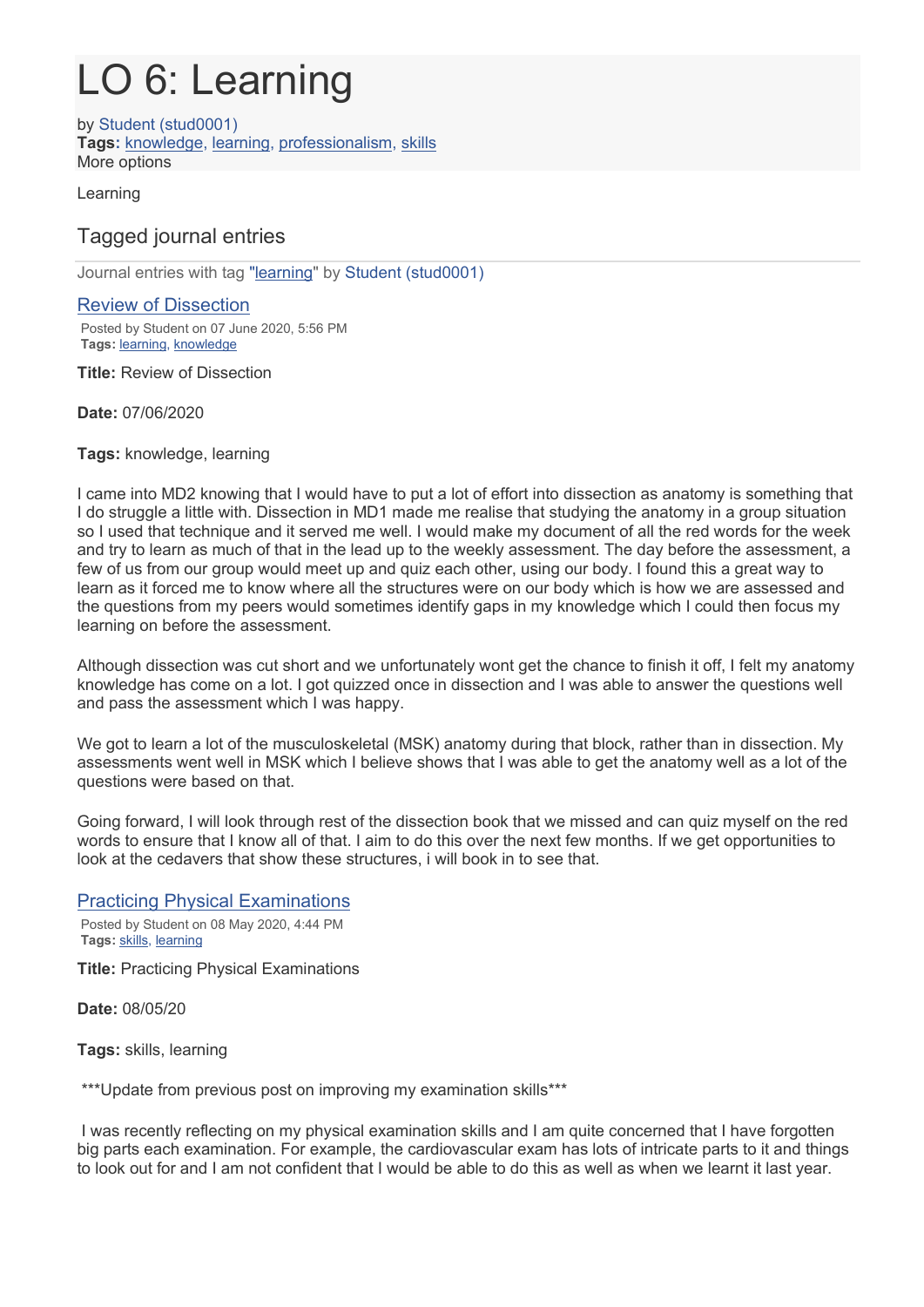I think it is important that I find a way to regularly review these as I will be moving into the clinical setting soon and want to be comfortable in performing them. After discussions with my clinical skills tutor, I want to do the following going forward:

Each fortnight I will allocate myself to one of the examinations we have already learned. As a minimum, I will practice this at least once over this period (but preferably twice). This practice will most likely be selfnarrating the examination to myself, comparing it against the checklist. If there are any parts of the examination that I am not comfortable with, I will ensure I practice this on someone (whether that be a friend or family member).

This will also give me a good opportunity to test my knowledge of what each of the signs or symptoms are characteristic of. I have recently bought the Talley & Connor recommended text for this so will refer to that for each of the parts of the examination over the fortnight. Linking this learning to the physical examination will be a better way to learn than just reading through the text.

# Use of consolidation documents in MD2

Posted by Student on 08 May 2020, 3:54 PM **Tags:** learning

**Title:** Use of consolidation documents in MD2

**Date:** 08/05/20

**Tags:** learning

In MD1, I forced myself to do a consolidation document after each iRAT to formally address each question that I got wrong. Whilst this was a good learning tool for me, I found that I was spending more time doing the document than actually remediating and learning what I had got wrong.

Going into MD2, I have made the conscious decision to no longer do formal consolidation documents. This does not mean that I am not assessing the questions that I have got wrong to fill the gaps in my knowledge, it just means that I am spending my time more wisely to learn these rather than documenting it.

I have found this system has worked very well for me, especially as we are time poor this year compared to last with the increased workload. I also never went back to review the consolidation once they were complete in MD1 so the formal process wasn't really achieving anything extra for me. When I review questions now, I concentrate on those that I got wrong where I have completely missed the concept or there are clear gaps in my knowledge.

I believe this system is working well for me, as I have performed well in each of the block tests.

Learning techniques for studying at home

Posted by Student on 06 May 2020, 3:02 PM **Tags:** learning

**Title:** Learning techniques for studying at home

**Date:** 26/04/2020

**Tags:** Learning

We are coming into the second month of doing studies from home so I thought it was a good time to reflect on how I am adapting my learning techniques to manage this. Below are some issues I have identified with studying from home and things I have put in place to overcome them: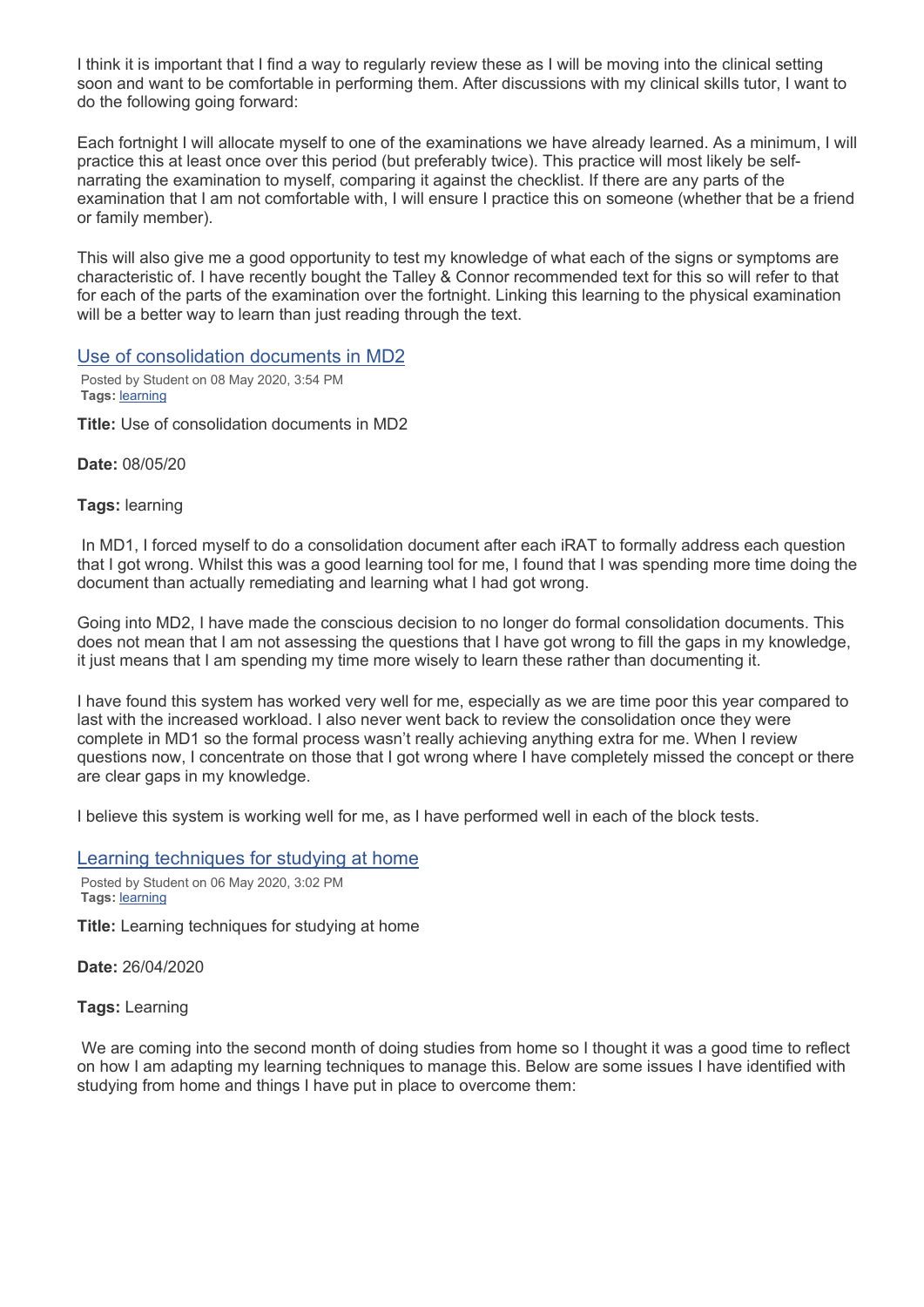# **Lack of group study and discussing learning issues with my peers**

This is something we take for granted when at uni – whether it be set group study with my TBL group or general discussions with my peers about the LOs for the week. Studying at home has made this more difficult but I have managed to put the following in place to overcome this

- Moved our weekly TBL group catch up to discuss the LOs into an online format using google hangouts (video chat). Also do this with a group of friends to discuss any particular difficulties we are having for the week.
- Have a weekly video chat with my friend where we discuss PT style questions
- Go around a friends house for the application session to stay engaged and discuss the clinical questions
- A friend comes to my house for our clinical skills sessions allows us to practice history taking and clinical examinations together

# **Lack of dissection / live practicals using cadavers for MSK**

I have already established and discussed that I find learning anatomy more difficult than most aspects of studying medicine. Heading into the musculoskeletal, I knew I had to put a lot of emphasis into this and now we're studying it from home I have had to find a way to do this without using dissection and cadavers which has made it even more difficult. I have put the following in place:

- Using my complete anatomy app (phone and laptop) which allows me to use the 3D model to view the bones, muscles, ligaments etc
- Once I have done the above, I then find it easier to follow the online practicals and videos as I have more of a 3D image in my head
- Use my housemate to identify landmarks and muscles / movements etc
- Make sure I don't leave learning the anatomy until the final day before the IRAT

# **Finding a routine for studying at home**

The first couple of weeks I found it difficult to concentrate on the weekly LOs and get through / learn all the content. I have since changed my technique by implementing the following:

- Get a routine i.e. make sure I start each day at 9am and study throughout the day
- Take break and fresh air this has helped with motivation to study and to stay concentrated
- Utilise different areas of my house to study (I initially found it difficult spending all day at my desk so this has helped)
- Removing distractions for example looking at my phone every 5 minutes. I wouldn't do this in a live practical so now ensure I don't do it in an online prac.

Overall, I feel like I have now managed to find a good routine for studying and getting used to doing this from home. I will review my iRAT marks midway through MSK block to see if this technique is working and make changes accordingly.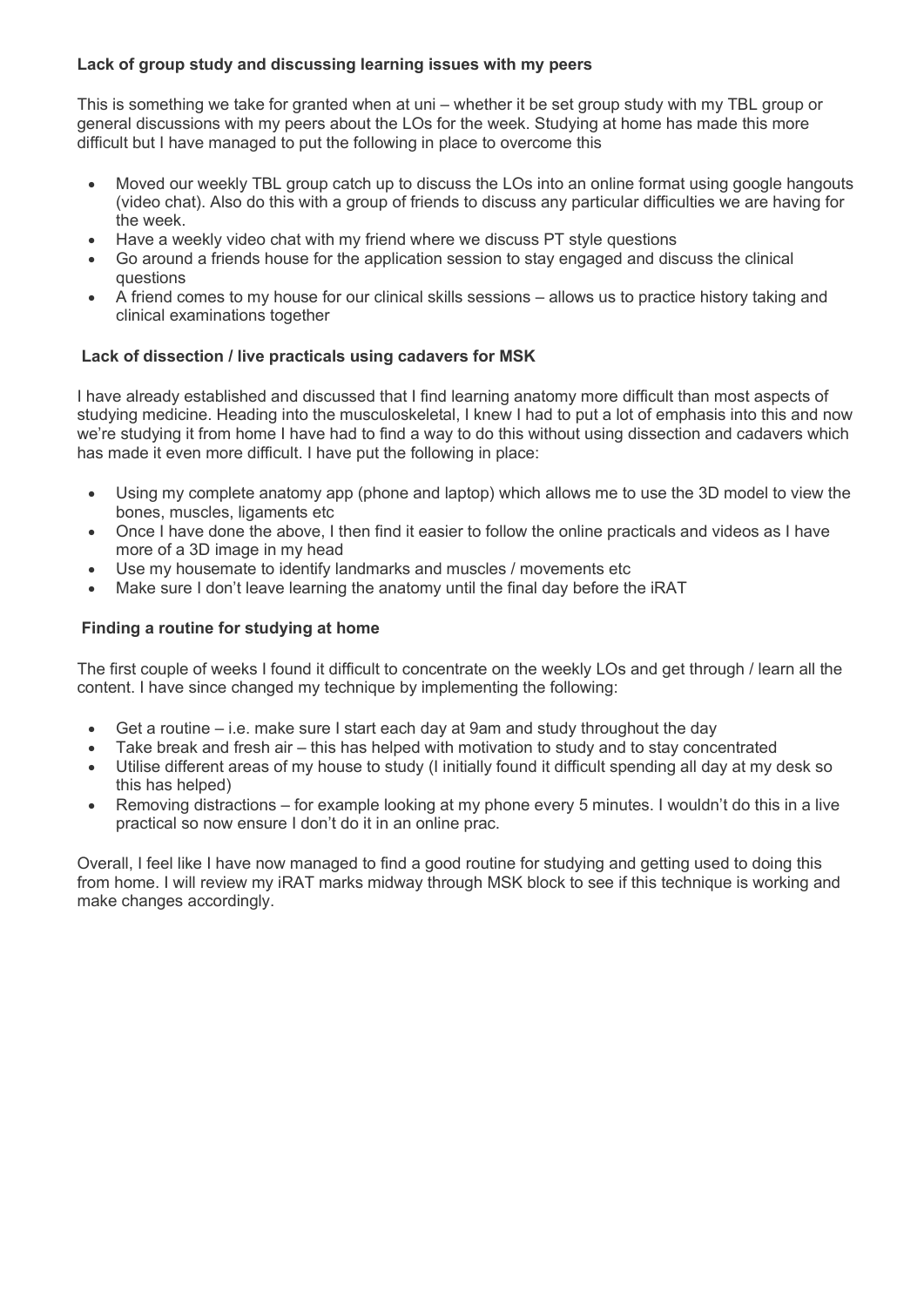# Review of Learning Style for PTs

Posted by Student on 14 April 2020, 3:07 PM **Tags:** learning

**Title:** Review of Learning Style for PTs

**Date:** 14/04/2020

# **Tags:** Learning

I have just done a review of my performance in PT1 this year. I thought this was also a good time to review my learning styles for the PT as well. I have one colleague who I do weekly PT learning sessions with which go for approximately 2 hours each. This has been a really good method for us as we are able to test our longitudinal learning against PT style questions and learn off each other. It also gives us the opportunity to throw ideas around in a environment that is comfortable and it doesn't matter if we make mistakes.

We have also reviewed all the questions from this PT to talk through our answers to identify areas of weakness. We found that the questions in this PT were a lot more clinically focussed in terms of management which is why I believe the cohort average went down as a lot of these things you learn in the clinical years. Because of this, we are going to try to think more about clinical settings and the therapeutic guidelines in our PT learning.

I also use Amboss clinical questions which I find are a good method for my individual study as the questions are more difficult than our PT and really test my in-depth understanding of topics. That also give excellent, in-depth reasons as to why each answer is right or wrong. I am aware that the questions are American based so I have to be careful to ensure that they are relevant to our healthcare setting in Australia.

Finally, I am putting together a document of 'high-yield' topics that I need to review before every PT because they are topics that are covered regularly and important to know clinically.

Overall I fell my learning style is working well as shown by my Sat results in all of the PTs (and block tests) so far. However, I want to continue to tweak my learning methods to match my level of knowledge and the style of question in the PTs. I also continue to aim my learning at improving my knowledge to be the best doctor I can be.

# Follow Up - Poor iRAT in first week of GIT block

Posted by Student on 10 March 2020, 4:54 PM **Tags:** learning, knowledge

**Title:** Follow Up - Poor iRAT in first week of GIT block

**Date:** 03/03/2020

**Tags:** Learning, Knowledge

I posted about reviewing my learning techniques after the full GIT block (following my initial poor iRAT score). Since this initial iRAT I received scores of 11/12, 11/11 & 10/10 which I was very happy with. I also received a result of 18/21 for the block test which was above the cohort average (16/21).

All these results demonstrate that my knowledge of the GIT system has progressed well throughout the block. There was a large focus in the block test on clinical scenarios so the fact that I performed better than the cohort average also shows that I can transfer this knowledge gained into clinical scenarios. It also shows that my learning techniques are still working well and I don't need to make any wholesale changes at this stage.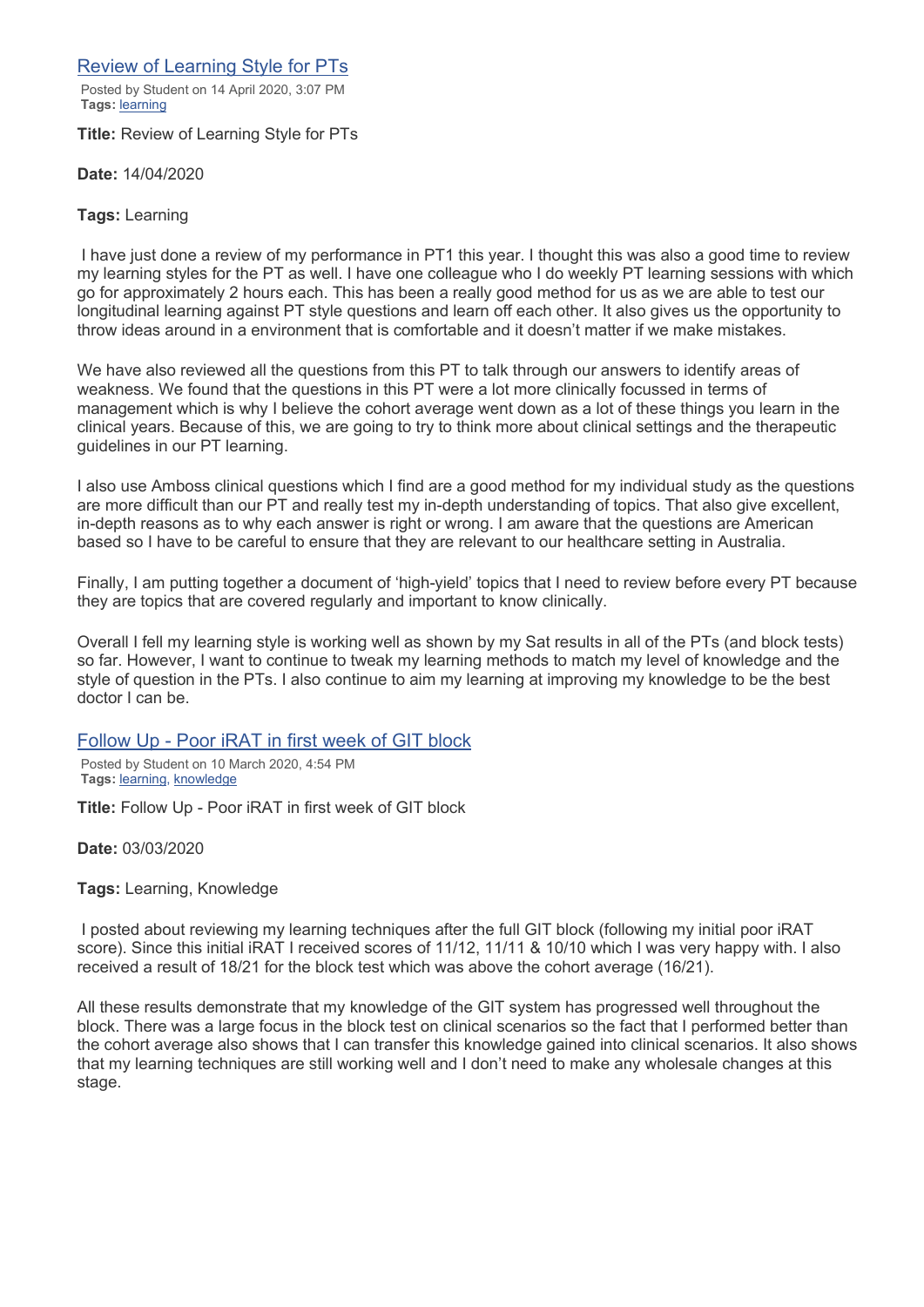# Poor iRAT in first week of GIT block

Posted by Student on 10 March 2020, 4:53 PM **Tags:** learning

**Title:** Poor iRAT in first week of GIT block

**Date:** 12/02/2020

**Tags:** Learning

Our iRATs are now formative and are no longer used for progress decisions (block tests are now used instead). Even though this is the case, the weekly iRATs are still a good way for me to monitor my progress in terms of knowledge and my learning styles.

Our first week this year was on the upper GIT. I felt like I covered the content and understood it well, however, I got a relatively poor mark on the iRAT (5/11).

I have reflected on this and believe it is important not to jump to any conclusions based on this one result in isolation, especially as it was only 11 questions and that I generally performed really well on iRATs last year. I have done a consolidation document on the questions I got wrong and am confident I now understand this well – some of the questions I got wrong were due to not reading / interpreting the question correctly as I felt a bit rushed.

I will wait until the end of this block (4 weeks) and do a full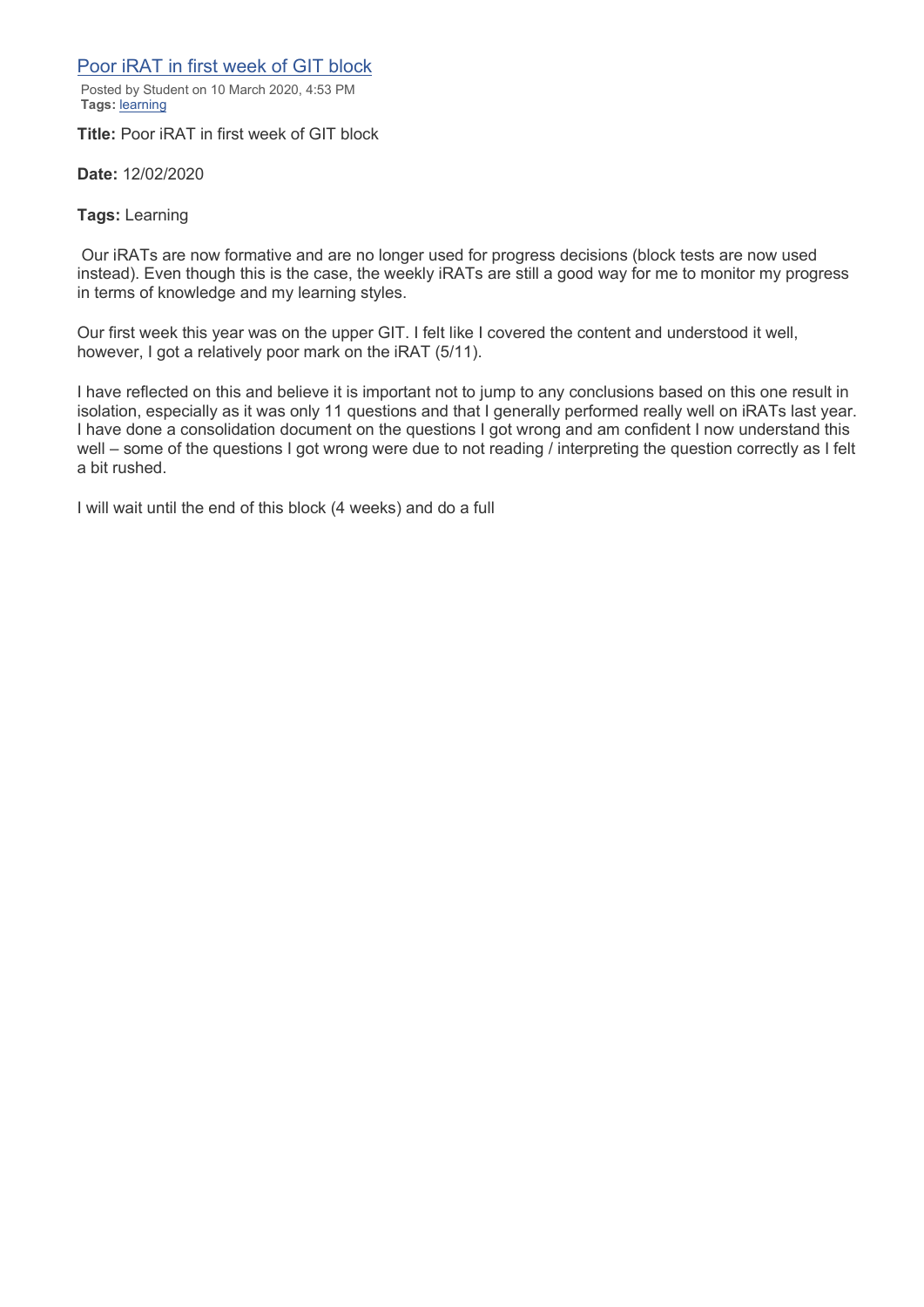# LO 7: Leadership

by Student (stud0001) **Tags:** communication, knowledge, leadership, professionalism More options

Leadership

# Tagged journal entries

Journal entries with tag "leadership" by Student (stud0001)

# MD2 TBL Peer Review 1

Posted by Student on 03 June 2020, 5:38 PM **Tags:** [professionalism,](https://eportfolio.flinders.edu.au/relatedtags.php?tag=professionalism&view=42598) [leadership](https://eportfolio.flinders.edu.au/relatedtags.php?tag=leadership&view=42598)

**Title:** MD2 TBL Peer Review 1

**Date:** 03/06/20

**Tags:** professionalism, leadership

As part of our TBL, we are required to give feedback on our team members to highlights things they are doing well or could improve on. I received my feedback from my TBL team and the results were really good with every criteria either score 2.8 or 3.0 (out of 3). All of the comments were very positive (examples below):

- contributes to group discussions in a really positive way
- friendly and respectful
- being generous with your knowledge and resources
- helps to facilitate group conversion by always sharing opinions and respecting other people's perspective

I think this shows that my professionalism skills are going well and there is nothing I really need to change in terms of working with my peers.

I try to show leadership in these group situations, but I am always mindful of not being to overbearing and allowing everyone else the opportunity to drive the discussions and the way we have our sessions. I think I was able to find a good balance for this and the following comments help confirm this for me:

- great at asking questions and leading group discussions that deepen our understanding of the relevant topic
- Student is a leader, and does well to develop/ begin relevant discussions. I really appreciate his contribution to our team

As a group we worked really well together and everybody had the opportunity to take the lead at certain times and contribute in a safe space.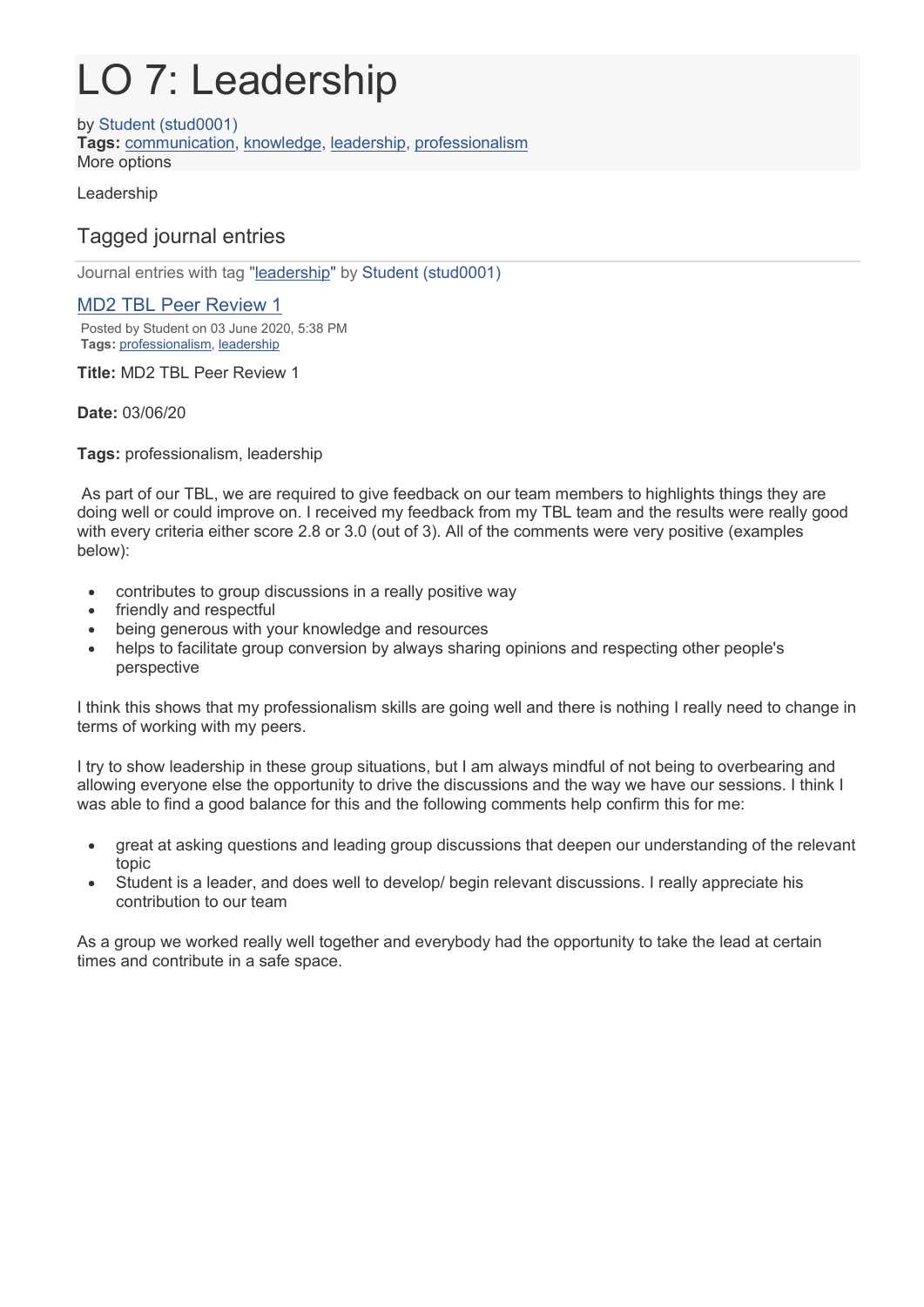# COVID-19 - Role for Medical Students for Leadership

Posted by Student on 08 May 2020, 6:08 PM **Tags:** leadership, knowledge

## **Title:** COVID-19 - Role for Medical Students for Leadership

**Date:** 08/05/20

## **Tags:** Leadership, knowledge

COVID-19 has had a huge impact on the way everyone in Australia is able to live their life. It is also the most engaged the population has ever been with healthcare, especially with the amount of information (from factual to completely false and everything in between) that is out in the public domain and on social media.

Even though my knowledge is still not at the level expected to be a practicing doctor, it has given me a new appreciation for how much I actually know and how we can use that to help educate the public. It has surprised me how much friends and family have asked my opinions on things or I have been able to correct people if they have been told something wrong or let people know if something on social media not correct (like where people started posting that drinking hot water can kill the virus…aaaaarrrgghh).

This has given me a better understanding of the leadership role we as doctors (and even medical students) play in our community. For me, it is also very important to know my limitations and not overstep the mark.

# MD1 Mentorship

Posted by Student on 08 May 2020, 4:09 PM **Tags:** leadership

**Title:** MD1 Mentorship

**Date:** 08/05/20

## **Tags:** leadership

This year, I had the opportunity to put my hand up and be a mentor for one of the MD1s (organised by the FMSS – we volunteer to be part of the program and then get randomly allocated to an MD1). This is something that I was excited to do as I knew this was valuable for me in MD1 to be able to speak to someone in a later year and ask questions and get reassurances about things I was unsure of. It also gave me a good opportunity to use some leadership skills.

I got allocated to an MD1 that has moved to Adelaide from interstate. I organised to catch up with him over a coffee and we had a really good chat about his experience so far, discussed some things about the course and I got to offer some tips to help him get through. I also offered to help him out in the future if he has any questions, as well as checked in on him during the social isolation situation during COVID.

This has been something I have really enjoyed being a part of and is certainly something I want to be a part of in future years.